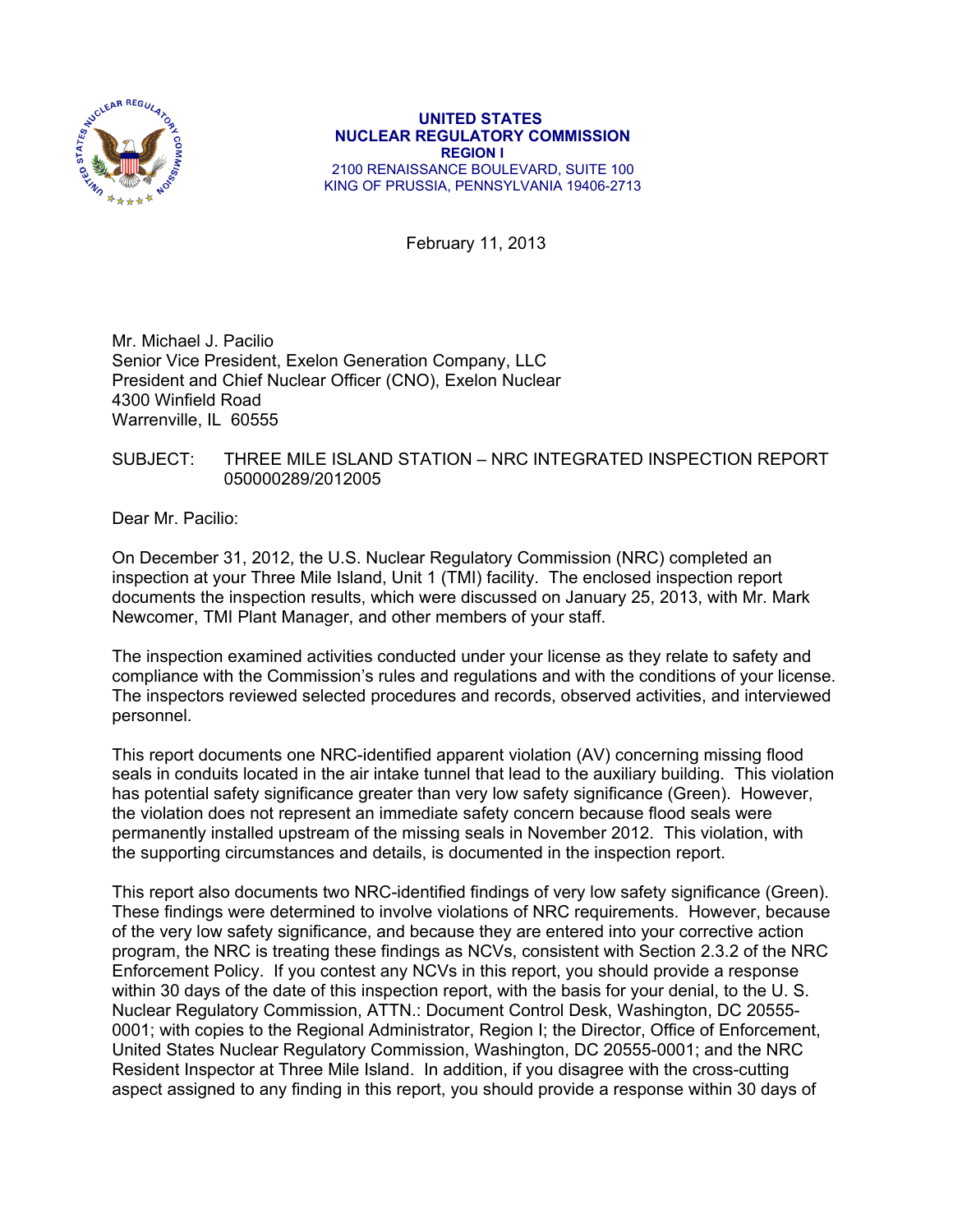the date of this inspection report, with the basis for your disagreement, to the Regional Administrator, Region I, and the NRC Resident Inspector at Three Mile Island*.* 

In accordance with 10 CFR 2.390 of the NRC's "Rules of Practice," a copy of this letter, its enclosure, and your response (if any), will be available electronically for public inspection in the NRC Public Document Room or from the Publicly Available Records (PARS) component of NRC's document system (ADAMS). ADAMS is accessible from the NRC Website at http://www.nrc.gov/reading-rm/adams.html (the Public Electronic Reading Room).

We appreciate your cooperation. Please contact me at 610-337-5046 if you have any questions regarding this letter.

Sincerely,

## *<i>/RA/*  $\sqrt{R}$ /RA/

Gordon K. Hunegs, Chief Projects Branch 6 Division of Reactor Projects

Docket No: 50-289 License No: DPR-50

Enclosure: Inspection Report 05000289/2012005 w/Attachment: Supplemental Information

cc w/encl: Distribution via ListServ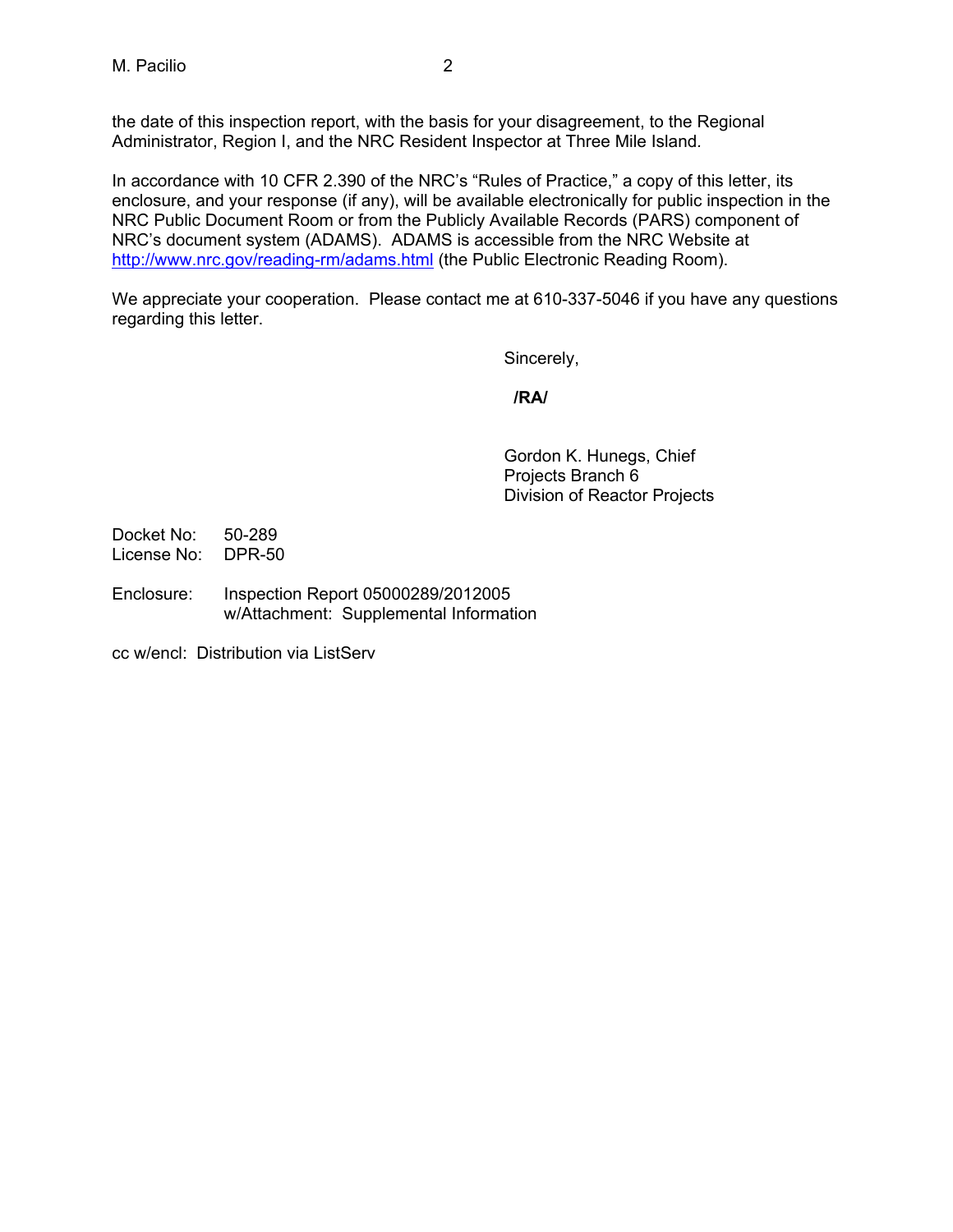of this inspection report, with the basis for your disagreement, to the Regional Administrator, Region I, and the NRC Resident Inspector at Three Mile Island*.* 

In accordance with 10 CFR 2.390 of the NRC's "Rules of Practice," a copy of this letter, its enclosure, and your response (if any) will be available electronically for public inspection in the NRC Public Document Room or from the Publicly Available Records (PARS) component of NRC's document system (ADAMS). ADAMS is accessible from the NRC Website at http://www.nrc.gov/reading-rm/adams.html (the Public Electronic Reading Room).

We appreciate your cooperation. Please contact me at 610-337-5046 if you have any questions regarding this letter.

Sincerely,

### **/RA/**

Gordon K. Hunegs, Chief Projects Branch 6 Division of Reactor Projects

Docket No: 50-289 License No: DPR-50

- Enclosure: Inspection Report 05000289/2012005 w/Attachment: Supplemental Information
- cc w/encl: Distribution via ListServ

Distribution w/encl: W. Dean, RA D. Lew, DRA D. Roberts, DRP P. Wilson, DRP C. Miller, DRS J. Clifford, DRS G. Hunegs, DRP S. Barber, DRP E. Miller, NRR

C. Gratton, NRR N. Lafferty, DRP A. Dugandzic, DRP D. Werkheiser, DRP, SRI J. Heinly, DRP, RI<br>J. Cassidy, RI OEDO RidsNrrPMThreeMileIsland Resource RidsNrrDorlLpl1-2 Resource ROPReportsResource

#### DOC NAME: G:\DRP\BRANCH6\+++THREE MILE ISLAND\TMI INSPECTION REPORTS\ TMI\_REPORT\_IR2012-005 FINAL.DOCX ADAMS Accession No**.: ML13042A277**

|                     | ADAMS Accession No.: ML13042A211 |                                   |               |  |                                                     |  |  |
|---------------------|----------------------------------|-----------------------------------|---------------|--|-----------------------------------------------------|--|--|
| <b>SUNSI Review</b> |                                  | <b>Non-Sensitive</b><br>Sensitive |               |  | <b>Publicly Available</b><br>Non-Publicly Available |  |  |
| <b>OFFICE</b> mmt   | RI/DRP                           | RI/DRP                            | <b>RI/DRP</b> |  |                                                     |  |  |
| <b>NAME</b>         | DWerkheiser/GKH for              | SBarber/ GKH for                  | GHunegs/GKH   |  |                                                     |  |  |
| <b>DATE</b>         | 02/08 /13                        | 02/08 /13                         | 0208/13       |  |                                                     |  |  |
|                     | --------------------             |                                   |               |  |                                                     |  |  |

OFFICIAL RECORD COPY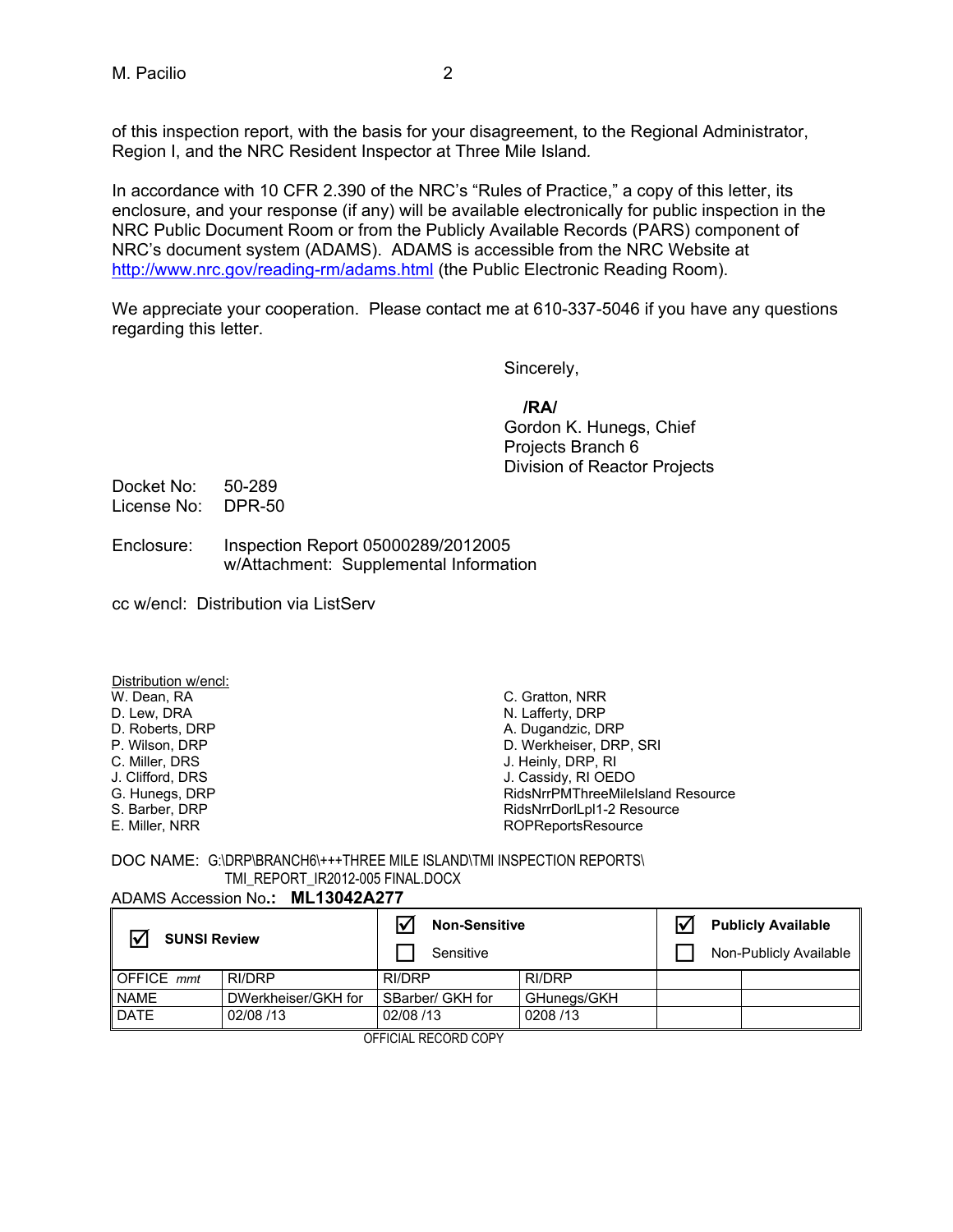# U.S. NUCLEAR REGULATORY COMMISSION REGION 1

| Docket No:   | 50-289                                                                                                                                                                                                                                                                                                                      |
|--------------|-----------------------------------------------------------------------------------------------------------------------------------------------------------------------------------------------------------------------------------------------------------------------------------------------------------------------------|
| License No:  | <b>DPR-50</b>                                                                                                                                                                                                                                                                                                               |
| Report No:   | 05000289/2012005                                                                                                                                                                                                                                                                                                            |
| Licensee:    | <b>Exelon Generation Company</b>                                                                                                                                                                                                                                                                                            |
| Facility:    | Three Mile Island Station, Unit 1                                                                                                                                                                                                                                                                                           |
| Location:    | Middletown, PA 17057                                                                                                                                                                                                                                                                                                        |
| Dates:       | October 1 through December 31, 2012                                                                                                                                                                                                                                                                                         |
| Inspectors:  | D. Werkheiser, Senior Resident Inspector<br>J. Heinly, Resident Inspector<br>C. Cahill, Senior Reactor Analyst<br>S. Galbreath, Reactor Engineer<br>D. Kern, Senior Reactor Inspector<br>J. Laughlin, Emergency Preparedness Inspector, NSIR<br>T. Moslak, Senior Health Physicist<br>J. Richmond, Senior Reactor Inspector |
| Approved by: | G. Hunegs, Chief<br>Reactor Projects Branch 6                                                                                                                                                                                                                                                                               |

Division of Reactor Projects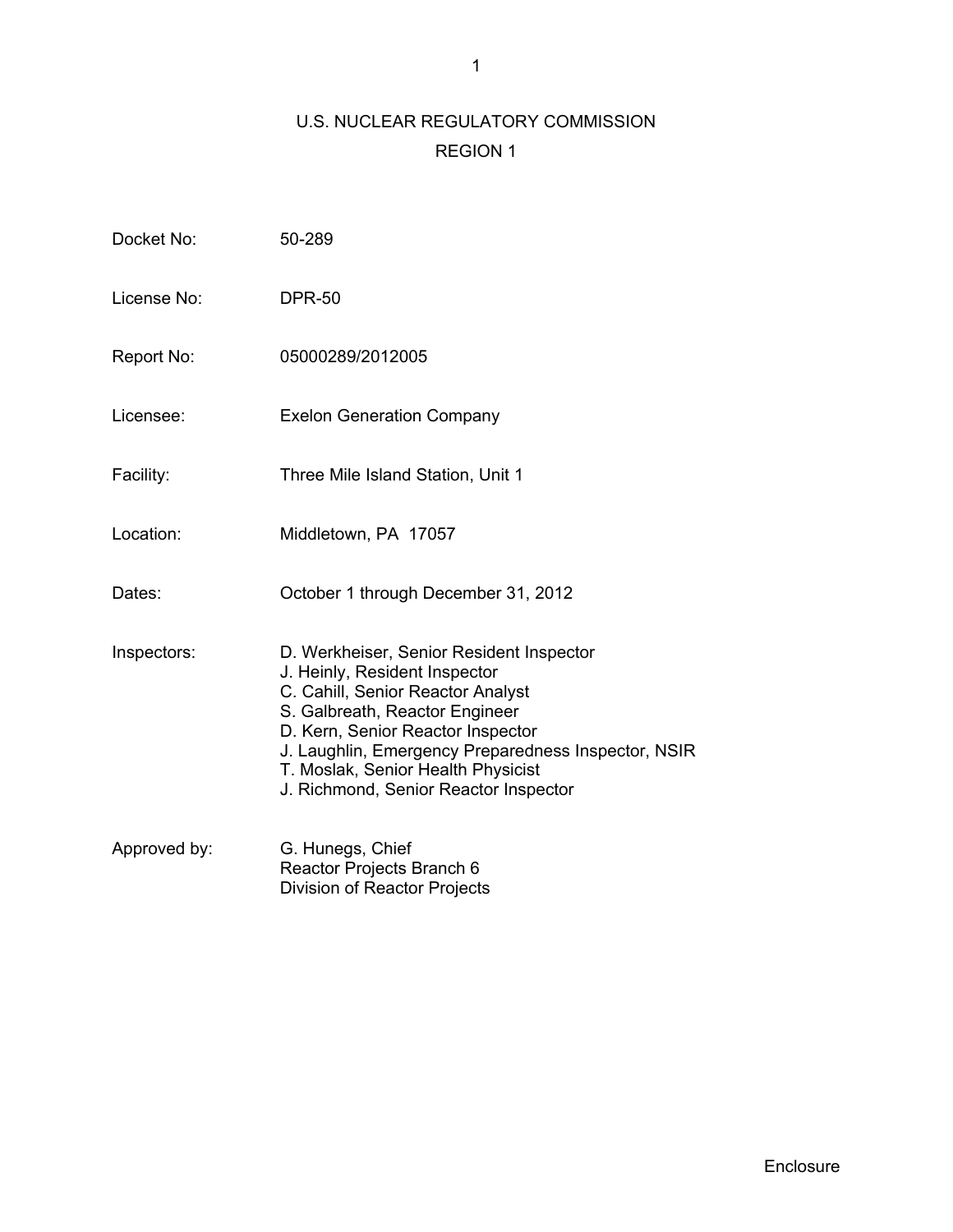# **TABLE OF CONTENTS**

| 1R01             |                                                                                 |  |
|------------------|---------------------------------------------------------------------------------|--|
| 1R04             |                                                                                 |  |
| 1R05             |                                                                                 |  |
| 1R07             |                                                                                 |  |
| 1R11             | Licensed Operator Requalification Program and Licensed Operator Performance . 8 |  |
| 1R12             |                                                                                 |  |
| 1R13             | Maintenance Risk Assessments and Emergent Work Control  10                      |  |
| 1R <sub>15</sub> |                                                                                 |  |
| 1R <sub>19</sub> |                                                                                 |  |
| 1R22             |                                                                                 |  |
| 1EP4             |                                                                                 |  |
| 1EP6             |                                                                                 |  |
|                  |                                                                                 |  |
| 2RS01            |                                                                                 |  |
| <b>2RS06</b>     |                                                                                 |  |
|                  |                                                                                 |  |
| 40A1             |                                                                                 |  |
| 4OA2             |                                                                                 |  |
| 4OA3             |                                                                                 |  |
| 4OA5             |                                                                                 |  |
| 4OA6             |                                                                                 |  |
|                  |                                                                                 |  |
|                  |                                                                                 |  |
|                  |                                                                                 |  |
|                  |                                                                                 |  |
|                  |                                                                                 |  |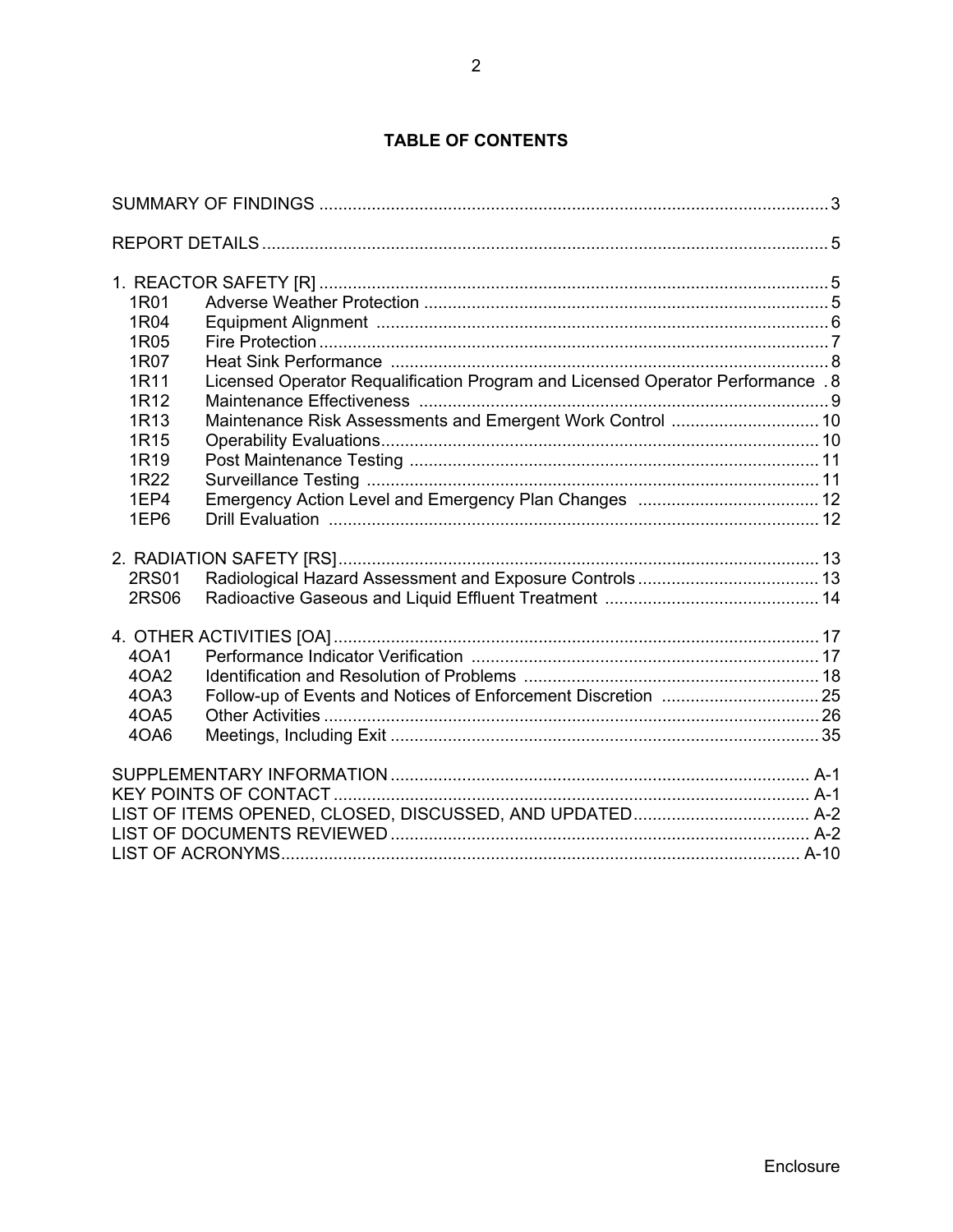### **SUMMARY OF FINDINGS**

IR 05000289/2012005; 10/01/2012-12/31/2012; Three Mile Island, Unit 1, Integrated Inspection Report; Problem Identification and Resolution, Inspection of Near-Term Task Force Recommendation 2.3 Flooding Walkdowns.

The report covered a three-month period of baseline inspection conducted by resident inspectors and announced inspections performed by regional inspectors. Inspectors identified one apparent violation and two findings of very low safety significance (Green), both of which were NCVs. The significance of most findings is indicated by their color (Green, White, Yellow, Red) using Inspection Manual Chapter (IMC) 0609, "Significance Determination Process" (SDP). The cross-cutting aspects for the findings were determined using IMC 0310, "Components Within Cross-Cutting Areas." Findings for which the SDP does not apply may be Green, or be assigned a severity level after NRC management review. The NRC's program for overseeing the safe operation of commercial nuclear power reactors is described in NUREG-1649, "Reactor Oversight Process," Revision 4, dated December 2006.

### **Cornerstone: Mitigating Systems**

 Green. The inspectors identified a non-cited violation (NCV) of General Design Criterion 2, "Performance Standards," because Exelon had not established measures to ensure that the seismic gap flood seal was adequate to remain watertight during a probable maximum flood (PMF) event, as required by the TMI design. Specifically, the design requirement for the seismic gap seal specified that it was to be watertight. However, the installed seal configuration had measurable leakage when tested. The inspectors determined that the failure to construct, maintain, and inspect the seismic gap flood seal consistent with its design (e.g., watertight) was a performance deficiency within Exelon's ability to foresee and prevent. Exelon entered this issue into their corrective action program, took appropriate interim corrective actions, and completed permanent modifications to restore the watertight function of the seismic gap barrier.

This finding was more than minor because it was similar to the more than minor example 3.j in Inspection Manual Chapter (IMC) 0612 Appendix E, "Examples of Minor Issues," in that the seal's as-built and maintained configuration resulted in a condition where there was reasonable doubt regarding the functionality of the seismic gap seal to remain watertight during a PMF event. Also, this finding was associated with the protection against external factors attribute of the Mitigating Systems Cornerstone and adversely affected the cornerstone objective of ensuring the availability, reliability, and capability of systems that respond to initiating events to prevent undesirable consequences. In accordance with IMC 0609, Appendix G, "Shutdown Operations Significance Determination Process," the inspectors performed a bounding risk evaluation using an unavailability period of greater than one year for the watertight seal, and determined this finding was of very low safety significance (Green). This finding has a cross-cutting aspect, as described in IMC 0310, in the area of Human Performance, Decision Making, because Exelon failed to verify the validity of underlying assumptions or continued functionality of the seismic gap flood seal following an external flood re-analysis which revised the design basis PMF conditions. [H.1(b)] (Section 4OA2.6)

• Green. The inspectors identified a non-cited violation (NCV) of 10 CFR 50, Appendix B, Criterion XVI, Corrective Actions, in that Exelon failed to identify and correct conditions adverse to quality regarding the licensing basis external flood barrier integrity. Specifically,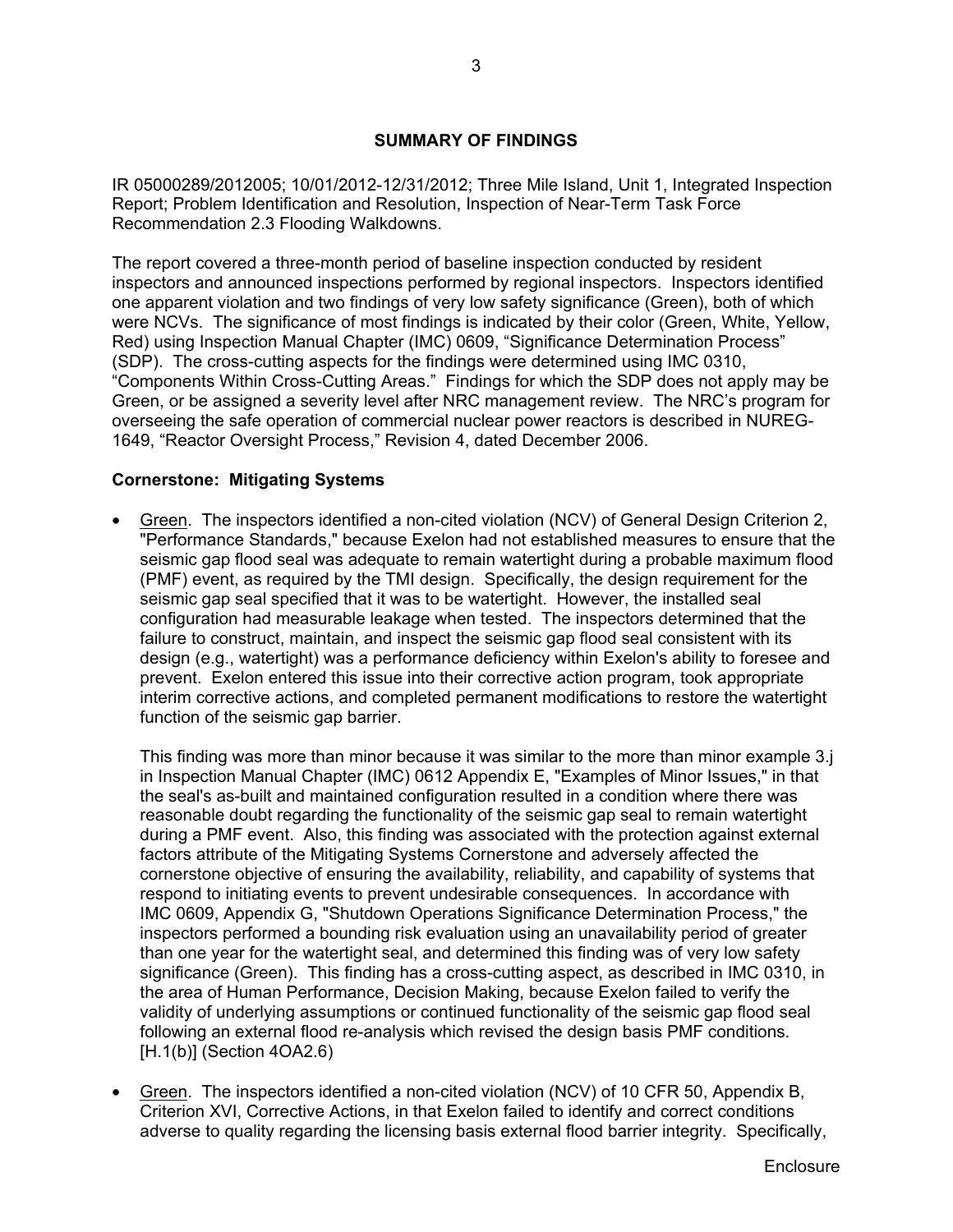Exelon failed to identify and correct 13 unsealed penetrations through the Intake Screen and Pump House (ISPH) flood barrier and multiple deficiencies that challenged the fulfillment of ISPH support equipment capability to maintain the integrity of the licensing basis flood barrier. The deficiencies were entered into the corrective action program and permanent corrective actions were taken to seal the penetrations to restore the external flood barrier integrity and restoration of the support equipment capability for flood protection.

The finding was more than minor because it is associated with the protection against external factors attribute of the mitigating systems cornerstone to ensure the availability, reliability, and capability of systems that respond to initiating events to prevent undesirable consequences. Specifically, Exelon did not identify and correct 13 unsealed penetrations in a licensing basis external flood barrier and its associated support equipment deficiencies such that the barrier is fully capable of maintaining the ISPH free of flood water. The inspectors evaluated the finding in accordance with IMC 0609, Appendix A, Exhibit 2 – Mitigating Systems Screening Questions and Exhibit 4 – External Events Screening Questions and determined that a detailed risk evaluation was required based upon the assumed complete failure of the flood barrier would degrade two trains of Decay Heat Removal. A detailed risk evaluation modeled in SAPHIRE 8 using the TMI SPAR model version 8.18 determined the finding to be of very low safety significance (Green). This finding has a cross-cutting aspect in the area of Problem Identification and Resolution, Corrective Action Program, because Exelon failed to identify the unsealed penetrations through the flood barrier and multiple deficiencies in supporting equipment in a timely manner commensurate with its safety significance. [P.1(a)] (Section 4OA5.2.b.1)

 TBD. The inspectors identified an apparent violation (AV) of 10 CFR 50, Appendix B, Criterion XVI, Corrective Actions, was identified during the TI-187 flooding walkdowns for Exelon's failure to identify and correct an external flood barrier deficiency. Specifically, Exelon failed to identify and correct, during external flood barrier walkdowns, that electrical cable conduits were not flood sealed in the Air Intake Tunnel (AIT), as designed, to maintain the integrity of the external flood barrier. The deficiency was entered into Exelon's corrective action process and permanent corrective actions were taken to seal the electrical conduits and restore the external flood barrier integrity.

The finding was determined to be more than minor because it is associated with the protection against external factors attribute of the mitigating systems cornerstone to ensure the availability, reliability, and capability of systems that respond to initiating events to prevent undesirable consequences. Specifically, Exelon failed, during multiple focused walkdowns, to identify the degraded external flood barrier in the Crouse-Hinds couplings in the AIT that challenged the external flood barrier operability. The significance of the degraded external flood barrier is to be determined and cannot accurately be calculated until additional testing and analysis of the as-found configuration is complete. Specifically, Exelon is performing additional testing on the capability of as-found foam fire sealant material, present in the conduits at the AIT/Aux Building interface, to mitigate flood water entry into the safety-related structures. These results will be an input into the licensee's flood mitigation aggregate impact review. This finding has a cross-cutting aspect in the area of Problem Identification and Resolution, Corrective Action Program, because Exelon failed to review the external flood barrier with a low threshold for identifying issues which resulted in the failure to identify the unsealed electrical conduits in the AIT in a timely manner commensurate with its safety significance. [P.1(a)] [Section 4OA5.2.b.2]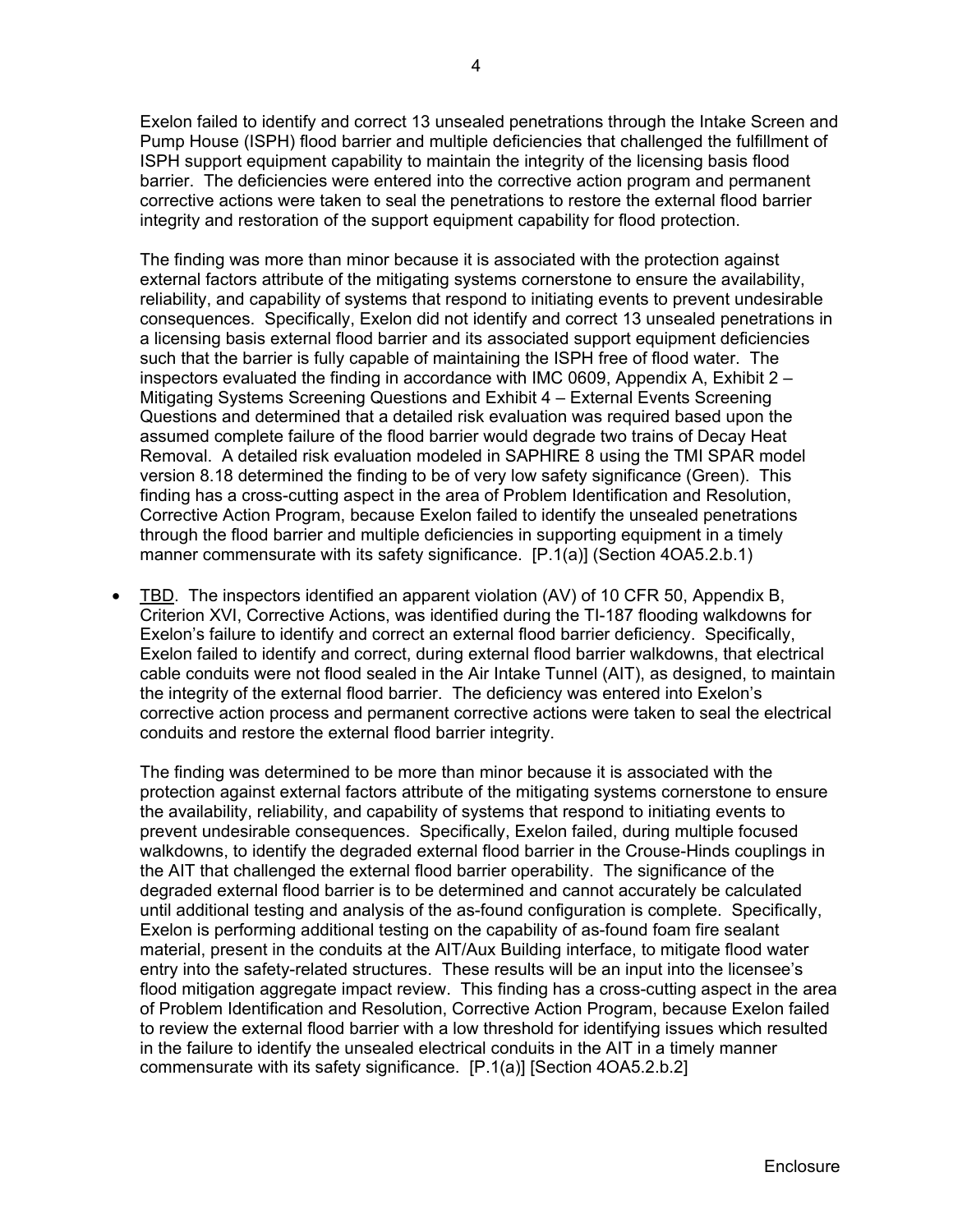## **REPORT DETAILS**

#### **Summary of Plant Status**

Three Mile Island, Unit 1 (TMI) began the inspection period at approximately 100 percent rated thermal power. On December 8, 2012, TMI reduced power to 90 percent for turbine valve testing and returned to 100 percent on December 9, 2012 and continued to operate at full rated thermal power for the rest of the inspection period.

### **1. REACTOR SAFETY [R]**

#### **Cornerstones: Initiating Events, Mitigating Systems, and Barrier Integrity**

- 1R01 Adverse Weather Protection (71111.01 2 samples)
- .1 Readiness for Seasonal Extreme Weather Conditions Cold Weather Preparation

#### a. Inspection Scope

The inspectors walked down risk significant plant areas during the week of October 8 to assess Exelon's preparation and protection for cold weather conditions. Focused inspections were conducted on the borated water storage tank and heat trace system health to ensure availability of associated systems during cold weather conditions. In addition, the inspectors reviewed the work maintenance backlog for the heat trace system and the scheduled corrective maintenance dates. The inspectors reviewed and observed the implementation of procedure WC-AA-107, Seasonal Readiness, Rev. 10. Specifically, the inspectors observed winter weather readiness meetings to ensure adequate attention was provided to potential cold weather impacts on safety equipment commensurate with its safety significance.

b. Findings

No findings were identified.

#### .2 Readiness for Seasonal Extreme Weather Conditions – Hurricane Sandy

#### a. Inspection Scope

On October 29 and 30, 2012, the inspectors performed an inspection of the site preparations for Hurricane Sandy and the resultant wind and rain impact. The inspectors reviewed abnormal operating procedures, interviewed operators, and performed extensive plant walk downs to confirm the adequacy of the licensee's risk mitigation actions in preparation for the storm. In addition, the inspectors independently reviewed the planned and emergent work activities scheduled during the storm to ensure the availability and reliability of safety equipment. The resident inspectors maintained site coverage during the storm and continually monitored plant and weather conditions to ensure abnormal conditions and deficiencies were promptly identified and appropriately addressed commensurate with their safety significance.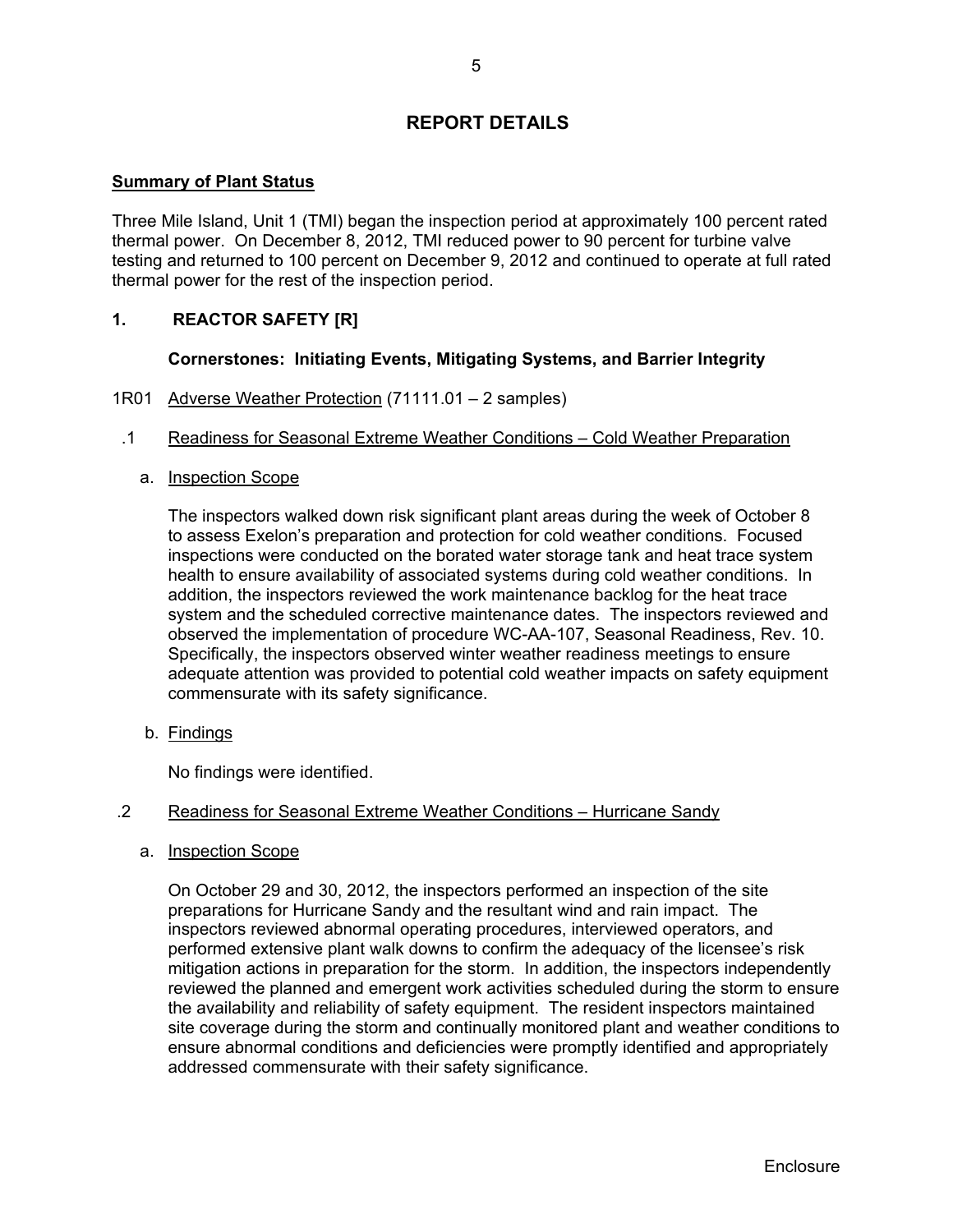#### b. Findings

No findings were identified.

#### 1R04 Equipment Alignment (71111.04)

#### .1 Partial System Walkdowns (71111.04Q – 4 samples)

#### a. Inspection Scope

The inspectors performed partial walkdowns of the following systems:

- NR-P-1B planned outage on October 24*,* 2012
- 'A' decay closed cooling water system after planned outage on December 14, 2012
- MS-V-2 lineup during testing on December 26, 2012
- Reactor building emergency coolers during surveillance testing on December 28, 2012

The inspectors selected these systems based on their risk-significance relative to the reactor safety cornerstones at the time they were inspected. The inspectors reviewed applicable operating procedures, system diagrams, the UFSAR, technical specifications, work orders, condition reports, and the impact of ongoing work activities on redundant trains of equipment in order to identify conditions that could have impacted system performance of their intended safety functions. The inspectors also performed field walkdowns of accessible portions of the systems to verify system components and support equipment were aligned correctly and were operable. The inspectors examined the material condition of the components and observed operating parameters of equipment to verify that there were no deficiencies. The inspectors also reviewed whether Exelon staff had properly identified equipment issues and entered them into the corrective action program for resolution with the appropriate significance characterization.

b. Findings

No findings were identified.

### .2 Full System Walkdown (71111.04S – 1 sample)

#### a. Inspection Scope

On November 15, 2012, the inspectors performed a complete system walkdown of accessible portions of the spent fuel pool cooling system to verify the existing equipment lineup was correct. The inspectors reviewed operating procedures, drawings, equipment line-up check-off lists, and the UFSAR to verify the system was aligned to perform its required safety functions. The inspectors also reviewed electrical power availability, component lubrication and equipment cooling, hanger and support functionality, and operability of support systems. The inspectors performed field walkdowns of accessible portions of the systems to verify system components and support equipment were aligned correctly and operable. The inspectors examined the material condition of the components and observed operating parameters of equipment to verify that there were no deficiencies. Additionally, the inspectors reviewed a sample of related issue reports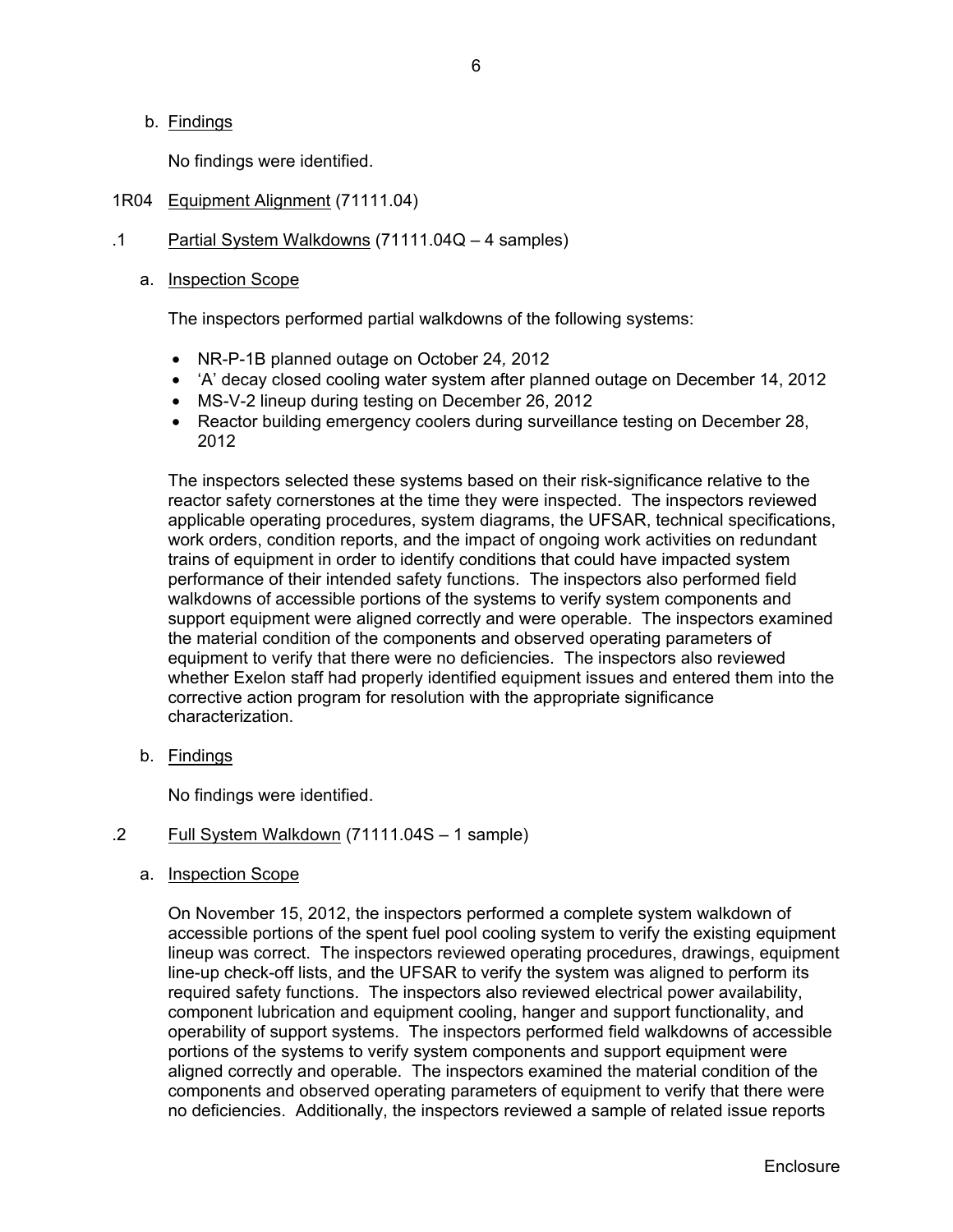and work orders to ensure Exelon appropriately evaluated and resolved any deficiencies.

b. Findings

No findings were identified.

1R05 Fire Protection

#### .1 Resident Inspector Quarterly Walkdowns (71111.05Q – 5 samples)

#### a. Inspection Scope

The inspectors conducted tours of the areas listed below to assess the material condition and operational status of fire protection features. The inspectors verified that Exelon controlled combustible materials and ignition sources in accordance with administrative procedures. The inspectors verified that fire protection and suppression equipment was available for use as specified in the area pre-fire plan, and passive fire barriers were maintained in good material condition. The inspectors also verified that station personnel implemented compensatory measures for out of service, degraded, or inoperable fire protection equipment, as applicable, in accordance with procedures. Fire zones and areas inspected included:

- Station blackout diesel area, SBO-FA-1, on October 15, 2012
- 'B' Emergency diesel generator area, DG-FA-2, on October 25, 2012
- Make-up Valve Alley in auxiliary building, AB-FZ-3, on November 27, 2012
- 'A' decay heat vault in auxiliary building, AB-FA-1, on December 06, 2012
- General area elevation 305' auxiliary building, AB-FZ-9, on December 28, 2012

#### b. Findings

No findings were identified.

#### .2 Fire Protection – Drill Observation (71111.05A – 1 sample)

#### a. Inspection Scope

The inspectors observed a fire brigade drill scenario conducted on October 5, 2012*,* that involved a fire in the Intermediate Building at the 'A' air compressor, near the motordriven emergency feedwater pumps. The inspectors evaluated the readiness of the plant fire brigade to fight fires. The inspectors verified that Exelon personnel identified deficiencies, openly discussed them in a self-critical manner at the debrief, and took appropriate corrective actions as required. The inspectors evaluated specific attributes as follows:

- Proper wearing of turnout gear and self-contained breathing apparatus
- Proper use and layout of fire hoses
- Employment of appropriate fire-fighting techniques
- Sufficient fire-fighting equipment brought to the scene
- **Effectiveness of command and control**
- Search for victims and propagation of the fire into other plant areas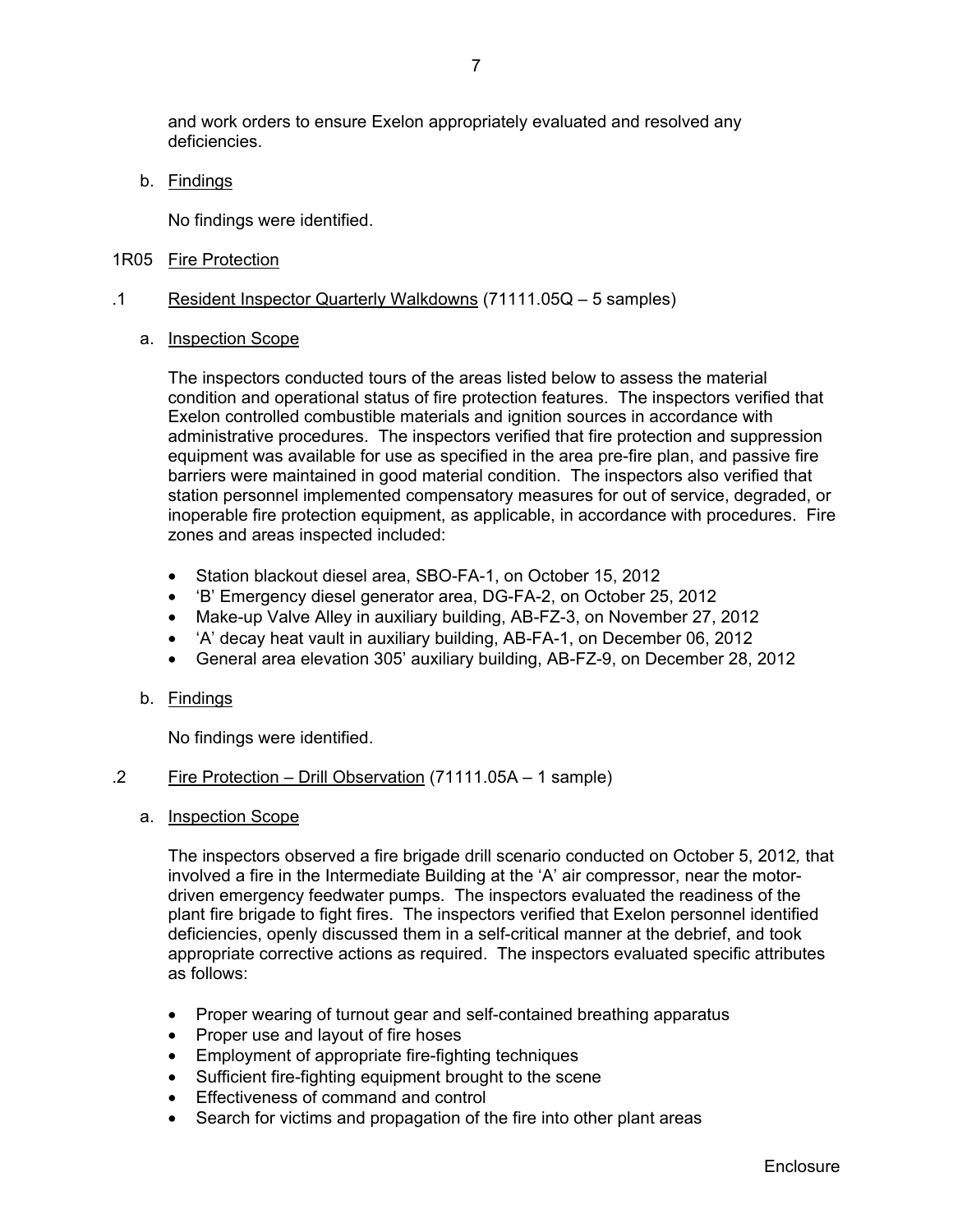- Smoke removal operations
- Utilization of pre-planned strategies
- Adherence to the pre-planned drill scenario
- Drill objectives met

The inspectors also evaluated the fire brigade's actions to determine whether these actions were in accordance with Exelon's fire-fighting strategies.

#### b. Findings

No findings were identified.

#### 1R07 Heat Sink Performance (71111.07A – 1 sample)

a. Inspection Scope

The inspectors reviewed the station blackout diesel fire service heat exchanger inspection performed under M-164, Station Blackout (SBO) Diesel Generator Major Inspection (Mechanical), Revision 18, to determine its readiness and availability to perform its credited functions. The inspectors reviewed the design basis for the component and verified Exelon's commitments to NRC Generic Letter 89-13. The inspectors reviewed the results of previous inspections of the SBO diesel generator. The inspectors discussed the results of the most recent inspection with engineering staff and field technicians and reviewed pictures of the as-found and as-left conditions. The inspectors verified that Exelon initiated appropriate corrective actions for identified deficiencies. The inspectors also verified that the number of tubes plugged within the heat exchanger did not exceed the maximum amount allowed.

b. Findings

No findings were identified.

- 1R11 Licensed Operator Requalification Program and Licensed Operator Performance  $(71111.11 - 2$  samples)
- .1 Quarterly Review of Licensed Operator Requalification Testing and Training
	- a. Inspection Scope

The inspectors observed licensed operator simulator training on October 23, 2012*.* The inspectors evaluated operator performance during the simulated event and verified completion of risk significant operator actions, including the use of abnormal and emergency operating procedures. The inspectors assessed the clarity and effectiveness of communications, implementation of actions in response to alarms and degrading plant conditions, and the oversight and direction provided by the control room supervisor. The inspectors verified the accuracy and timeliness of the emergency classification made by the shift manager and the technical specification action statements entered by the shift technical advisor. Additionally, the inspectors assessed the ability of the crew and training staff to identify and document crew performance problems.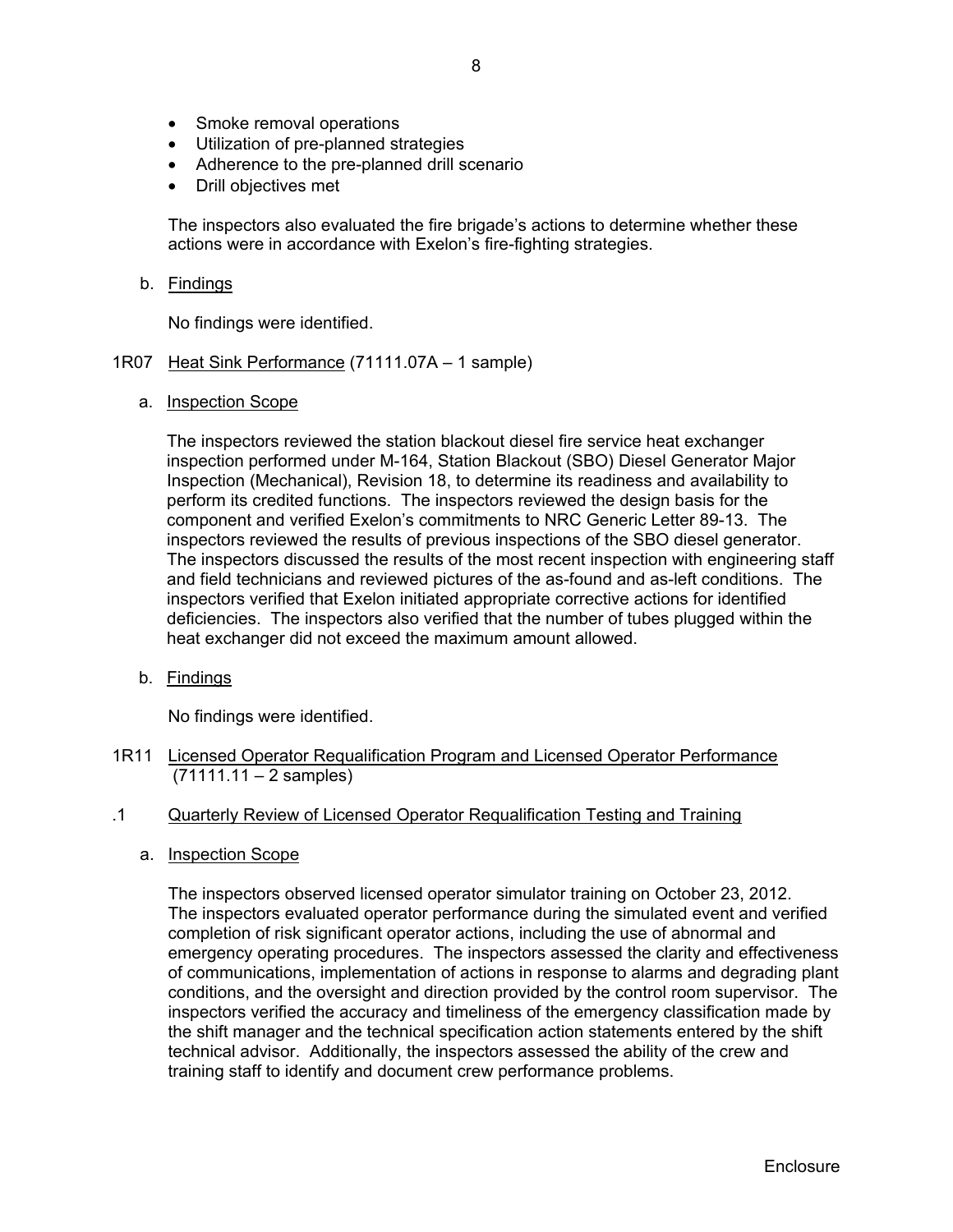#### b. Findings

No findings were identified.

### .2 Quarterly Review of Licensed Operator Performance in the Main Control Room

a. Inspection Scope

The inspectors observed the control room operators support of fire service pump (FS-P-1) troubleshooting efforts as well as routine plant operations on December 12, 2012. Also, on December 13, the inspectors observed the control room operators perform the 'B' emergency diesel generator monthly surveillance. The inspectors observed licensed operator performance to verify that procedure use, crew communications, and coordination of activities between work groups met the criteria specified in Exelon's OP-AA-1, "Conduct of Operations," Revision 000. In addition, the inspectors verified that licensee supervision and management were adequately engaged in plant operations and appropriately assessed control room operator performance.

b. Findings

No findings were identified.

- 1R12 Maintenance Effectiveness (71111.12Q 2 samples)
	- a. Inspection Scope

The inspectors reviewed the samples listed below to assess the effectiveness of maintenance activities on structures, systems, and components (SSC) performance and reliability. The inspectors reviewed system health reports, corrective action program documents, maintenance work orders, and maintenance rule basis documents to ensure that Exelon was identifying and properly evaluating performance problems within the scope of the maintenance rule. For each sample selected, the inspectors verified that the SSC was properly scoped into the maintenance rule in accordance with 10 CFR 50.65 and verified that the (a)(2) performance criteria established by Exelon staff was reasonable. As applicable, for SSCs classified as (a)(1), the inspectors assessed the adequacy of goals and corrective actions to return these SSCs to (a)(2). Additionally, the inspectors ensured that Exelon staff was identifying and addressing common cause failures that occurred within and across maintenance rule system boundaries.

- Pressurizer a(1) determination for heater bundle leakage on December 17, 2012
- 'A' emergency feedwater pump (EF-P-1) vibration functional assessment on December 31, 2012

#### b. Findings

No findings were identified.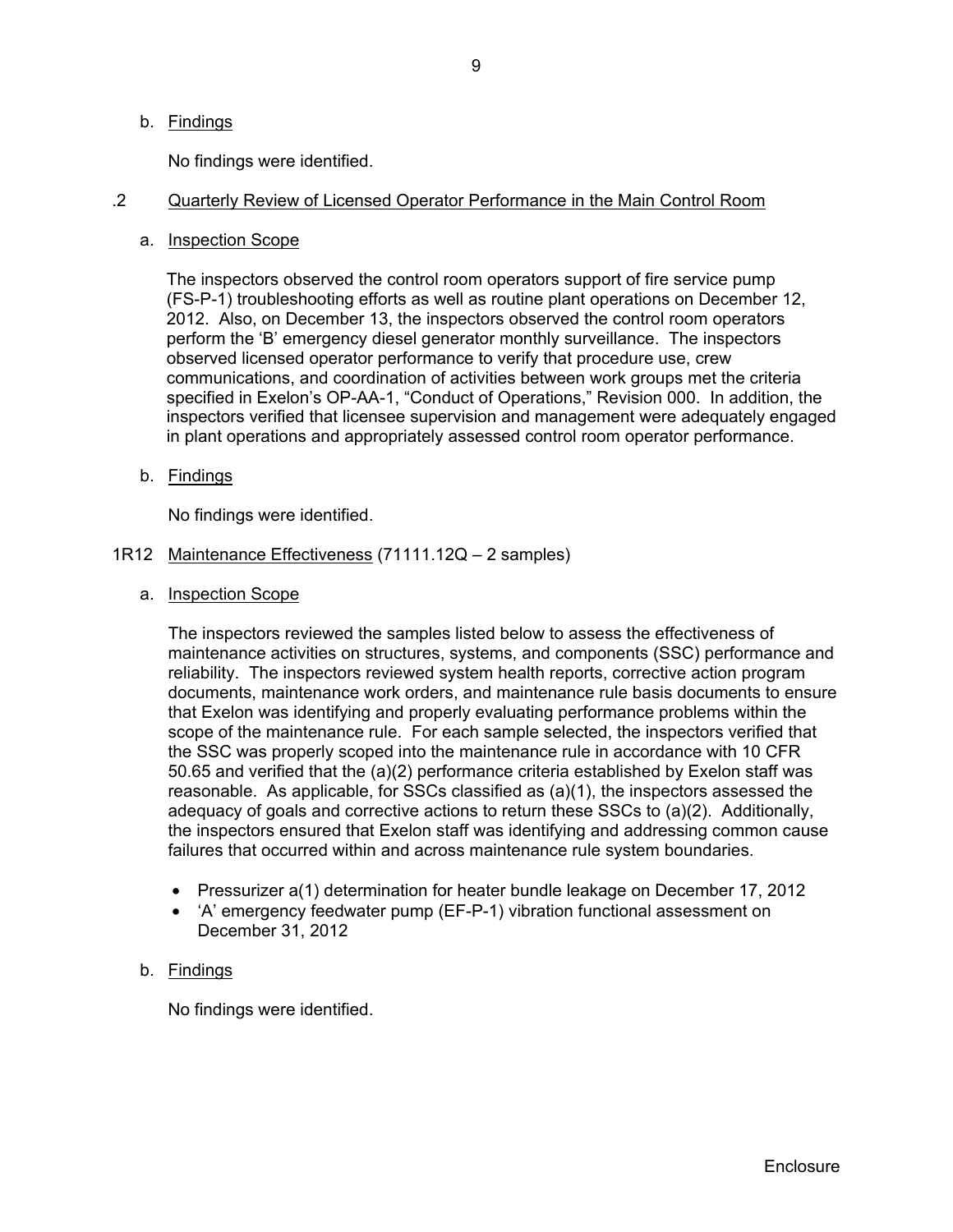#### 1R13 Maintenance Risk Assessments and Emergent Work Control (71111.13 – 4 samples)

#### a. Inspection Scope

The inspectors reviewed station evaluation and management of plant risk for the maintenance and emergent work activities listed below to verify that Exelon performed the appropriate risk assessments prior to removing equipment for work. The inspectors selected these activities based on potential risk significance relative to the reactor safety cornerstones. As applicable for each activity, the inspectors verified that Exelon personnel performed risk assessments as required by 10 CFR 60.65(a)(4) and that the assessments were accurate and complete. When Exelon performed emergent work, the inspectors verified that operations personnel promptly assessed and managed plant risk. The inspectors reviewed the scope of maintenance work and discussed the results of the assessment with the station's probabilistic risk analyst to verify plant conditions were consistent with the risk assessment. The inspectors also reviewed the technical specification requirements and inspected portions of redundant safety systems, when applicable, to verify risk analysis assumptions were valid and applicable requirements were met.

- Yellow station risk during 'A' emergency diesel generator vibration monitoring on October 02, 2012
- Planned station blackout diesel outage on October 18, 2012
- Workweek 1243 activities planned and adjusted during hurricane Sandy on October 29-30, 2012
- MU-P-1B removed from service and associated Yellow station risk for planned system outage on November 12-13, 2012
- a. Findings

No findings were identified.

- 1R15 Operability Evaluations (71111.15 3 samples)
	- a. Inspection Scope

The inspectors reviewed operability determinations for the following degraded or nonconforming conditions:

- Review of emergency diesel generator fuel pumps with respect to 10CFR21 review documented in IR 1421493 on October 01, 2012
- Unexpected flood barrier hydrostatic capability test results documented in IR 1428726 on October 19, 2012
- Station blackout diesel specific gravity battery inspection issue and damper failure as documented in IRs 1429564 and 1432623 on November 9, 2012

The inspectors selected these issues based on the risk significance of the associated components and systems. The inspectors evaluated the technical adequacy of the operability determinations to assess whether technical specification operability was properly justified and the subject component or system remained available such that no unrecognized increase in risk occurred. The inspectors compared the operability and design criteria in the appropriate sections of the technical specifications and UFSAR to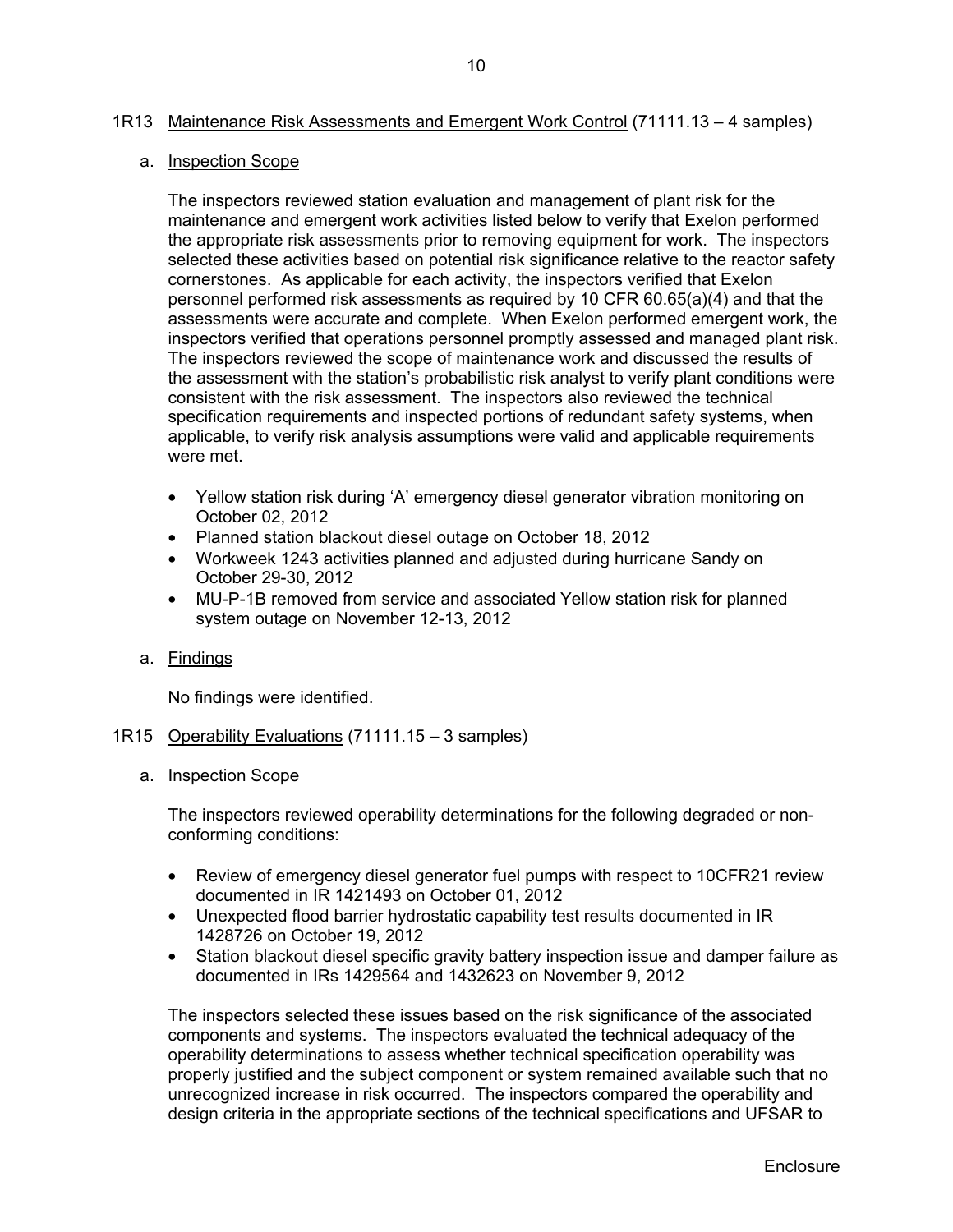Exelon's evaluations to determine whether the components or systems were operable. Where compensatory measures were required to maintain operability, the inspectors determined whether the measures in place would function as intended and were properly controlled by Exelon. The inspectors determined, where appropriate, compliance with bounding limitations associated with the evaluations.

b. Findings

No findings were identified.

- 1R19 Post Maintenance Testing (71111.19 3 samples)
	- a. Inspection Scope

The inspectors reviewed the post-maintenance tests for the maintenance activities listed below to verify that procedures and test activities ensured system operability and functional capability. The inspectors reviewed the test procedure to verify that the procedure adequately tested the safety functions that may have been affected by the maintenance activity, that the acceptance criteria in the procedure was consistent with the information in the applicable licensing basis and/or design basis documents, and that the procedure had been properly reviewed and approved. The inspectors also witnessed the test or reviewed test data to verify that the test results adequately demonstrated restoration of the affected safety functions.

- 1302-5.31D, 4160V 1E Bus Loss of Voltage/Degraded Grid Timing Relay Calibration and Logic Check, after replacing undervoltage agastat relays on October 12, 2012
- 1107-9, SBO Diesel Generator, after SBO system outage that occurred on October 14-22, 2012
- 1303-5.2B, 'B' Emergency Loading Sequence and HPI Logic Channel / Component Test, Rev. 009, after replacing sequence logic relay on November 30, 2012
- b. Findings

No findings were identified.

#### 1R22 Surveillance Testing (71111.22 – 4 samples)

a. Inspection Scope

The inspectors observed performance of surveillance tests and/or reviewed test data of selected risk-significant SSCs to assess whether test results satisfied technical specifications, the UFSAR, and Exelon procedure requirements. The inspectors verified that test acceptance criteria were clear, tests demonstrated operational readiness and were consistent with design documentation, test instrumentation had current calibrations and the range and accuracy for the application, tests were performed as written, and applicable test prerequisites were satisfied. Upon test completion, the inspectors considered whether the test results supported that equipment was capable of performing the required safety functions. The inspectors reviewed the following surveillance tests:

- 1302-5.18, HPI/LPI Flow Channel Calibration on October 3 and 5, 2012
- MA-TM-125-031, SBO Battery Load Test on October 15, 2012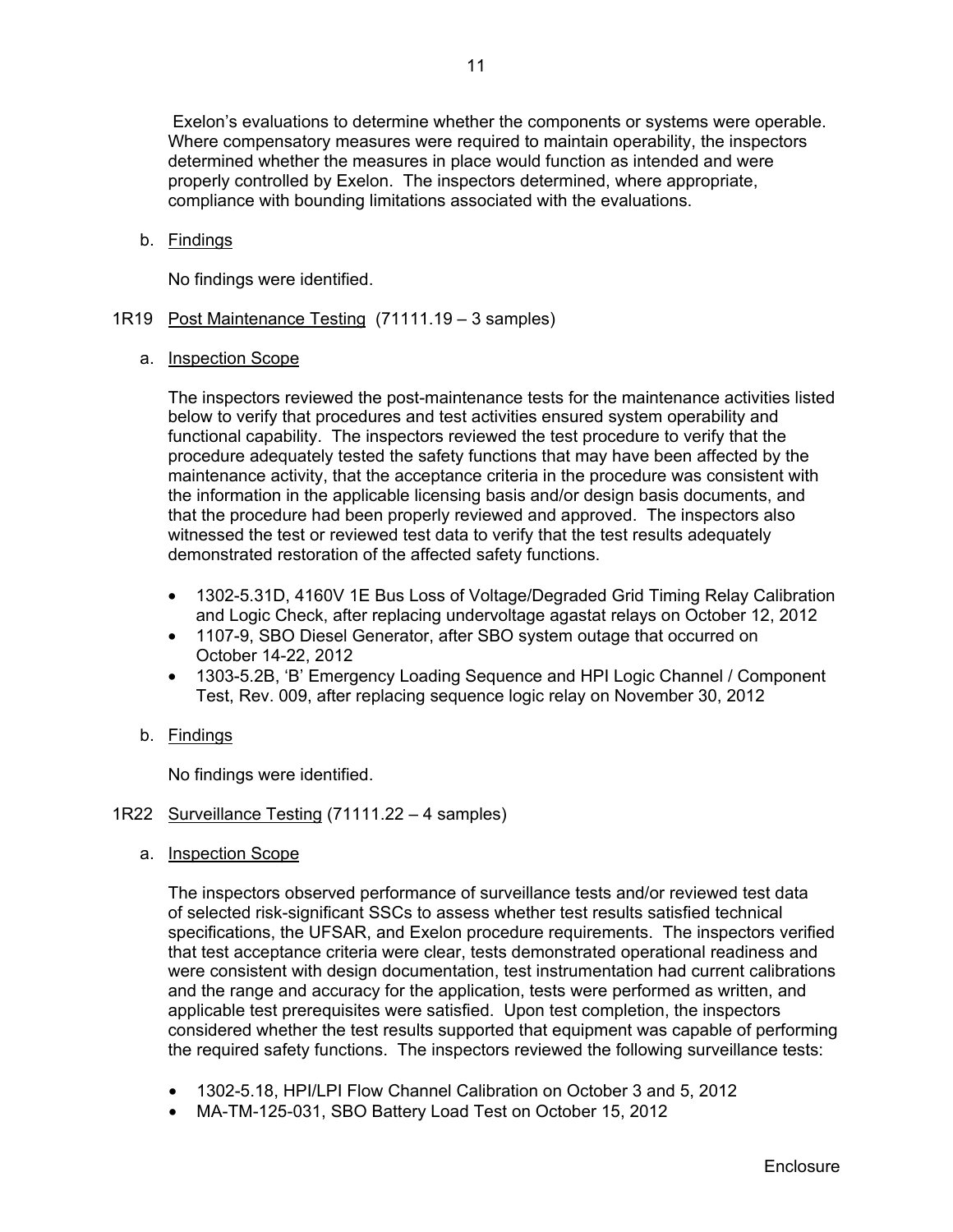- OP-TM-214-201, IST of BS-P-1A on November 5-6, 2012 (in-service test)
- Review of Surveillance Frequency Control Program on December 13-14, 2012

### b. Findings

No findings were identified.

### **Cornerstone: Emergency Preparedness**

#### 1EP4 Emergency Action Level and Emergency Plan Changes (71114.04 – 1 sample)

#### a. Inspection Scope

The NRC nuclear security and incident response headquarters staff performed an inoffice review of the latest revisions of various Emergency Plan Implementing Procedures (EPIPs) and the Emergency Plan located under ADAMS accession number ML12192A512 as listed in the Attachment.

The licensee determined that in accordance with 10 CFR 50.54(q), the changes made in the revisions resulted in no reduction in the effectiveness of the Plan, and that the revised Plan continued to meet the requirements of 10 CFR 50.47(b) and Appendix E to 10 CFR Part 50. The NRC review was not documented in a safety evaluation report and did not constitute approval of licensee-generated changes; therefore, this revision is subject to future inspection. The specific documents reviewed during this inspection are listed in the Attachment.

b. Findings

No findings were identified.

- 1EP6 Drill Evaluation (71114.06 1 sample)
- .1 Drill Evaluation
	- a. Inspection Scope

The inspectors evaluated the conduct of a routine TMI emergency drill on October 23, 2012 to identify any weaknesses and deficiencies in the classification, notification, and protective action recommendation development activities. The inspectors observed emergency response operations in the simulator and technical support center to determine whether the event classification, notifications, and protective action recommendations were performed in accordance with procedures. The inspectors also attended the station drill critique to compare inspectors' observations with those identified by Exelon staff in order to evaluate Exelon's critique and to verify whether Exelon staff was properly identifying weaknesses and entering them into the corrective action program.

b. Findings

No findings were identified.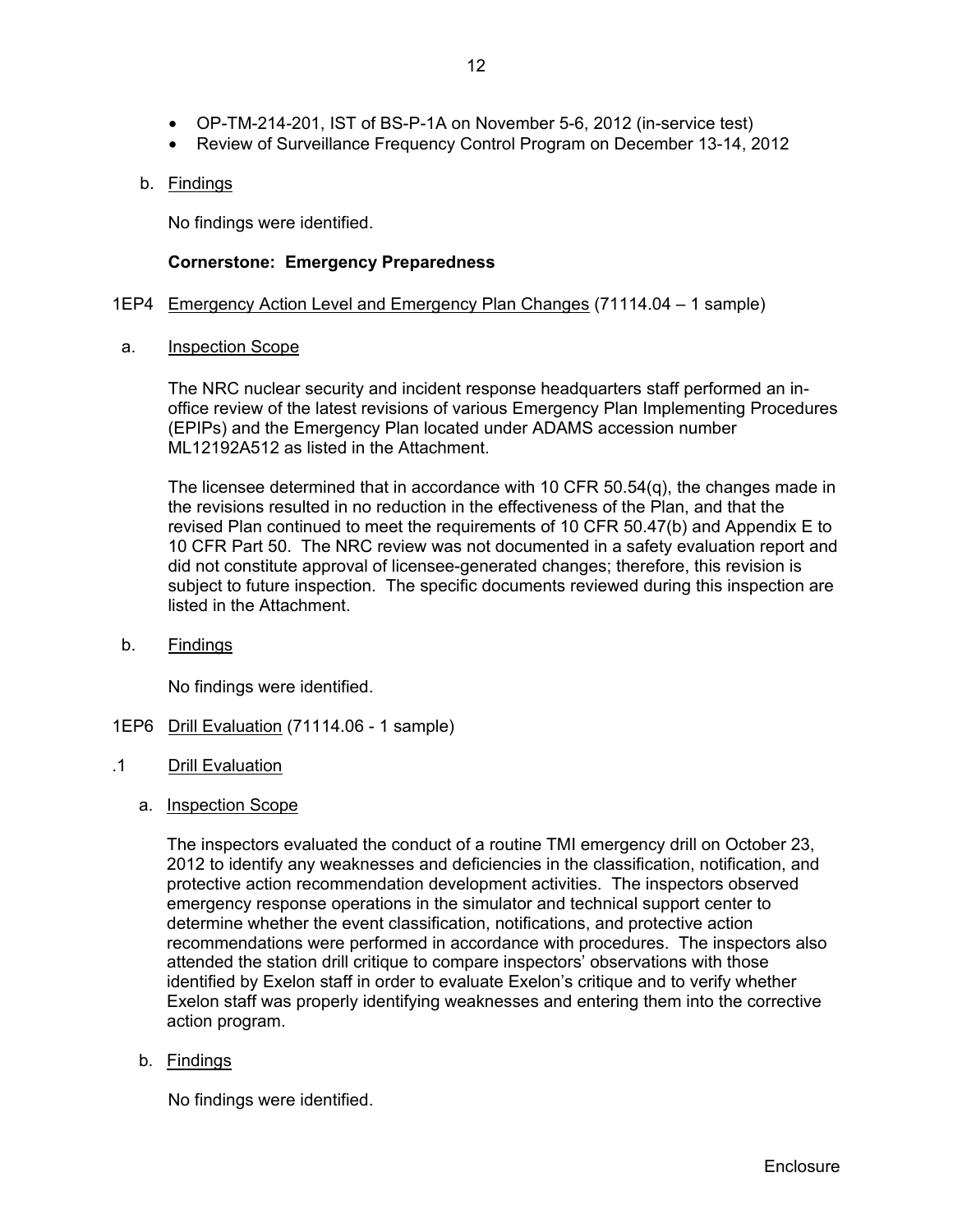### **2. RADIATION SAFETY [RS]**

#### **Cornerstone: Occupational Radiation Safety**

#### 2RS01 Radiological Hazard Assessment and Exposure Controls (71124.01 – 1 sample)

#### a. Inspection Scope

During the period December 10 - 14, 2012, the inspector conducted the following activities to verify that the licensee was properly implementing physical, administrative, and engineering controls for access to locked high radiation areas, and other radiological controlled areas. Implementation of these controls was reviewed against the criteria contained in 10 CFR 20, relevant TS, and the licensee's procedures.

#### Plant Walkdown and Radiation Work Permits (RWP) Reviews

 The inspector toured accessible radiological controlled areas in the auxiliary building, fuel handling building, and primary chemistry laboratory to verify the proper implementation of radiological controls. Radiation survey maps were reviewed of selected areas to identify radiological conditions, and the adequacy of postings.

 The inspector identified tasks performed in the radiological controlled areas (RCAs). The inspector reviewed the applicable RWPs, and the electronic dosimeter dose/dose rate alarm setpoints for the associated tasks, to determine if the radiological controls were acceptable and if the setpoints were consistent with plant policy. Jobs reviewed included sampling of a waste gas decay tank and performing a walkdown of effluent monitoring instrumentation and ventilation filtration systems located in the RCA.

 The inspector evaluated the effectiveness of radiological controls by reviewing electronic dosimeter alarm reports, personnel contamination event reports (and related issue reports), and observing practices at various locations.

#### Problem Identification and Resolution

 The inspectors evaluated the licensee's program for assuring that access controls to radiological significant areas were effective and properly implemented by reviewing electronic dosimeter alarm reports, personnel contamination event reports, and relevant issue reports. The inspector determined that problems were identified in a timely manner, that an extent of condition and cause evaluation were performed when appropriate, and corrective actions were appropriate to preclude repetitive problems.

b. Findings

No findings were identified.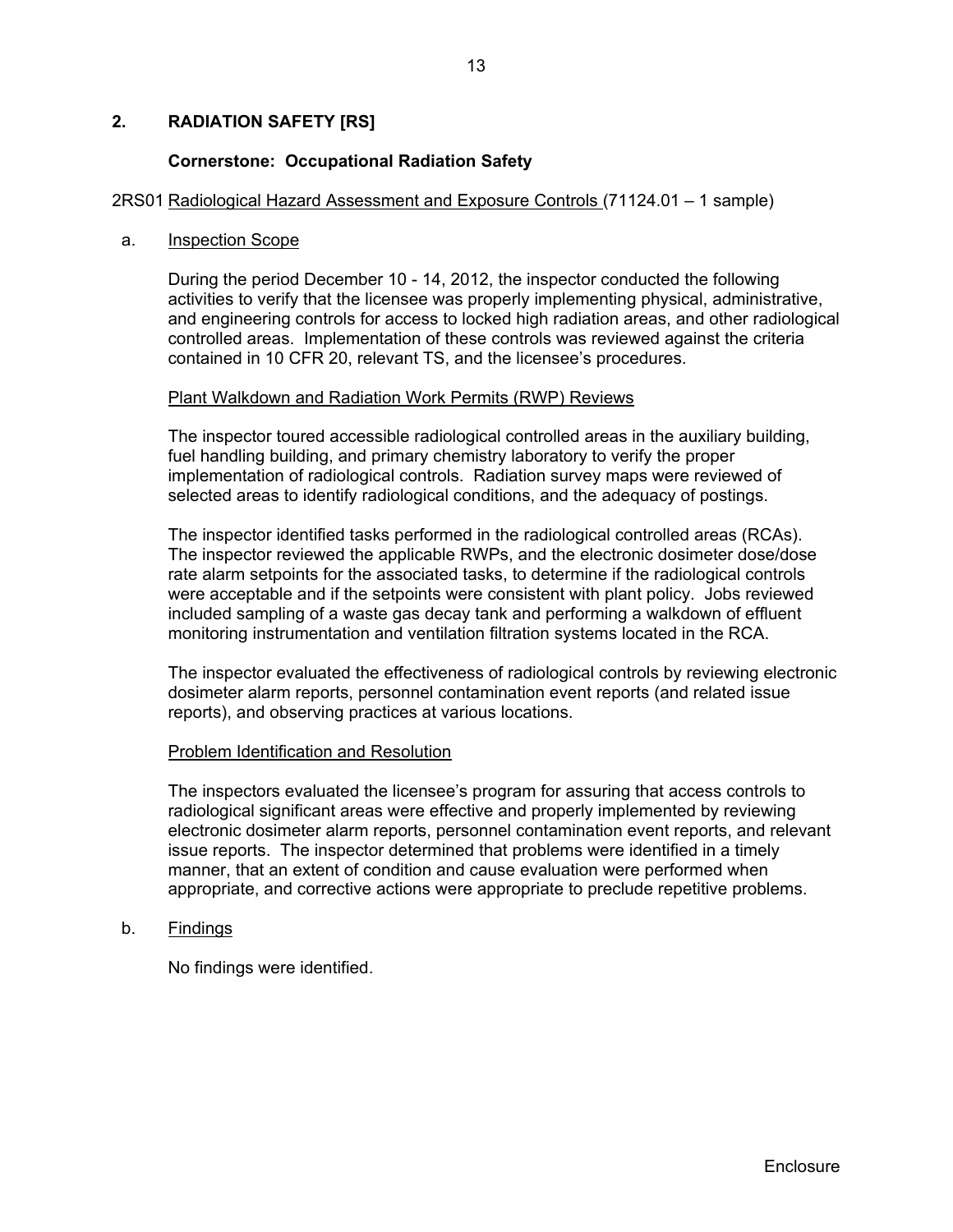### **Cornerstone: Public Radiation Safety**

#### 2RS06 Radioactive Gaseous and Liquid Effluent Treatment (71124.06)

During the period December 10 - 14, 2012, the inspector conducted the following activities to ensure the gaseous and liquid effluent processing systems are maintained so that radiological discharges are properly reduced, monitored, and evaluated, and to verify the accuracy of effluent releases and public dose calculations resulting from radioactive effluent discharges.

The inspector used the requirements in 10 CFR Part 20, 10 CFR 50 Appendix I, 10 CFR 50.75(g), applicable Industry standards, and licensee procedures, required by the site Offsite Dose Calculation Manual (ODCM), as criteria for determining compliance.

#### a. Inspection Scope

#### **Event Report and Effluent Report Reviews**

The inspector reviewed the TMI annual radiological effluent release reports for 2010 and 2011. The inspector reviewed sampling results, and trends identified by the licensee. The inspector determined if these releases were evaluated, and any abnormal releases were entered in the corrective action program and were adequately resolved.

#### ODCM and Updated Final Safety Analysis Report Review

The inspector reviewed the TMI Updated Final Safety Analysis Report (UFSAR) descriptions of the radioactive effluent monitoring systems, treatment systems, and effluent flow paths to identify system design features and required functions.

The inspector reviewed changes to the TMI ODCM made by the licensee since the last inspection. The inspector reviewed the evaluations of the changes and determined that they were technically justified and maintained effluent releases as low as is reasonably achievable (ALARA).

#### Groundwater Protection Initiative (GPI) Program

The inspector reviewed reported groundwater monitoring sample results and changes to the licensee's written program for identifying, controlling, and remediating contaminated spills/leaks to groundwater. The inspector observed a monthly groundwater sample being taken from MW-20. An in-depth inspection of the GPI was performed in accordance with Temporary Instruction (TI) 2515/185 and documented in Section 4OA5 of this report.

#### Procedures, Special Reports, and Other Documents

The inspector reviewed issue reports related to the effluent program issued since the previous inspection to identify any additional focus areas for the inspection based on the scope of problems described in these reports.

The inspector reviewed effluent program implementing procedures, including those associated with effluent sampling, effluent monitor setpoint determinations, and dose calculations.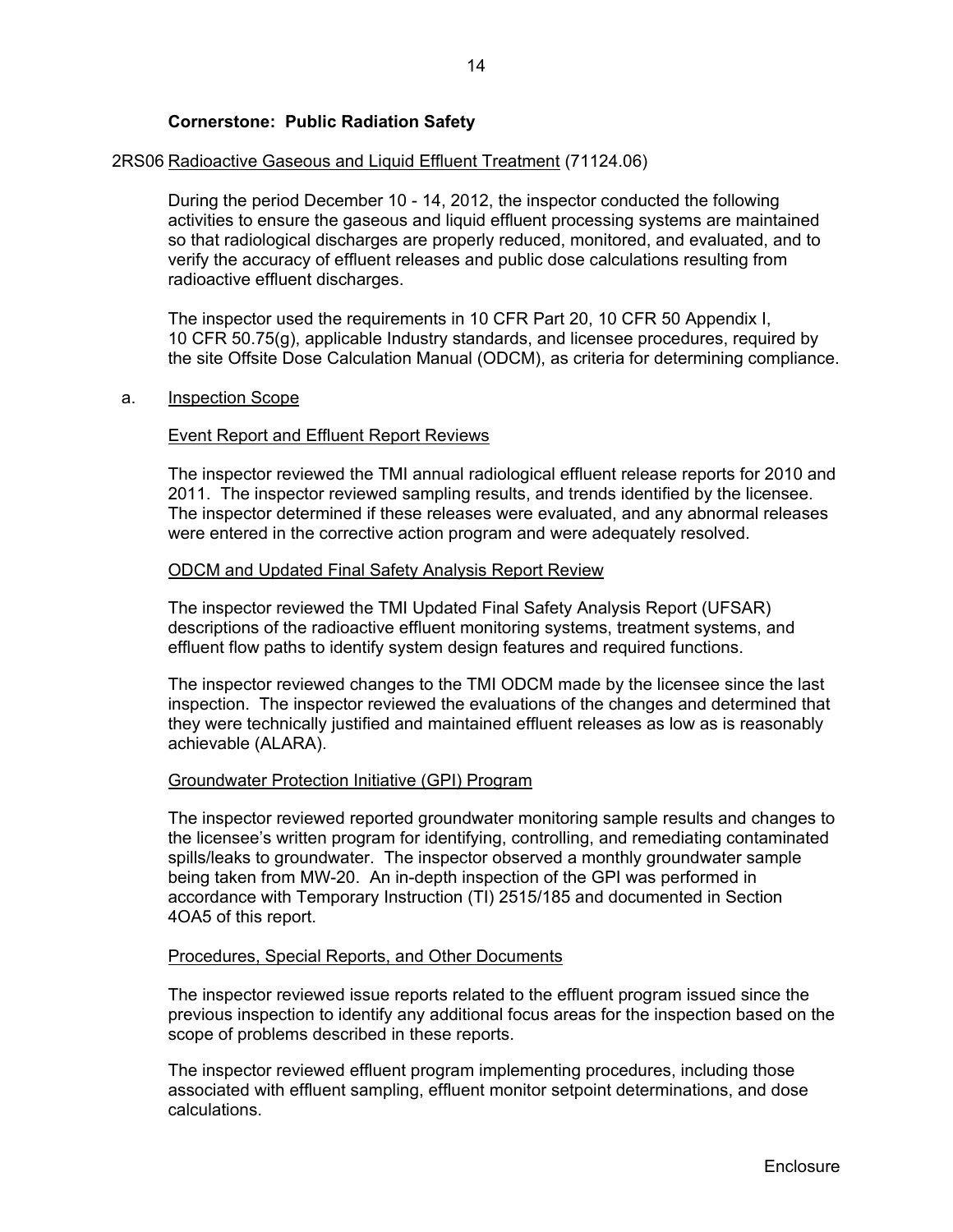The inspector reviewed copies of licensee assessment reports of the effluent monitoring program since the last inspection to gather insights into the effectiveness of the licensee's program.

#### Walkdowns and Observations

The inspector walked down selected components of the gaseous and liquid discharge systems, with the responsible system engineers, to verify that equipment configuration and flow paths align with the descriptions in the TMI UFSAR and to assess equipment material condition. The inspector reviewed the calibration records for each of the radiation monitors examined. During the walkdown, special attention was made to identify potential unmonitored release points, building alterations which could impact airborne, or liquid effluent controls, and ventilation system leakage that communicate directly with the environment.

Monitoring equipment inspected included the following:

#### Gaseous Discharge Monitors:

- Auxiliary Building/Fuel Handling and Reactor Building Purge exhaust radiation monitors, RM-A-8 and RM-A-9, respectively;
- Waste Gas Disposal Effluent monitor, RM-A-7;
- Fuel Handling ESF Ventilation monitor, RM-A-14;
- Condenser Offgas monitors, RM-A -5 and RM-A-15.

#### Liquid Discharge Monitors:

- Liquid Radioactive Waste Discharge monitor, RM-L-6;
- Plant Water Discharge monitor, RM-L-7;
- Industrial Water Treatment System monitor, RM-L-12;

The inspector walked down filtered ventilation systems, with the system engineers, to verify there were no degraded conditions associated with high-efficiency particulate air (HEPA)/charcoal banks, improper alignment, or system degradation issues that would impact the performance, or the effluent monitoring capability.

The inspector reviewed the licensee's surveillance test records for air cleaning equipment (i.e., fans, charcoal filters, and HEPA filters for the Unit 1 plant ventilation systems) to assure that the equipment met the TS operability criteria.

The inspector determined that the licensee had not made any changes to their effluent release paths.

#### Sampling and Analyses

The inspector observed technicians obtaining weekly tritium, particulate, iodine, and noble gas samples from the auxiliary building/fuel handling building and reactor purge system radiation monitors, RM-A-8 and RM-A-9, respectively. Subsequently, the inspector reviewed the analytical results for these samples.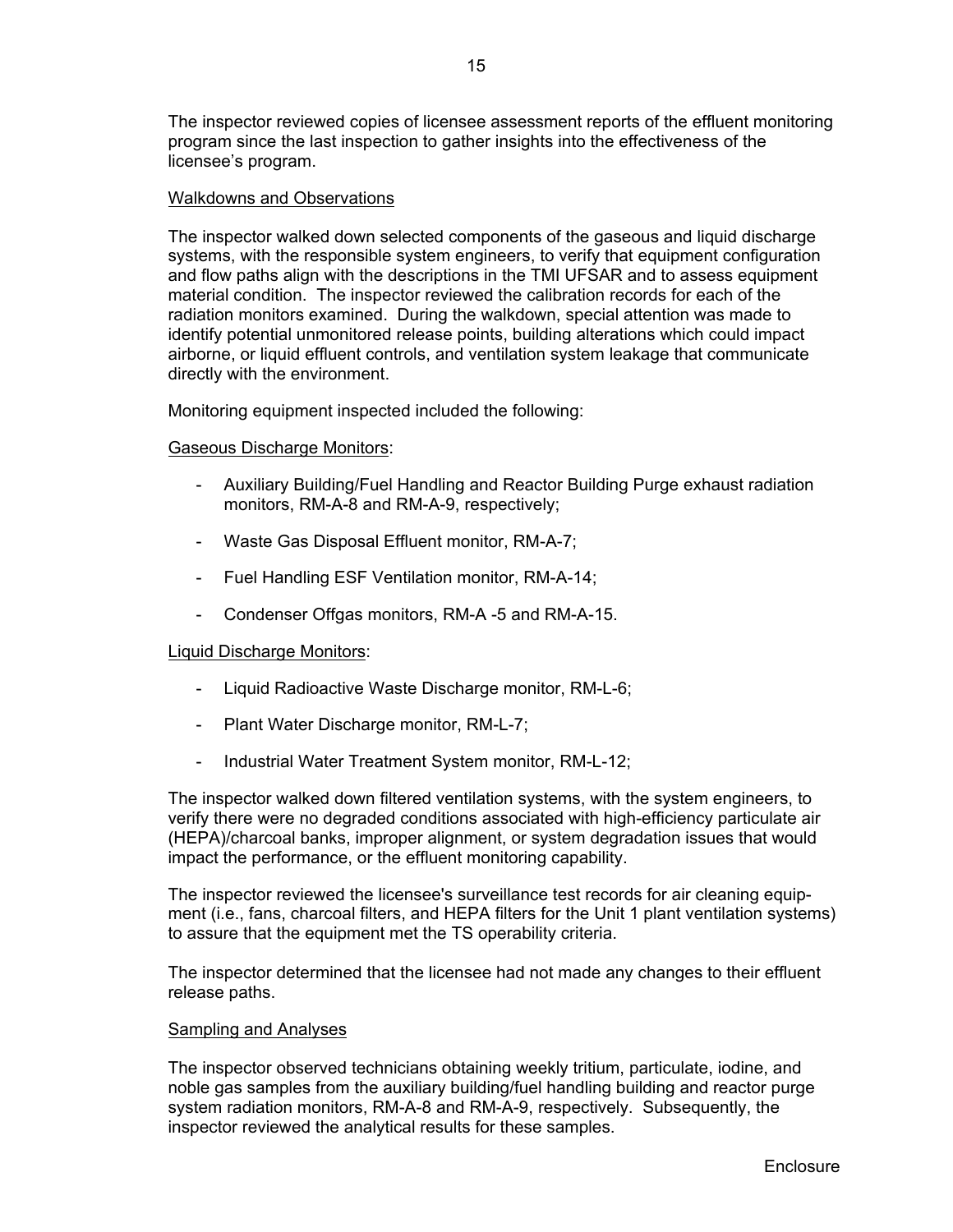The inspector observed a technician obtain gas samples from the B-waste decay tank, prepare a discharge permit (G-2012-12028), and verify that the procedural requirements were met

The inspector reviewed the calibration records and daily quality control checks for the gamma spectroscopy detectors (Nos. 1, 2, 3, 4) and for the two beta scintillation counters to verify that the instruments operated within the established parameters and achieved the required lower limit of detectability.

The inspector reviewed the results of the inter-laboratory and intra-laboratory comparison (cross check) programs to verify the quality of the radioactive effluent sample analyses. The inspector also determined that the intra and inter-laboratory comparison program includes hard-to-detect isotopes.

The inspector reviewed liquid and gaseous discharge permits for routine processing and discharging waste streams. The inspector verified that appropriate effluent treatment equipment was being used and that radioactive liquid and gaseous waste is being analyzed, processed, and discharged in accordance with licensee procedures.

#### Instrumentation and Equipment: Effluent Flow Measuring Instruments

The inspector reviewed the methodology that the licensee uses to determine the effluent stack and ventilation system flow rates to verify that the flow rates are consistent with TSs/ODCM and FSAR values.

#### Instrumentation and Equipment: Air Cleaning Systems

The inspector determined that surveillance test results for the HEPA and charcoal filters installed in the auxiliary building, fuel handling building, and reactor purge system met TS/ODCM acceptance criteria.

#### Dose Calculations

The inspector reviewed five radioactive gaseous and three liquid waste discharge permits to verify that the projected doses to members of the public were accurate and based on representative samples from the discharge path.

The inspector evaluated the methods used to determine the isotopes that are included in the source term to ensure all applicable radionuclides are included, within detectability standards. The review included the licensee's current waste stream analyses to ensure hard-to-detect radionuclides are included in the effluent releases.

The inspector reviewed the licensee's methodology for offsite dose calculations to verify compliance with the ODCM and RG 1.109. The inspector reviewed meteorological dispersion and deposition factors used in the ODCM and effluent dose calculations to ensure appropriate dispersion/deposition factors are being used for public dose calculations.

The inspector reviewed the latest Land Use Census to verify that changes in the local land use have been factored into the dose calculations and environmental sampling/analysis program.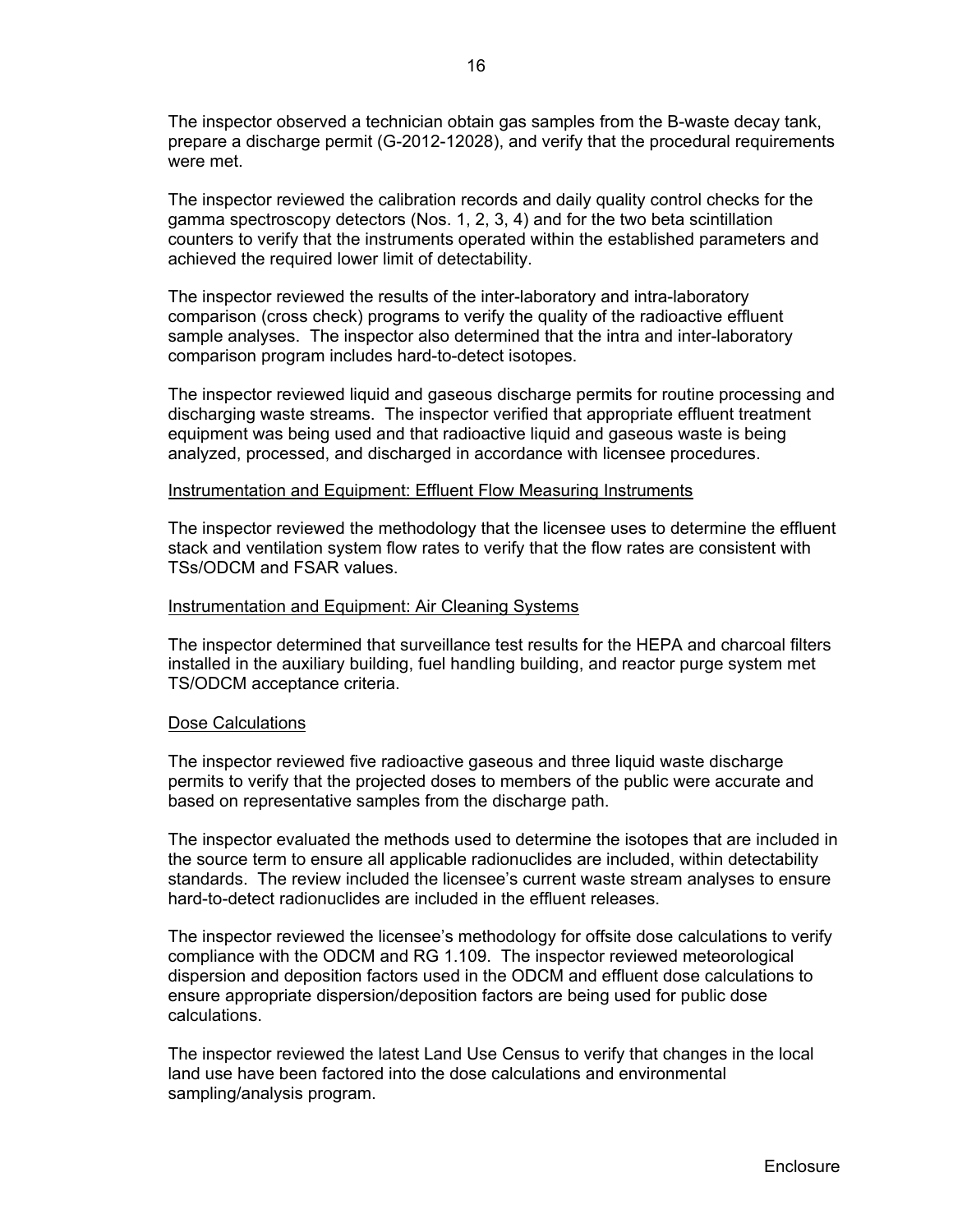The inspector determined that the calculated doses are within the 10 CFR 50, Appendix I, and ODCM dose criteria. The inspector determined that the licensee was tracking cumulative doses on a monthly, quarterly, and annual basis, and comparing dose to the regulatory criteria.

### Problem Identification and Resolution

Inspector assessed whether problems associated with the effluent monitoring and control program are being identified by the licensee at an appropriate threshold and are properly addressed for resolution in the licensee's corrective action program. In addition, the inspector evaluated the effectiveness of the corrective actions for a selected sample of problems documented by the licensee.

### b. Findings

No findings were identified.

## **4. OTHER ACTIVITIES [OA]**

4OA1 Performance Indicator Verification (71151)

Occupational Exposure Control Effectiveness (1 sample)

a. Inspection Scope

The inspector reviewed implementation of the licensee's Occupational Exposure Control Effectiveness Performance Indicator (PI) Program. Specifically, the inspector reviewed electronic dosimeter dose and dose rate alarm reports, issue reports, and associated documents, for occurrences involving locked high radiation areas, very high radiation areas, and unplanned exposures occurring during the past four (4) calendar quarters.

Data contained in these records was reviewed against the criteria specified in Nuclear Energy Institute (NEI) 99-02, Regulatory Assessment Performance Indicator Guideline, to verify that all occurrences that met the NEI criteria were identified and reported as performance indicators.

b. Findings

No findings were identified.

## RETS/ODCM Radiological Effluent Occurrences (1 sample)

a. Inspection Scope

The inspector reviewed relevant effluent release reports and associated dose assessments for the period October, 2011 through November, 2012, for issues related to the public radiation safety performance indicator, which measures radiological effluent release occurrences that exceed 1.5 mrem/qtr whole body or 5.0 mrem/qtr organ dose for liquid effluents; and 5 mrads/qtr gamma air dose, 10 mrad/qtr beta air dose, and 7.5 mrads/qtr for organ dose for gaseous effluents. This inspection activity represents the completion of one (1) sample relative to this inspection area; completing the annual inspection requirements.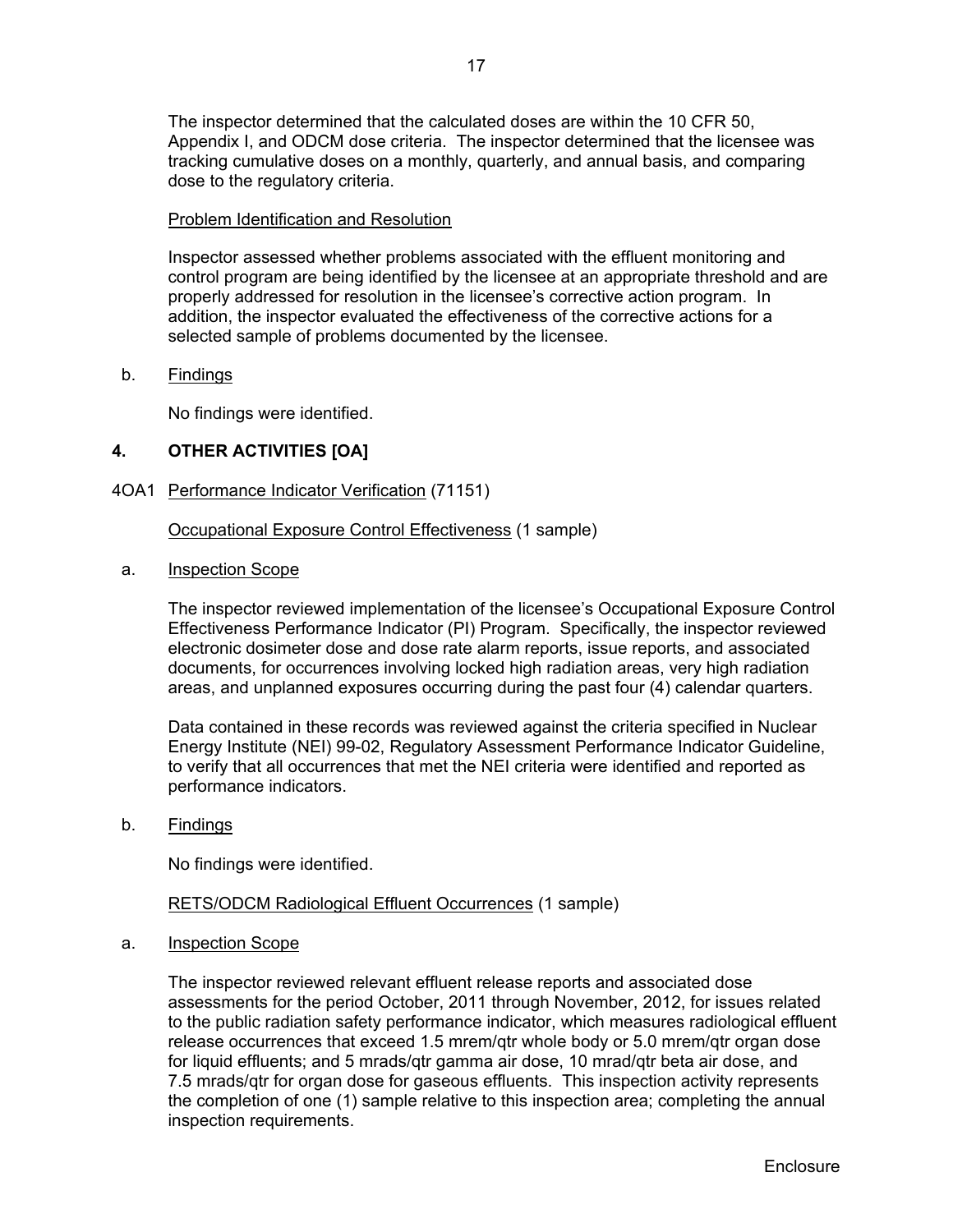### b. Findings

No findings were identified.

4OA2 Identification and Resolution of Problems (71152 – 3 annual samples)

#### .1 Routine Review of Problem Identification and Resolution Activities

### a. Inspection Scope

As required by Inspection Procedure 71152, "Problem Identification and Resolution," the inspectors routinely reviewed issues during baseline inspection activities and plant status reviews to verify that Exelon entered issues into the corrective action program at an appropriate threshold, gave adequate attention to timely corrective actions, and identified and addressed adverse trends. In order to assist with the identification of repetitive equipment failures and specific human performance issues for follow-up, the inspectors performed a daily screening of items entered into the corrective action program and periodically attended issue report screening meetings.

b. Findings

No findings were identified.

#### .2 Annual Sample – Multiple Spurious Operation (MSO) Mitigation (1 sample)

a. Inspection Scope

The inspectors performed an in-depth review of Exelon's implementation of NEI 00-01 revision 2 at TMI, guidance for post-fire safe shutdown circuit analysis. The inspectors verified that Exelon followed the guidance to identify fire safe shutdown components potentially susceptible to MSO in postulated fire scenarios and appropriately entered the deficiencies into their corrective action program. The inspectors verified that Exelon's actions were appropriately completed within the timeline provided by the enforcement guidance memorandum (EGM) 09-002.

The inspectors assessed Exelon's problem identification threshold, cause analyses, extent of condition reviews, compensatory actions, and the prioritization and timeliness of Exelon's corrective actions to determine whether Exelon was appropriately identifying, characterizing, and correcting problems associated with this issue and whether the planned or completed corrective actions were appropriate. The inspectors compared the actions taken to the requirements of Exelon's corrective action program and 10 CFR 50, Appendix B. In addition, the inspectors performed field walkdowns and interviewed engineering personnel to assess the effectiveness of the implemented corrective actions.

#### b. Findings and Observations

No findings were identified.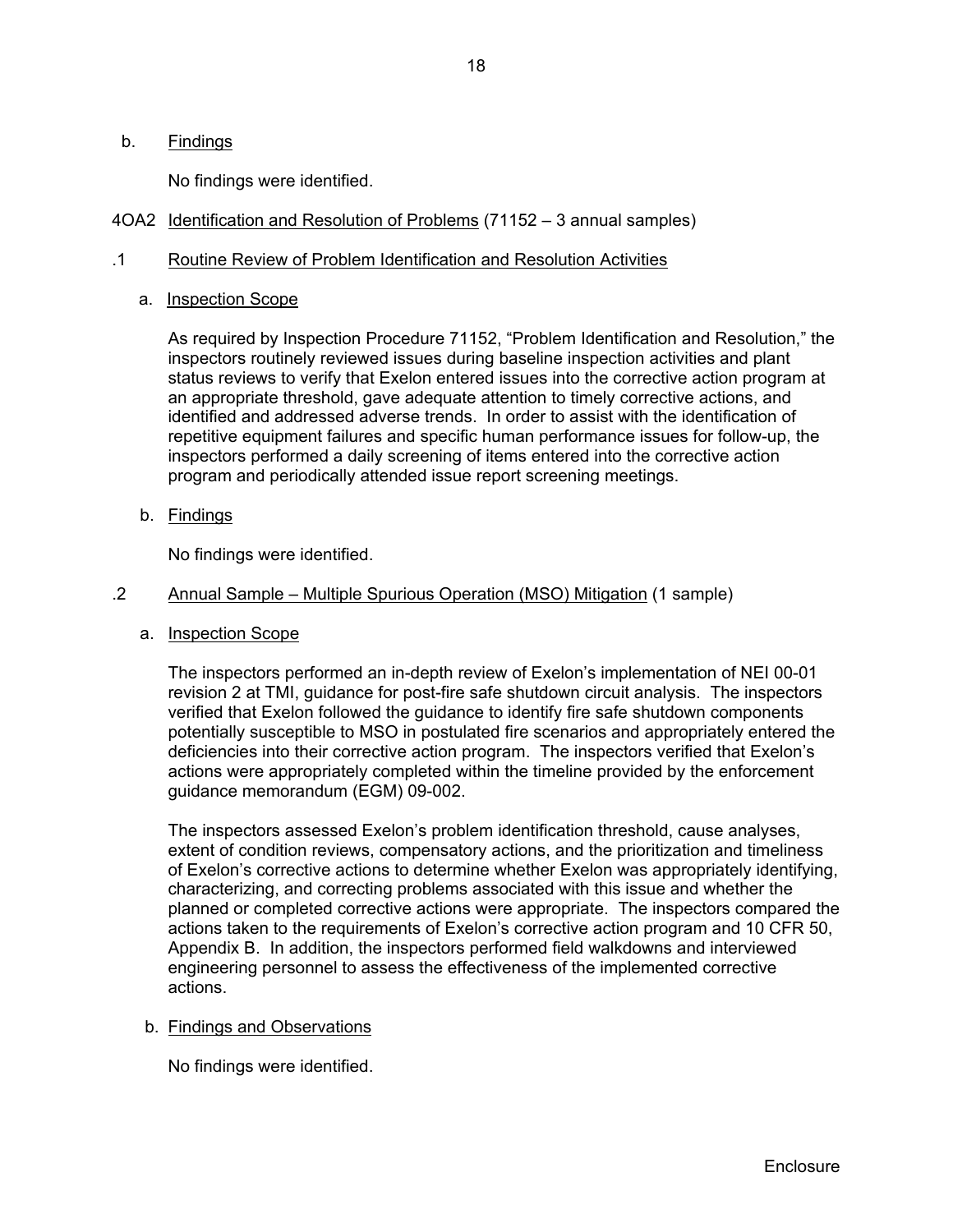NEI 00-01 provided a methodology for licensees to conduct post-fire safe shutdown circuit analysis involving MSO of components. The NEI guidance provided a generic list of MSO scenarios that licensees would use as the basis for their circuit analysis. Licensees performed this evaluation if they chose not to adopt 10 CFR 50.48(c), NFPA 805. The NEI 00-01 methodology was to be performed in a manner commensurate with its safety significance as outlined in Reg Guide 1.189 Rev. 2 and enforcement guidance memorandum (EGM) 09-002. Specifically, licensees were granted enforcement discretion for the identification and resolution of MSO deficiencies until November 2012.

Exelon chose to perform the NEI 00-01 circuit analysis for TMI. Exelon performed an expert panel review in accordance with NEI 00-01, Rev. 2, guidance in May 2010. The expert panel identified permanent circuit modifications, plant configuration changes, procedure changes and compensatory operator rounds were required to mitigate MSO deficiencies. Subsequently, Exelon entered the deficiencies into the corrective action program and completed the required mitigation actions in accordance with Reg Guide 1.189 and EGM 09-002. The inspectors independently performed field walkdowns to ensure that procedure and plant configuration changes appropriately addressed the MSO deficiencies. In addition, the inspectors verified that the non-licensed operators were adequately trained to perform compensatory actions. The inspectors identified no issues of concern with the MSO mitigation actions.

In the spring of 2012, Exelon identified, through review of NEI 00-01 Rev. 3 and a scope validation review, that additional components were susceptible to MSO and required plant modifications, procedure changes and plant configuration changes. The deficiencies were entered into the corrective action program and Exelon promptly took corrective actions commensurate with EGM 09-002 completion deadlines. Exelon completed the required actions and took compensatory actions to address all of the identified deficiencies except for one wiring modification. Exelon determined that the remaining modification would require the plant in a shutdown condition to complete. The inspectors reviewed the additional deficiencies and associated corrective actions and determined that the licensee's actions addressed the issues and were completed in a manner commensurate with the safety significance. Furthermore, the inspectors validated that an adequate extent of condition review was performed such that reasonable assurance that MSO deficiencies were identified. Specific to the outstanding modification, the inspectors verified that the modification must be worked with the plant shutdown. In addition, the inspectors validated that the modification was scheduled in the next planned refuel outage as well as coded for completion in any forced outage prior to the refueling outage. The inspectors, with consultation with the regional fire protection specialists, assessed the impact of the outstanding MSO deficiency and concluded it was not more than minor due to its low safety significance and minimal impact on post-fire safe shutdown strategy.

### .3 Annual Sample: Fire Suppression Spray Nozzle Blockage Operating Experience Evaluation (1 sample)

a. Inspection Scope

The inspectors performed an in-depth review of Exelon's evaluation and corrective actions for industry operating experience (OpE) regarding fire suppression (FS) system spray nozzle blockage. Specifically, in October 2010 and September 2011, licensees at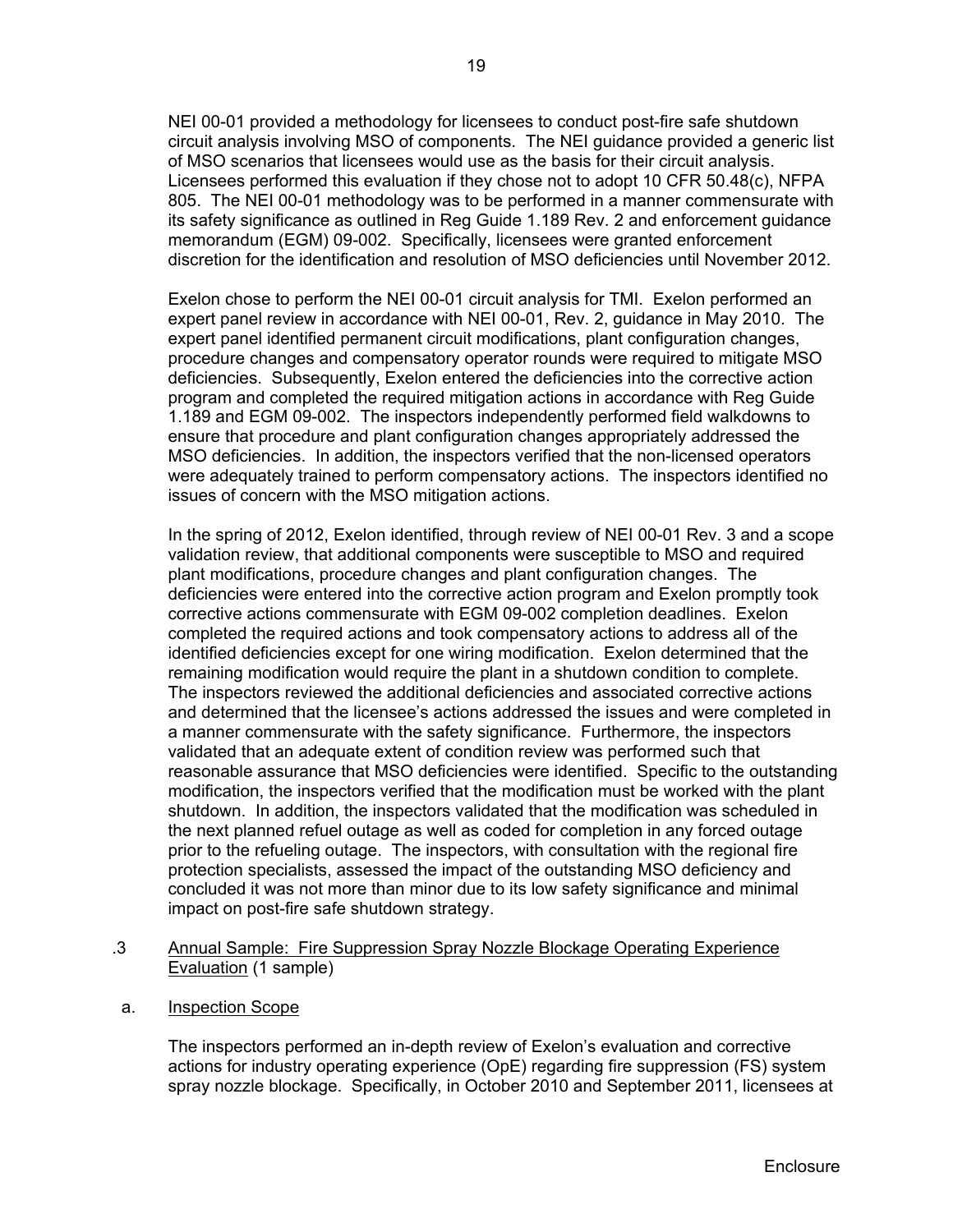two nuclear power plants identified their FS sprinkler systems were inoperable due to spray nozzles being internally blocked by piping corrosion products. The associated FS branch piping was normally dry; however, due to inadequate pipe slope and drainage small amounts of water from FS system testing or actuation remained in the branch piping. Over a long period of time, repetitive wetting and drying of the FS piping interior surfaces caused significant corrosion. The corrosion products were flushed down the branch pipe and blocked the spray nozzle when the FS system was actuated for testing. The licensees determined the primary cause was inadequate piping design (slope and drainage) and a contributing cause was deficient FS system test procedures which did not ensure all branch lines were periodically flushed. Corporate engineers initiated IR 1275720 to assess applicability of this OpE issue at all Exelon sites including TMI*.*

The inspectors independently reviewed IR 1275720, selected OpE documents including related licensee event reports, the TMI Unit 1 Updated Final Safety Analysis Report (UFSAR), the TMI Unit 1 Fire Hazards Analysis Report, FS system drawings, selected FS system test records, fire protection system modifications and replacements performed during the last 5 years, and all fire protection system issues entered in the corrective action program database during the last 5 years. Additionally the inspectors interviewed station personnel and performed plant walkdowns to verify the condition of FS spray nozzles and the adequacy of corrective actions including planned visual inspections of FS piping and nozzles. The inspectors reviewed this issue to determine whether TMI staff adequately evaluated issue applicability, identified the root and contributing causes, identified associated lessons learned, implemented appropriate actions in a timely manner, and communicated the results to appropriate staff. The inspectors compared the actions taken to the requirements of Exelon's corrective action program.

b. Findings

No findings were identified.

Site engineers reviewed root cause evaluations of the related OpE events from other power plants and discussed TMI specific actions with the Exelon fleet peer group. Specific actions included FS piping walkdowns and isometric drawing reviews to assess FS piping drainage, FS test procedure and surveillance history reviews, and identifica tion of six sections of FS piping which could be susceptible to similar corrosion and blockage. Site Engineers initiated additional IRs and work orders with appropriate schedules to perform and evaluate internal visual inspections of these six FS piping zones. The inspectors determined engineers thoroughly evaluated the FS spray nozzle blockage issue, understood the primary and contributing causes, established timely and appropriate corrective actions, entered the actions into the corrective action program for implementation, and effectively communicated the results to the TMI organization.

- .4 Cumulative Operator-Work-Around (1 sample)
- a. Inspection Scope

The inspectors reviewed the cumulative effects of the existing operator work-arounds (OWAs), the list of operator challenges, equipment deficiencies logs, the list of operations department concerns, and the list of open main control room deficiencies and main control room tags to identify any effect on emergency operating procedure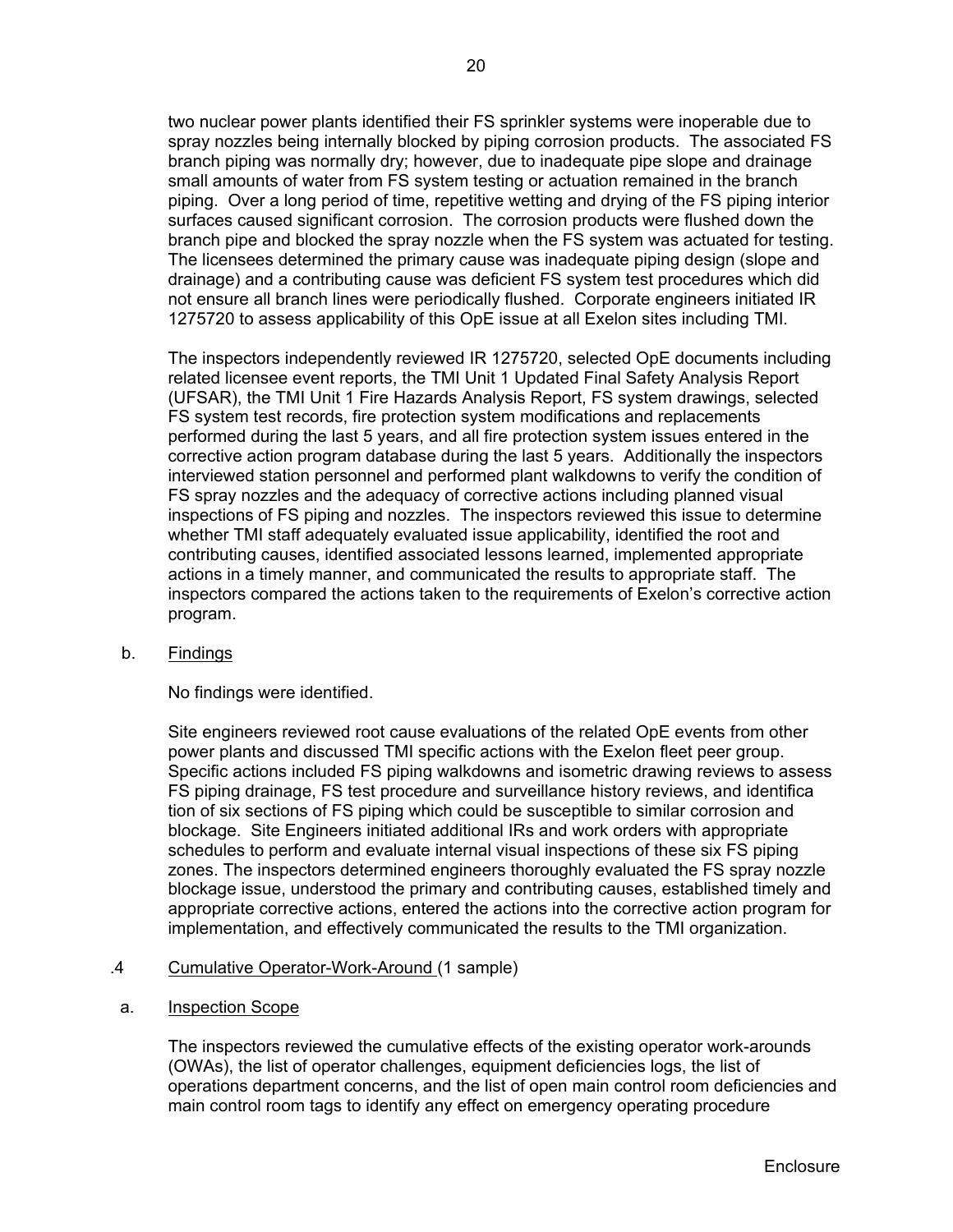operator actions, and impact on possible initiating events and mitigating systems. The inspectors also interviewed selected operations and engineering personnel to assess their understanding of the OWAs and other listed control room deficiencies. The inspectors observed the quarterly OWA meeting to determine whether station personnel were identifying, assessing, and reviewing OWAs as specified in Exelon administrative procedure OP-AA-102-103, Operator Work-Around Program, Rev. 3.

#### b. Findings and Observations

No findings were identified.

The inspectors determined that the issues reviewed did not adversely affect the capability of the operators to implement abnormal or emergency operating procedures. The inspectors also verified that Exelon entered operator workarounds and burdens into the corrective action program at an appropriate threshold and planned or implemented corrective actions commensurate with their safety significance.

### .5 Semi-Annual Trend Review (1 sample)

#### a. Inspection Scope

The inspectors performed a semi-annual review of TMI issues, to identify trends that might indicate the existence of more significant safety issues, as required by NRC Inspection Procedure 71152, Identification and Resolution of Problems. The inspectors included in this review repetitive or closely-related issues that may have been documented by Exelon outside of the corrective action program, such as trend reports, performance indicators, major equipment problem lists, system health reports, maintenance rule assessments, and maintenance or corrective action program backlogs. The inspectors also reviewed the Exelon corrective action program database from July 2012 through December 2012, to assess issue reports written in various subject areas (equipment problems, human performance issues, etc.) as well as individual issues identified during the NRCs daily IR review (Section 4OA2.1).

#### b. Findings

No findings were identified.

The inspectors determined that, corrective actions to address limiting condition for operation (LCO) and fire protection time-clock deficiencies from the first half of 2012 have been effective regarding LCO time-clock entry. However, corrective actions have been marginally effective regarding fire protection in that minor occurrences continue (IR 1450965). In addition an adverse trend was been identified by both the licensee and NRC regarding transient combustible control (e.g. IR 1449500 and 1461029) where materials have been placed and left uncontrolled in transient combustible free zones. The licensee has implemented prompt actions to arrest the trend via station communications, focused plant walkdowns, and improved markings and signage. Exelon continues to evaluate the cause of the trend and is in progress of performing a common and root cause evaluation.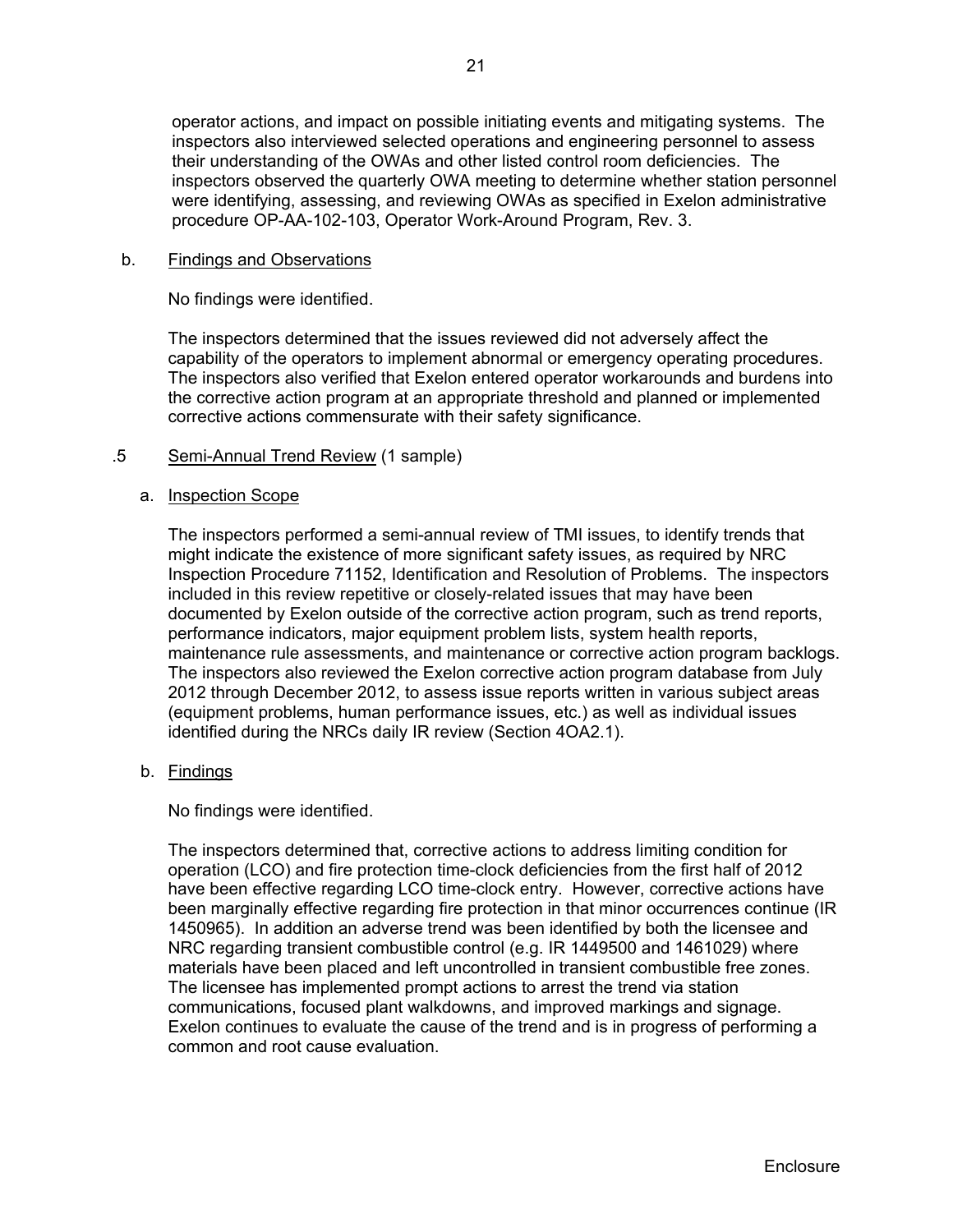The inspectors evaluated a sample of departments that provide input into the aggregate trend review, which included maintenance, work planning, and operation departments. This review included a sample of issues and events that occurred over the course of the past two quarters to objectively determine whether issues were appropriately considered or ruled as emerging or adverse trends, and in some cases, verified the appropriate disposition of resolved trends. The inspectors verified that these issues were addressed within the scope of the corrective action program, or through department review and documentation in the aggregate trend review had had appropriate action requests in a timely manner.

- .6 (Closed) Unresolved Item (URI) 05000289/2011005-03, Adequacy of Seismic Gap Flood Seal
- a. Inspection Scope

This URI was identified because additional information was required to determine whether a performance deficiency existed regarding the configuration and qualification of the hydrostatic seal (i.e., flood seal) in the seismic gap between the reactor building and adjacent buildings and structures.

The inspectors performed an in-depth in-office review of Exelon's Technical Evaluation 1170013-06, "Consequences of Inadequate Flood Seal in Reactor Building Seismic Gap." In addition, the inspectors performed on-site observations of field excavation and examination of seismic gap flood seal samples, interviewed design engineers, and reviewed corrective actions associated with the hydrostatic qualification of the seismic gap flood seal to withstand design basis probable maximum flood (PMF) conditions.

#### b. Findings and Observations

Introduction: The inspectors identified a finding of very low safety significance (Green) involving a non-cited violation of General Design Criterion 2, "Performance Standards," because Exelon had not established measures to ensure that the seismic gap flood seal was adequate to remain watertight during a PMF event, as required by the TMI design. Specifically, the design requirement for the seismic gap seal specified that it was to be watertight. However, the installed seal configuration had measurable leakage when tested.

Description: As a result of the TMI external flood re-analysis, Exelon modified the TMI flood barrier system to accommodate a higher predicted flood height for a PMF event. Engineering Change Request (ECR) TM 11-00426, "Raise Level of External Flood Protection," in part, re-evaluated the adequacy of the seismic gap flood seal capability. ECR Attachment-17, "Reactor Building Elevation 305 feet Seismic Gap Flood Seal Evaluation," described the seismic gap as filled with Dow Corning 3-6548 silicone RTV foam (i.e., a low density fire resistant penetration seal) to a nominal depth of two feet, but conservatively assumed only a gap depth of nine inches for the watertight assessment. In order to evaluate the capability of the existing seal to withstand the higher predicted water pressure, Exelon used a friction coefficient derived from test results for a similar material (i.e., BISCO SF-20 foam). NPB-92, "BISCO Seal Test Equivalency for Use in Conduit Sealing," documented the test results for BISCO SF-20 foam (i.e., a low density fire resistant penetration seal), which had been performed to determine seal blowout resistance, not to verify or test the seal's hydrostatic properties.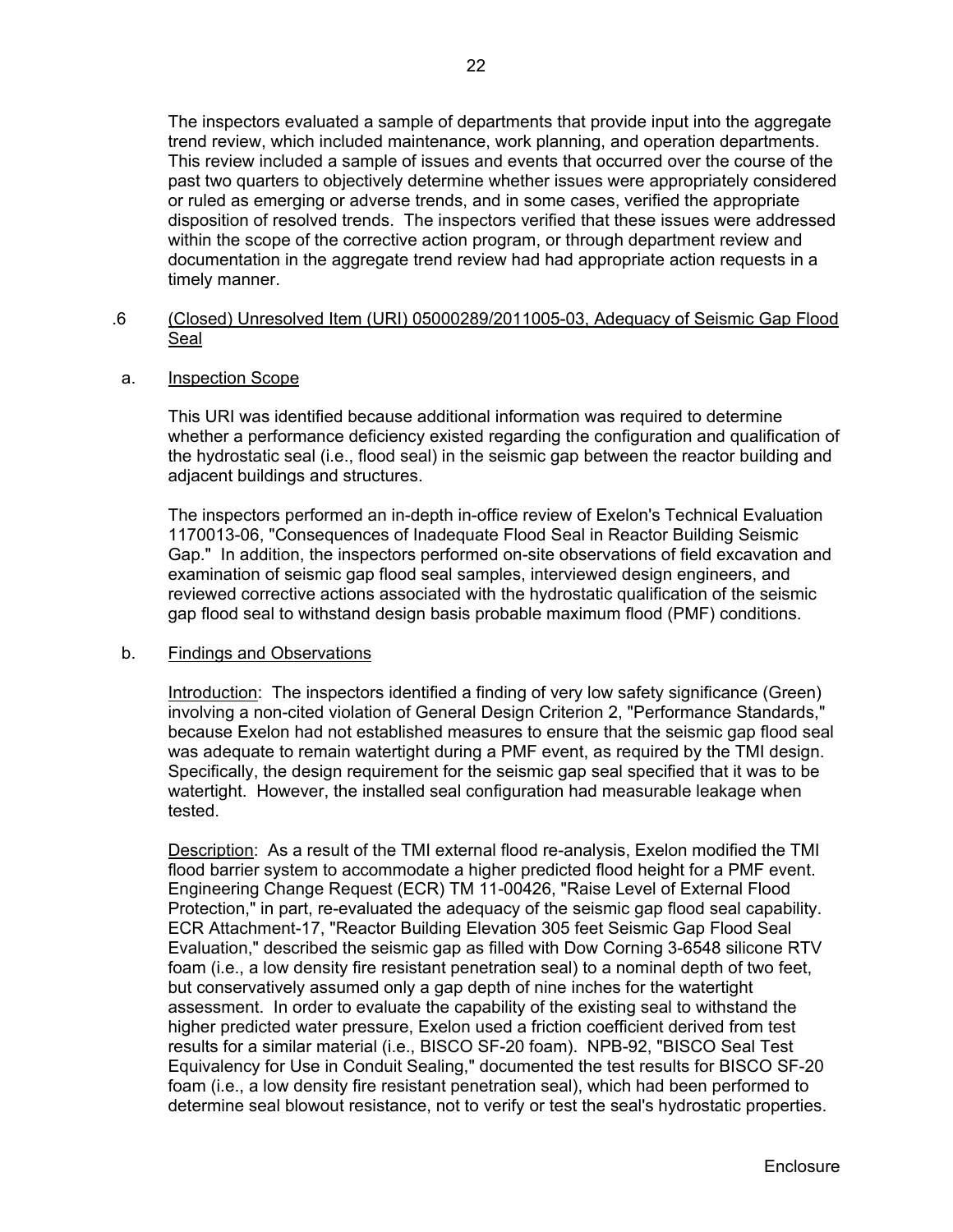The inspectors identified that the NPB-92 test results also documented seal water leakage, but the leakage rates were not quantified or evaluated. Drawing E-107-012, "Architectural Special Area Plans, Sections, & Details," provided the installation and configuration details for the seismic gap seal. The inspectors identified that the drawing details differed from the assumptions in ECR TM 11-00426. Exelon was unable to recover additional design information or installation records to demonstrate that the seismic gap seal was properly installed and configured to the requirements specified in E-107-012, or was otherwise qualified as a watertight seal. As a result, Exelon sampled sections of the seismic gap seal and determined that portions of the seal were not installed to the required minimum depth of nine inches and that the actual seal installation was configured differently than assumed. Exelon entered this issue into their corrective action program as issue reports (IR) 1341027 and 1341537, and took appropriate interim corrective actions. In June 2012, Exelon implemented permanent modifications to restore the watertight function of the seismic gap barrier, under ECR 12- 00160, "RB Seismic Gap Flood Seal." The inspectors' independent review of that modification was documented in NRC Inspection Report 05000289/2012003, Section 1R18, "Permanent Modifications."

On September 5, 2012, Exelon completed laboratory tests of the as-installed seal configuration to determine whether it was suitable to satisfy the design basis PMF hydrostatic demands. Technical Evaluation 1170013-06 assessed the laboratory test results and concluded that the installed configuration would not satisfy the requirements for a watertight seal design. Additionally, Exelon quantified the expected leakage that would be expected during a design basis PMF event to evaluate the consequences on the ability to maintain the plant in a safe shutdown condition. During a PMF event, Exelon estimated that approximately 180,000 gallons of water would leak into the tendon access gallery. Exelon determined that volume of water would fill those areas from the bottom (265 feet elevation) to an elevation of approximately 286.6 feet. Because the equipment needed for safe shutdown, specifically the emergency feedwater pumps, was located on the 295 feet elevation, Exelon concluded that no adverse impact to the plant was expected. Exelon entered these issues into their corrective action program as IRs 1382505, and 1428726.

Analysis: The inspectors determined that the failure to construct, maintain, and inspect the seismic gap flood seal consistent with its design (e.g., watertight) was a performance deficiency within Exelon's ability to foresee and prevent. This issue was more than minor because it was similar to Inspection Manual Chapter (IMC) 0612, Appendix E, "Examples of Minor Issues," Example 3.j, in that the seal's as-built and maintained configuration resulted in a condition where the inspectors had reasonable doubt regarding the functionality of the seismic gap seal to remain watertight during a PMF event. In addition, the performance deficiency was associated with the protection against external factors attribute of the Mitigating Systems Cornerstone and adversely affected the cornerstone objective of ensuring the availability, reliability, and capability of systems that respond to initiating events to prevent undesirable consequences.

In accordance with IMC 0609 Attachment 4, "Initial Characterization of Findings," this issue was evaluated using IMC 0609 Appendix G, "Shutdown Operations Significance Determination Process (SDP)," Attachment 2, "Phase 2 SDP for PWR during Shutdown," because the plant was expected to be shutdown and on decay heat removal (DHR) prior to flood waters reaching the seismic gap seal. A Region I Senior Reactor Analyst performed a detailed risk evaluation, in accordance with IMC 0609, Appendix G,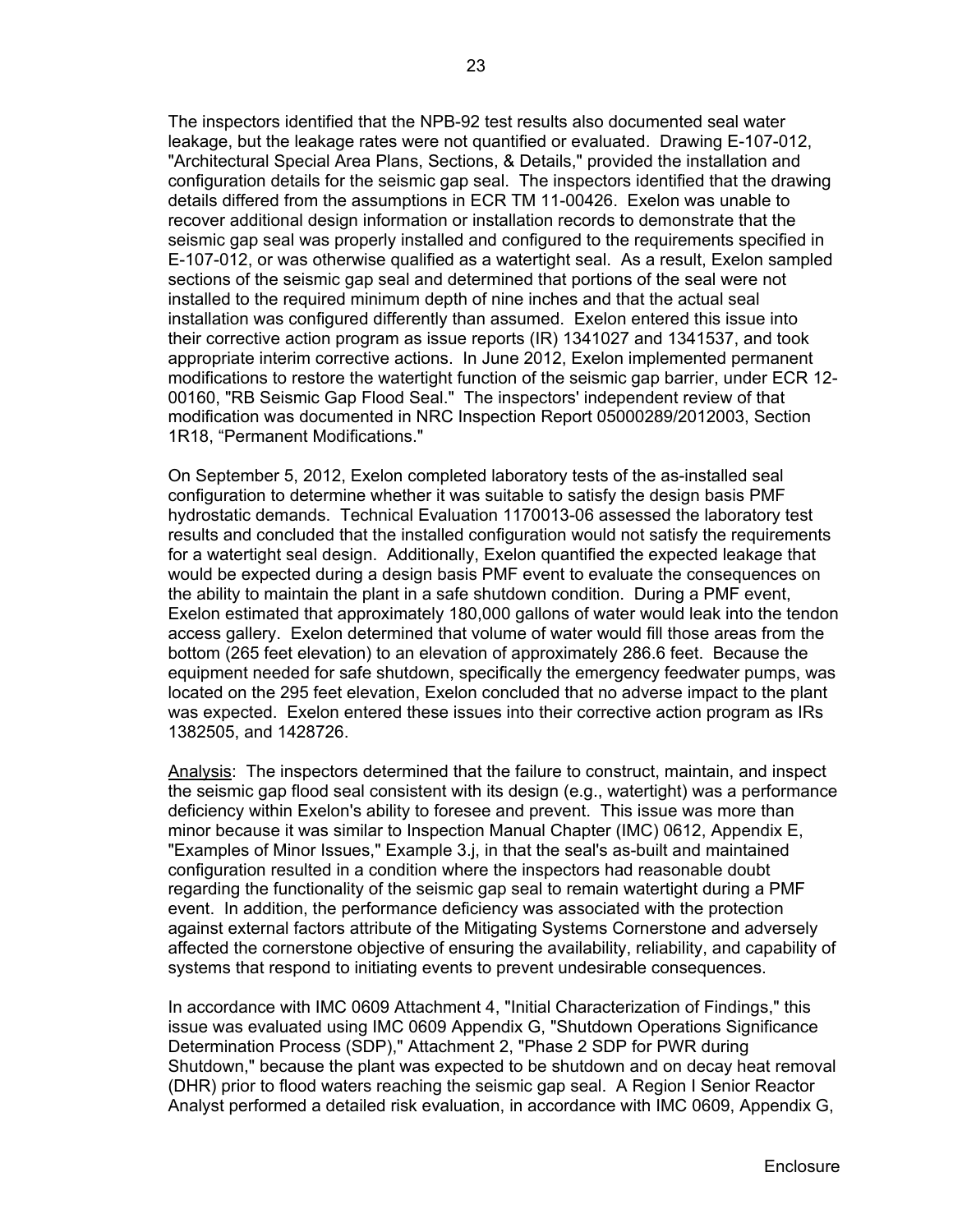Attachment 2, Worksheet 3, "Loss of Off-site Power in POS 1 (RCS Closed)." The following assumptions were made:

- The reactor would be shutdown and on DHR before flood water would reach the seismic gap seal. This was based on the design basis PMF developing slowly and the Technical Specification requirement to shutdown prior to the river water level reaching the design basis flood level of 305 feet.
- The leakage past the seismic gap seal was bounded by test results evaluated in Technical Evaluation 1170013-06. Based on the as-found physical configuration, a total seal failure was not considered credible.
- A loss of off-site power was assumed to occur when flood water reached an elevation of 305 feet, due to flooding of the switchyard.
- The emergency diesel generators (EDG) were not affected by the seismic gap seal leakage issue.
- The station black out diesel generator was assumed to be unavailable, due to flooding of the room or support systems.
- The site had some capability to utilize severe flood mitigation strategies.
- The initiating event frequency of 2E-4 for the PMF was obtained from the TMI Individual Plant Examination of External Events.
- Flood duration of 60 hours was approximated from the UFSAR.
- The unavailability for this watertight seal was assumed to be greater than one year.

The dominant sequence for this event was a flood induced loss of off-site power combined with:

- a failure of the emergency diesel generators, and
- a failure to establish steam generator cooling, and
- a failure to recover off-site power.

Based on the initiating event frequency and multi-train EDG configuration, the increase in core damage frequency was determined to be low E-7. No large early release was considered because TMI had a large dry containment and steam generator tube rupture was not an event of concern. Therefore, this issue was determined to be of very low safety significance (Green).

This finding had a cross-cutting aspect, as described in IMC 0310, "Components with Cross-Cutting Areas," in the area of Human Performance, Decision Making, because Exelon failed to verify the validity of underlying assumptions or continued functionality of the seismic gap flood seal following an external flood re-analysis which revised the design basis PMF conditions. [H.1(b)]

Enforcement: The proposed Atomic Energy Commission General Design Criterion 2, "Performance Standards," dated July 1967, is the applicable regulatory requirement for TMI Unit 1 and, in part, required that essential systems and components be designed, fabricated, and erected to performance standards that would ensure the facility to withstand, without loss of capability to protect the public, the addition forces that might be imposed by natural phenomena such as flooding conditions (UFSAR Section 1.4.2). UFSAR Section 2.6.5, "Design of Hydraulic Facilities," in part, stated that the facilities were constructed and would be maintained and inspected consistent with their design, and that a commitment was made to the Atomic Energy Commission that the plant would be provided with component protection to the degree which would assure a safe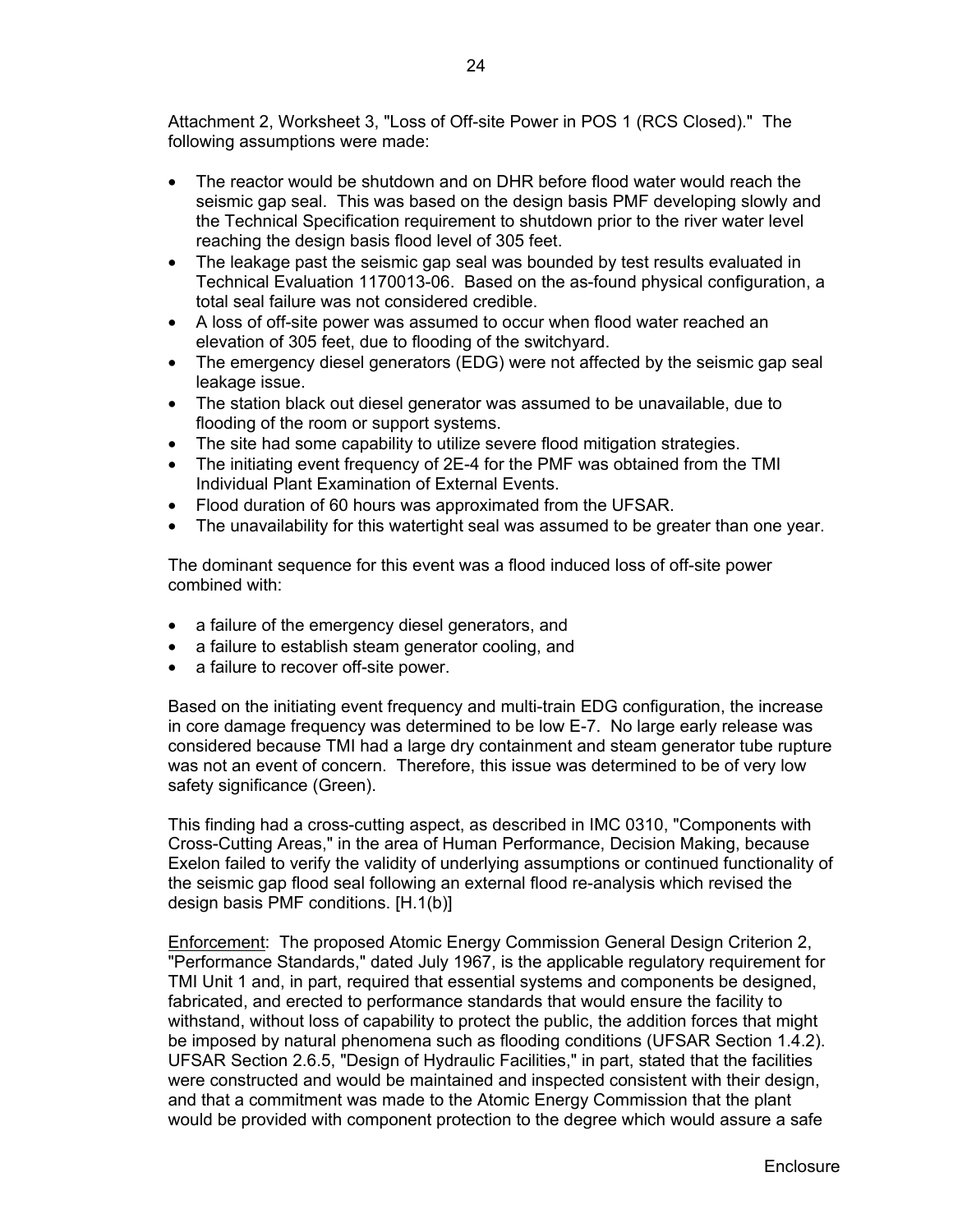and orderly shutdown for the level of flooding postulated for a PMF event. Specifically, Section 2.6.5 stated that "The 3 inch seismic gap between this [the Fuel Handling Building] and the Reactor Building was made watertight," and "All openings below PMF elevation that are potential leak paths (ducts, pipes, conduits, cable trays, seismic gaps, and so forth) are sealed."

Contrary to the above, as of March 14, 2012, Exelon had not constructed, maintained, or inspected the seismic gap flood seal to ensure that the seal would remain watertight during a PMF event, as required by the TMI design. Because this issue was of very low safety significance (Green) and Exelon entered this issue into their corrective action program (IRs 1341027, 1341537, 1382505, and 1428726), this finding is being treated as a non-cited violation (NCV) consistent with Section 2.3.2 of the NRC Enforcement Policy. **(NCV 05000289/2012005-01, Adequacy of Seismic Gap Flood Seal)**

- 4OA3 Follow-up of Events and Notices of Enforcement Discretion (71153 4 samples)
- .1 (Closed) Licensee Event Report (LER) 05000289/2011-001-00: Unanalyzed Condition Affecting Probable Maximum Flood Level

On September 26, 2011, TMI completed a revised river stage discharge analysis, which was initiated in 2010 (Pre-Fukushima), that resulted in a higher PMF level than what is described in their Updated Final Safety Analysis Report (UFSAR). This was reported to the NRC as an unanalyzed condition under 10 CFR 50.72 (b)(3)(ii)(B) (EN #47294 on September 26, 2011). LER-related elements were reviewed and documented in the following NRC reports (see references for ADAMS ML number):

- 2011005 Focused PI&R sample review of TMI's flooding protection (section 4OA2.4) and event follow-up (section 4OA3.1), resulting in two unresolved items and one non-cited violation:
	- o URI 05-289/2011005-03, Adequacy of Seismic Gap Flood Seal
	- o URI 05-289/2011005-04, Adequacy of Flood Protection without Consideration of Wind Generated Wave Activity
	- o NCV 05-289/2011005-05, Failure to Identify a Non-Conservative Technical Specification following Revision to River Stage Discharge Analysis
- 2012002 Focused PI&R sample review of TMI's flooding analysis (section 4OA2.3), no findings identified.
- 2012003 Closure of URI 05-289/2011005-04, Adequacy of Flood Protection without Consideration of Wind Generated Wave Activity (section 4OA5.1), to no findings identified.
- 2012005 Closure of URI 05-289/2011005-03, Adequacy of Seismic Gap Flood Seal (4OA2.6), to one non-cited violation:
	- o NCV 05-289/2012005-01, Adequacy of Seismic Gap Flood Seal

These issues do not pose an immediate safety concern based on Exelon's corrective actions taken and documented in the reference reports. This LER was reviewed and no new findings or violation of NRC requirements were identified. This LER is closed.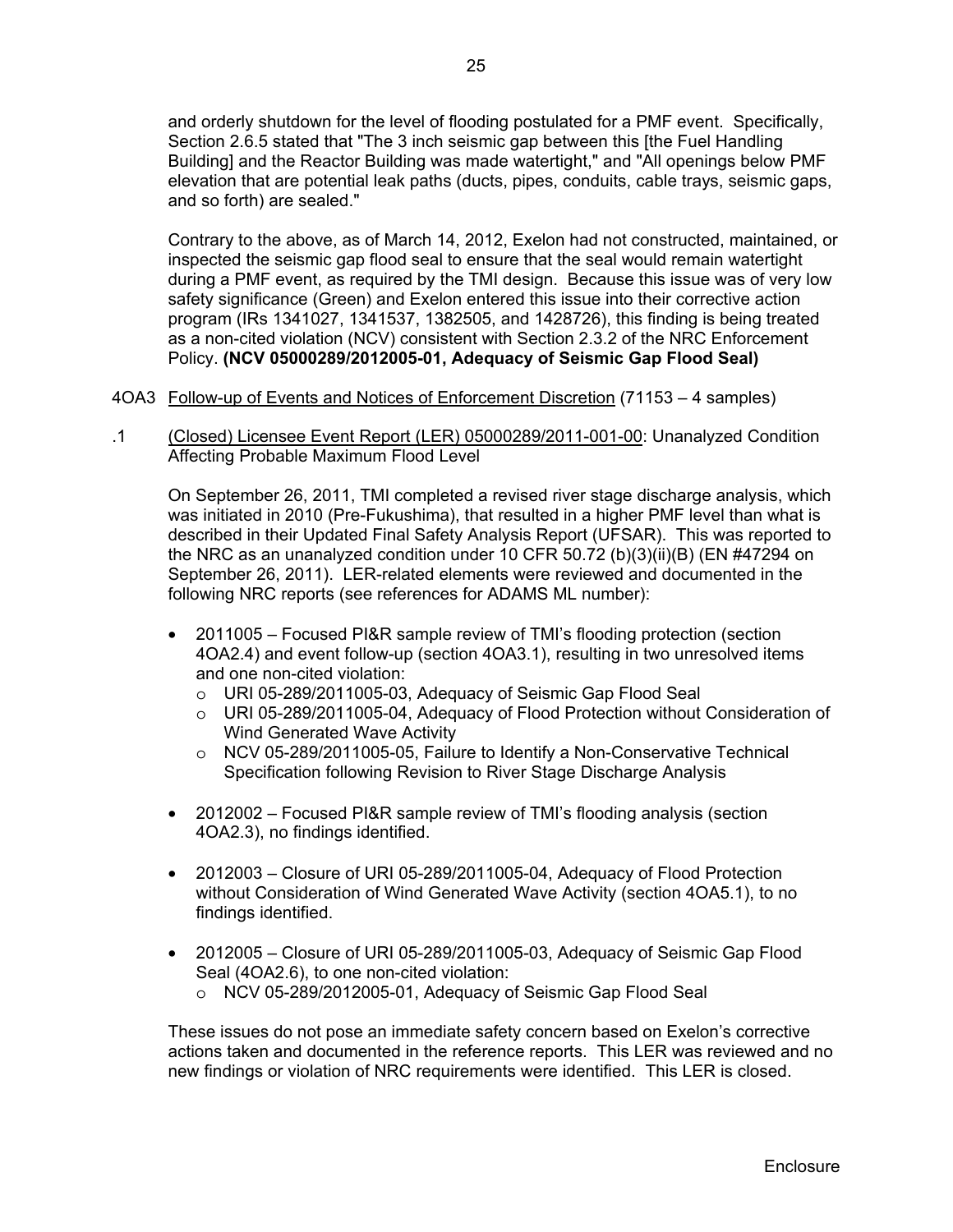.2 (Closed) LER 05000289/2012-003-00: Pressurizer Heater Bundle Leak

On August 22, 2012, TMI discovered an unisolable leak from the upper pressurizer heater bundle during leak search activities in the reactor building. Exelon conducted a reactor shutdown and cooldown to cold shutdown conditions in accordance with TS 3.1.6.4 and 3.1.6.6. Exelon determined the root cause of the leak was primary water stress corrosion cracking of the Alloy 600 pressurizer heater bundle diaphragm plate. The heater bundle and diaphragm plate was replaced with one of a non-Alloy 600 material and tested satisfactory. The remaining Alloy 600 susceptible heater bundle was also tested satisfactorily and is planned to be replaced in the next refueling outage. The unit was returned to service September 4, 2012. The LER was reviewed. No findings or violation of NRC requirements were identified. This LER is closed.

.3 (Closed) LER 05000289/2012-004-00: Reactor Trip During Downpower Due to Condensate Booster Pump Trip

On August 22, 2012, during the TS required shutdown related to LER 05-289/2012-003- 00 (see Section 4OA3.2), TMI experienced a reactor protection system trip from a valid high reactor coolant pressure signal from 30 percent reactor power. The cause of the reactor high pressure was the loss of main feedwater caused by a logic trip of the only operating condensate booster pump (CO-P-2C). Exelon determined the logic trip was caused by a stuck relay in the condensate "counting circuit" logic. Emergency feedwater automatically actuated to restore secondary water level. TMI operators took appropriate actions to stabilize the unit. The stuck relay was replaced and tested prior to startup, including raising the alarm priority of an early-warning computer alarm related to the "counting circuit" logic. The LER was reviewed. No findings or violation of NRC requirements were identified. This LER is closed.

.4 (Closed) LER 05000289/2012-005-00: Reactor Trip due to RC-P-1C Trip

On September 20, 2012, TMI experienced an automatic reactor runback and trip from full power in response to a spurious trip of the 'C' reactor coolant pump (RC-P-1C). TMI operators took appropriate actions to stabilize the unit in hot shutdown. Exelon determined the cause of the RC-P-1C trip was due to actuation of the motor's differential current relay. Exelon did not determine a definitive root cause of the differential current trip of RC-P-1C nor evidence that it was a valid trip. The licensee replaced the affected relay, raised the actuation setpoint, and implemented a monitoring program. This relay does not have a reactor safety function. Exelon performed an operational decision evaluation prior to plant restart, in part, since no definitive cause of the RC-P-1C trip was identified. The LER was reviewed. No findings or violation of NRC requirements were identified. This LER is closed.

- 4OA5 Other Activities
- .1 Temporary Instruction 2515/185, Revision 1, Follow-up On the Industry's Groundwater Protection Initiative (2515/185 – 1 sample)
- a. Inspection Scope

An NRC assessment was performed of the Three Mile Island Groundwater Protection Program during December 10 - 14, 2012, to determine whether Exelon (formerly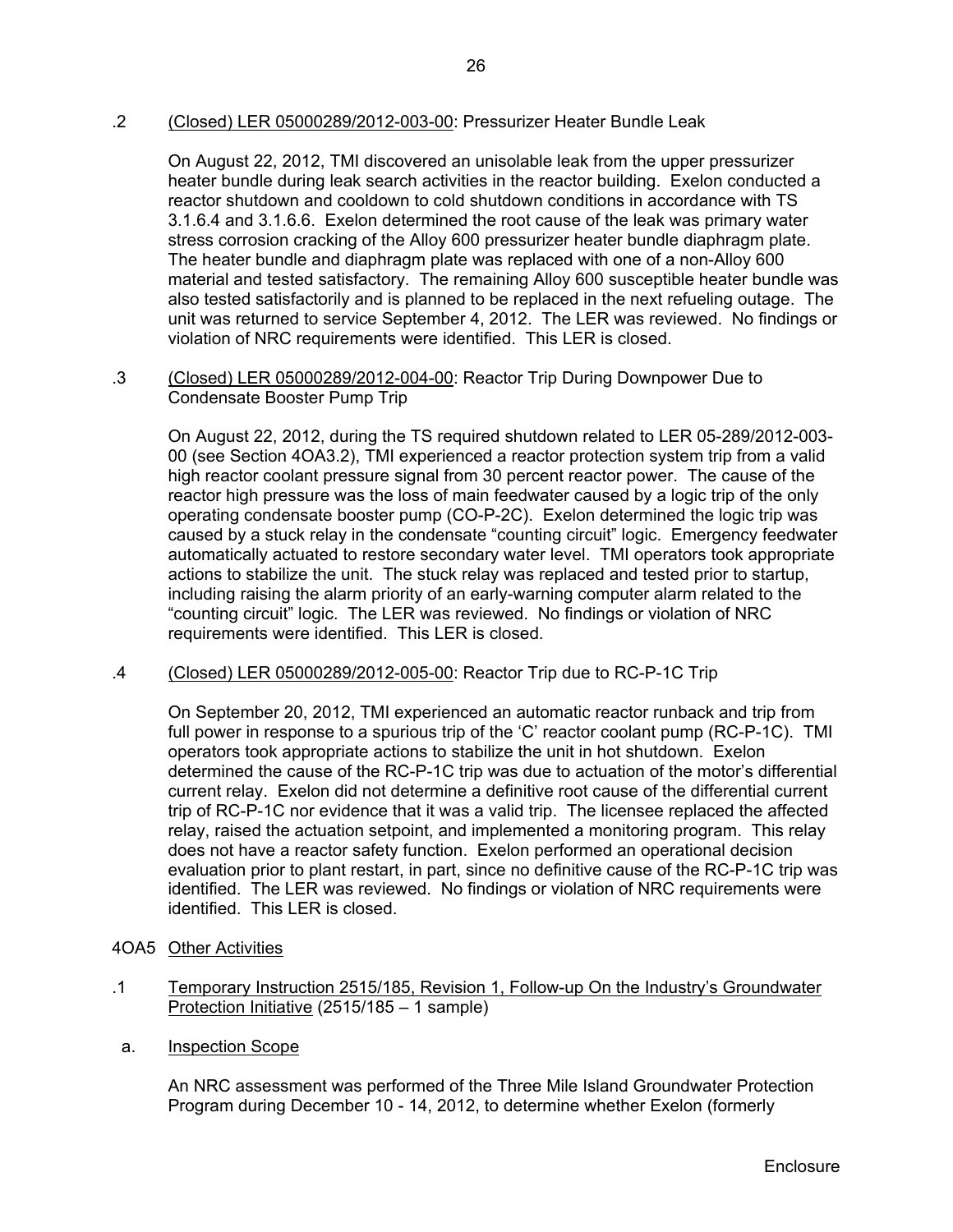AmerGen in 2007) fully implemented the voluntary industry groundwater protection initiative, (Nuclear Energy Institute NEI 07-07 Industry Groundwater Protection Initiative (GPI) – Final Guidance dated August 2007, ADAMS Accession Numbers ML072610036 and ML072600292). The inspector interviewed personnel, reviewed applicable documents and performed walkdowns of monitoring wells. In addition, the inspector verified completion for the deviations to the acceptance criteria in NEI 07-07 that were reported in the NRC integrated inspection report 05000289/20100003:

GPI Objective 1.1 – Site Hydrology and Geology

- 1.1a Exelon had a hydrogeology study performed in 2006 and re-evaluated the study in 2011.
- 1.1b A knowledgeable Exelon employee reviewed the hydrogeology study to determine the dominant direction of groundwater flow and the effect of site modifications had on the prevailing groundwater flow direction.
- 1.1d Exelon has established a frequency to conduct a periodic review of the hydrogeology studies.

## GPI Objective 1.2 – Site Risk Assessment

- 1.2a Exelon has identified Structures, Systems, and Components (SSCs) and work practices that could involve or could reasonably be expected to involve licensed material and for which there is a credible mechanism for licensed material to reach groundwater.
- 1.2b Exelon has identified leak detection methods for SSCs and work practices that could involve or could reasonably be expected to involve licensed material and for which there is a credible mechanism for licensed material to reach groundwater.
- 1.2c Exelon has made enhancements to leak detection systems and programs.
- 1.2d Exelon has made enhancements to prevent leaks or spills from reaching groundwater.
- 1.2f Exelon has established a frequency to conduct periodic reviews of SSCs and work practices to assure that leak detection methods and enhancements are effective in identifying and preventing leaks and spills from reaching groundwater.

#### GPI Objective 1.3 – On-Site Groundwater Monitoring

- 1.3f Exelon has established a long-term program for preventive maintenance of groundwater monitoring wells.
- 1.3g Exelon has established a frequency for periodic review of the groundwater monitoring program.

## GPI Objective 1.4 – Remediation Process

1.4a Exelon has established written procedures outlining the decision making process for the remediation of leaks and spills.

#### GPI Objective 1.5 – Recordkeeping

1.5a. Exelon has established a recordkeeping process to meet the requirements of 10 CFR 50.75(g).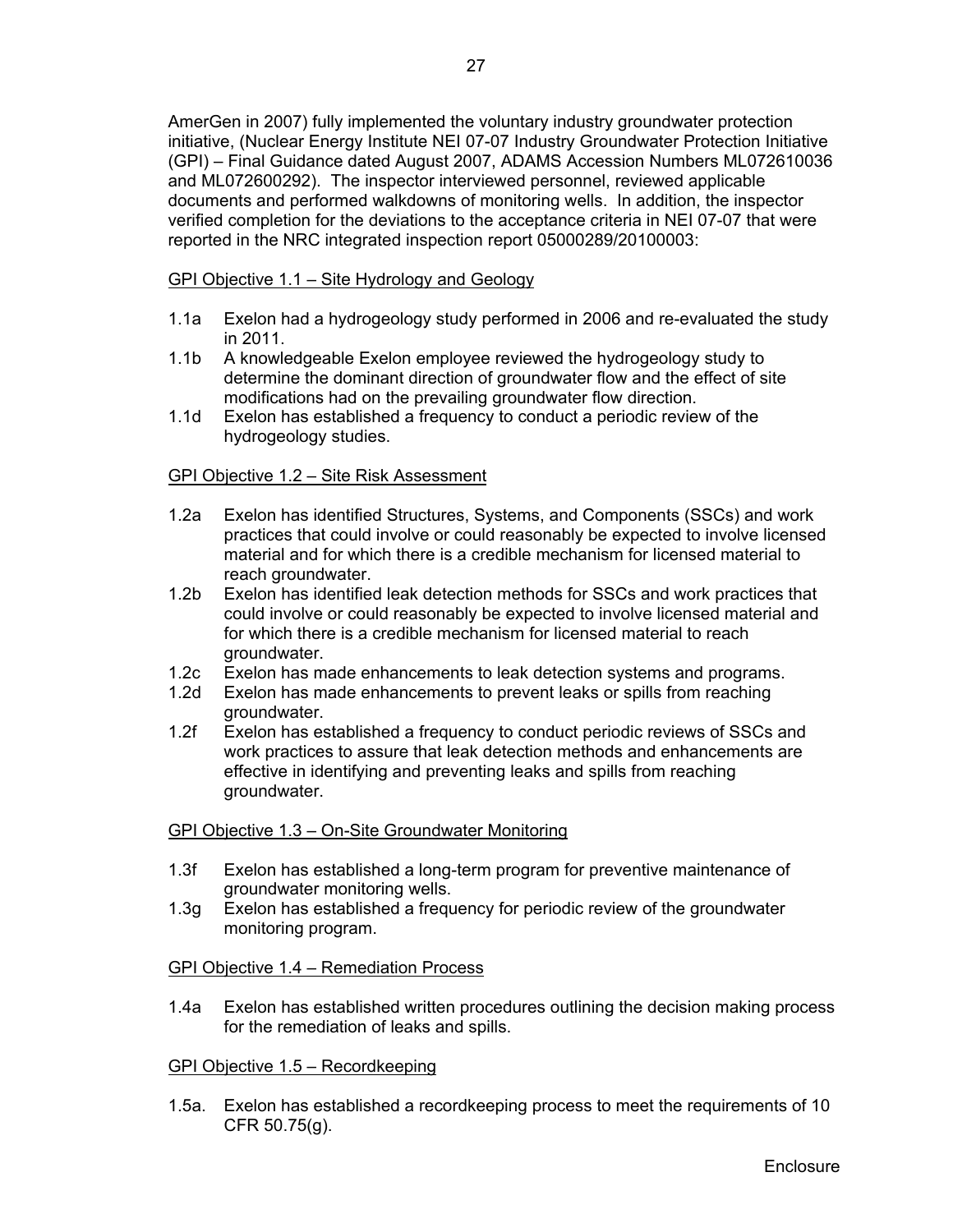3.2b Exelon has performed an initial review of the groundwater protection program and has established plans to review the program every five (5) years.

### b. Findings and Observations

No findings were identified. The Industry Groundwater Protection Initiative has been fully implemented at TMI.

### .2 Temporary Instruction 2515/187, Inspection of Near-Term Task Force Recommendation 2.3 Flooding Walkdowns (2515/187 – 1 sample)

a. Inspection Scope

Inspectors verified that licensee's walkdown packages of the Intake Pumping Screenhouse (IPSH), Air Intake Tunnel (AIT), and EDG Building contained the elements as specified in NEI 12-07 Walkdown Guidance document:

The inspectors accompanied the licensee on their walkdowns of the IPSH and AIT and verified that the licensee confirmed the following flood protection features:

- Visual inspection of the flood protection feature was performed if the flood protection feature was relevant. External visual inspection for indications of degradation that would prevent its credited function from being performed was performed.
- Reasonable simulation
- Critical SSCs were measured
- Available physical margin, where applicable, was determined
- Flood protection feature functionality was determined using either visual observation or by review of other documents

The inspectors independently performed their walkdown and verified that the following flood protection features in the EDG building were in place.

- Flood protection feature functionality was determined using either visual observation or by review of other documents
- Ensured critical SSCs were measured
- External visual inspection for indications of degradation that would prevent its credited function from being performed was performed.
- Verified operability of EDGs during a PMF due to partial obstruction of combustion air intake

The inspectors independently verified that non-compliances with current licensing requirements, and issues identified in accordance with the 10 CFR 50.54(f) letter, Item 2.g of Enclosure 4, were entered into the licensee's corrective action program. In addition, issues identified in response to Item 2.g that could challenge risk significant equipment and the licensee's ability to mitigate the consequences will be subject to additional NRC evaluation.

- b. Findings
- .1 Failure to Identify and Correct Licensing Basis Flood Barrier and Support Equipment Deficiencies in Intake Screen and Pump House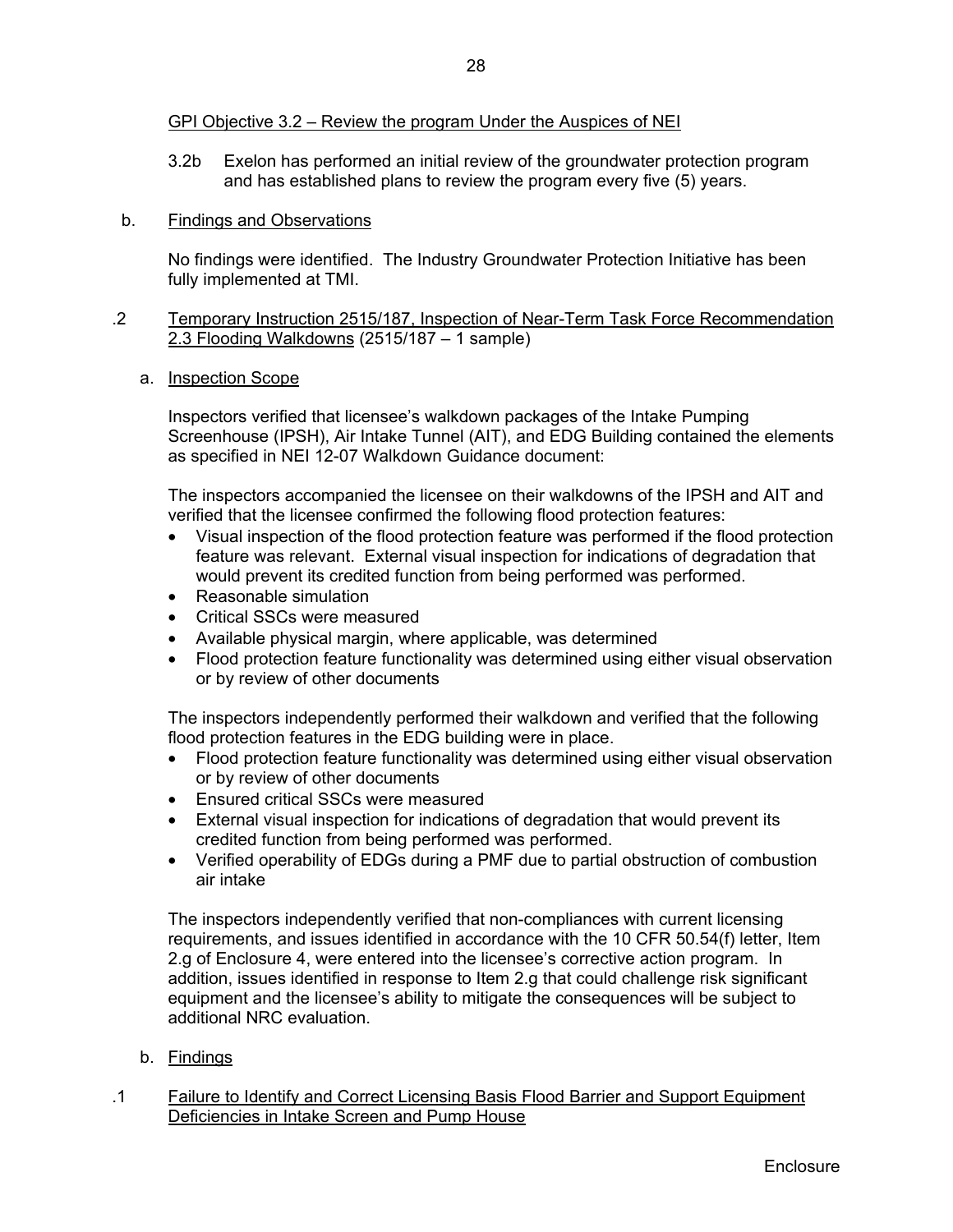Introduction. The inspectors identified an NCV of 10 CFR 50, Appendix B, Criterion XVI, Corrective Actions, in that Exelon failed to identify and correct conditions adverse to quality regarding the licensing basis external flood barrier integrity. Specifically, Exelon failed to identify and correct 13 unsealed penetrations through the Intake Screen and Pump House (ISPH) flood barrier and multiple deficiencies that challenged the fulfillment of ISPH support equipment capability to maintain the integrity of the licensing basis flood barrier.

Description. On September 26, 2011, Exelon completed a revised river stage discharge analysis and concluded that the licensing basis PMF had increased from 310' to 313.3' elevation, as measured at the ISPH. Exelon took prompt actions to modify all the flooding boundaries to withstand the increased PMF elevation.

The ISPH is a safety-related building that contains the safety-related river water pumps that provide cooling to TMI systems, structures, or components (SSCs) using the ultimate heat sink (Susquehanna River). The river water pumps are deep draft pumps that are located on the 308' elevation and take suction from river water located in a channel beneath the floor. The PMF flood barrier for the ISPH consists of 3 outer vertical walls, the floor, drain plugs and flood gates and inner wall at the entrance to the pump cubicles. The original licensing basis PMF height of 310' was analyzed to have no impact on safety related equipment in the ISPH due to the elevated location of the SSCs susceptible to the flood water on the 308' elevation. However, the revised PMF elevation of 313.3' was determined to impact safety related electrical equipment and safety related river water system operability. In the fall of 2011, Exelon performed modifications to the ISPH flood barriers and inspected the remaining flood barriers to confirm the system remained operable at the revised height of 313.3'.

In July 2012, Exelon performed flooding walkdowns of TMI Unit 1 in response to NRC Recommendation 2.3 Flooding Enclosure 4 of the March 12, 2012 10 CFR 50.54(f) letter (ADAMS ML12053A340) in order to verify that plant features credited in the current licensing basis (CLB) for protection and mitigation from external flood events are available, functional, and properly maintained. Exelon conducted the walkdowns in accordance with NEI 12-07, Rev. 0-A, "Guidelines for Performing Verification Walkdowns of Plant Flood Protection Features."

In accordance with TI-187, "Inspection of Near-Term Task Force Recommendation 2.3 Flooding Walkdowns," the NRC inspectors performed an inspection to verify that the licensee's external flood protection walkdown activities were conducted using NEI 12-07, which included inspector walkdowns of the ISPH flood protection features. As a result of the flood walkdowns, on July 24, 2012, the inspectors identified 13 unsealed penetrations in the floor of the ISPH. The penetrations were a direct bypass of the flood barrier (floor) which allowed river water access during a PMF to enter the protected pump cubicle area. Exelon entered the deficiency in the corrective action program under IR 1392609 and determined that the in-leakage, as a result of the penetrations, would be approximately 86 gpm. Exelon determined that the current proceduralized compensatory actions to address potential unidentified in-leakage into the pump cubicles would support operability. Specifically, two safety-related powered sump pumps are prestaged in the ISPH during a PMF and the combined pump capacity is 100 gpm therefore; operations determined the flood barrier remained operable but degraded.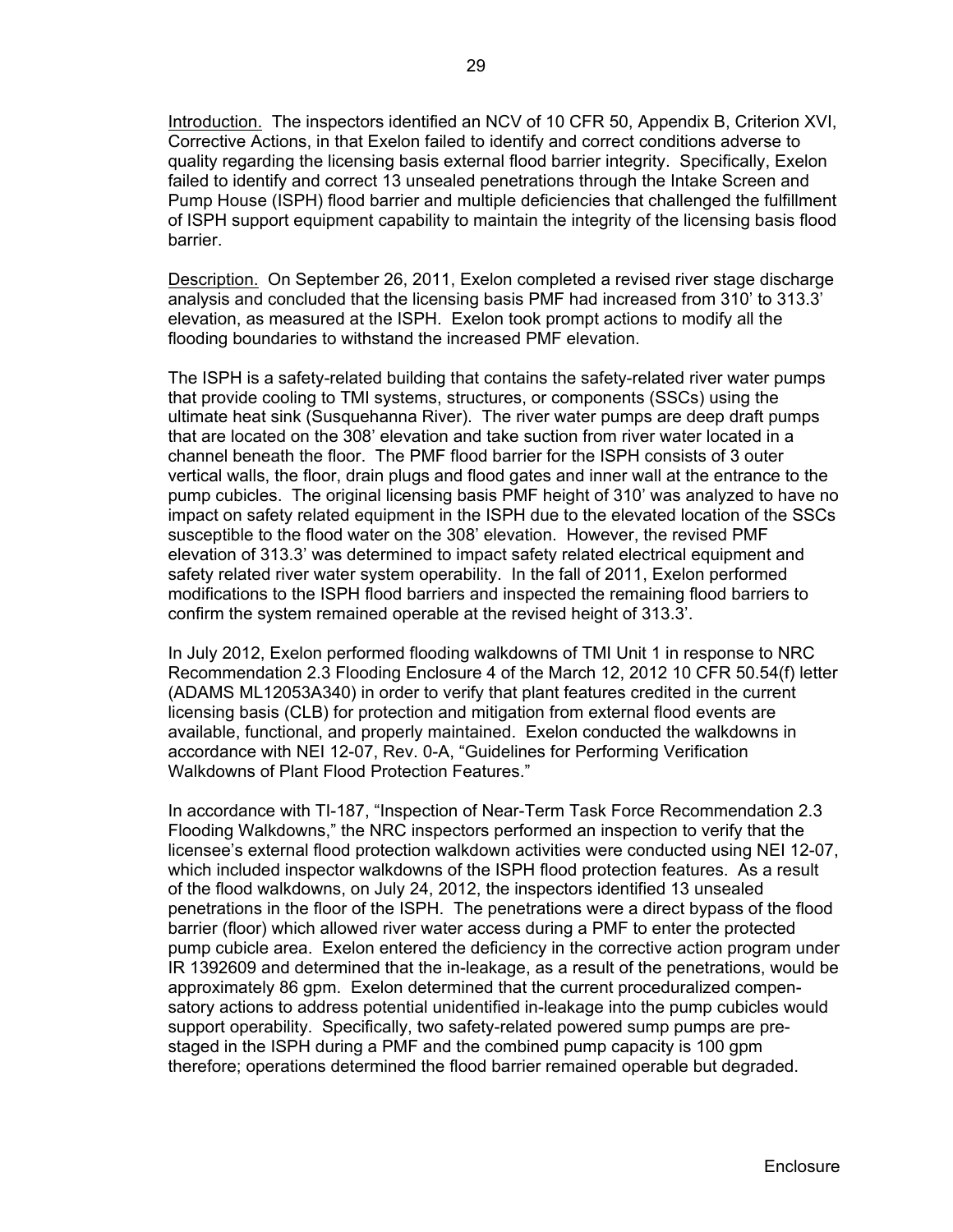However, Exelon identified additional deficiencies related to the quantity, location and configuration of the pre-staged equipment used to mitigate in-leakage into the ISPH pump cubicles during their flood walkdowns in accordance with NEI 12-07. Specifically, on July 24, 2012 Exelon identified that the required quantity of drain line plugs and one of the ISPH sump pumps, FP-P-4B, were not stored in the designated storage location. TMI entered the issue in IR 1392569 and performed prompt corrective actions to replace/relocate the support equipment. Additionally, on August 29, 2012, Exelon identified that the discharge hose piping of the pre-staged sump pump was the incorrect size and could not be assembled and used as staged. TMI entered this deficiency into the CAP as IR 1406603. The proper discharge pipe was received onsite the following day. The combination of the above deficiencies further challenged the support equipment and compensatory actions capability to mitigate the PMF floodwater inleakage through the floor flood barrier. The deficiencies were entered into the CAP and permanent corrective actions were taken to seal the penetrations and fully restore the support equipment capability for flood protection.

Analysis. The inspectors determined that the failure to identify and correct 13 unsealed penetrations through the ISPH flood barrier and multiple deficiencies that challenged the fulfillment of ISPH support equipment used to maintain the integrity of the licensing basis flood barrier was a performance deficiency that was within Exelon's ability to foresee and correct. The finding was determined to be more than minor because it is associated with the protection against external factors attribute of the mitigating systems cornerstone to ensure the availability, reliability, and capability of systems that respond to initiating events to prevent undesirable consequences. Specifically, Exelon did not identify and correct 13 unsealed penetrations in a licensing basis external flood barrier and its associated support equipment deficiencies such that the barrier is fully capable of maintaining the ISPH free of flood water. The inspectors evaluated the finding in accordance with IMC 0609, Appendix A, Exhibit 2 – Mitigating Systems Screening Questions and Exhibit 4 – External Events Screening Questions and determined that a detailed risk evaluation was required based upon the assumed complete failure of the IPSH flood barrier would degrade two trains of decay heat removal. The regional senior risk analyst (SRA) performed a detailed risk evaluation using the TMI SPAR model (version 8.18) in SAPHIRE 8 and determined the finding to be of very low safety significance (Green). The plant is assumed to be shutdown and on decay heat in accordance with station flood level response. Additionally, off-site power is assumed to be lost as a result of flooding of the switchyard. An event was created in the TMI SPAR model to represent the flooding condition that would challenge the flood barriers. The necessity of safety-related powered sump pumps to compensate for the in-leakage was modeled as a support dependency to the decay heat removal (DHR) system. The resulting change in core damage probability was less than 1E-7. The dominant sequence was a flooding event that challenged the DHR system and emergency feedwater in addition to the inability to implement extensive flood mitigation strategies.

This finding has a cross-cutting aspect in the area of Problem Identification and Resolution, Corrective Action Program, because Exelon failed to identify the unsealed penetrations through the flood barrier and multiple deficiencies in supporting equipment in a timely manner commensurate with its safety significance. [P.1(a)]

Enforcement. 10 CFR 50, Appendix B, Criterion XVI, Corrective Actions, require in part, that measures be established to assure that conditions adverse to quality, such as failure, malfunctions, deficiencies, deviations, defective material and equipment, and non-conformances are promptly identified and corrected. Contrary to the above, Exelon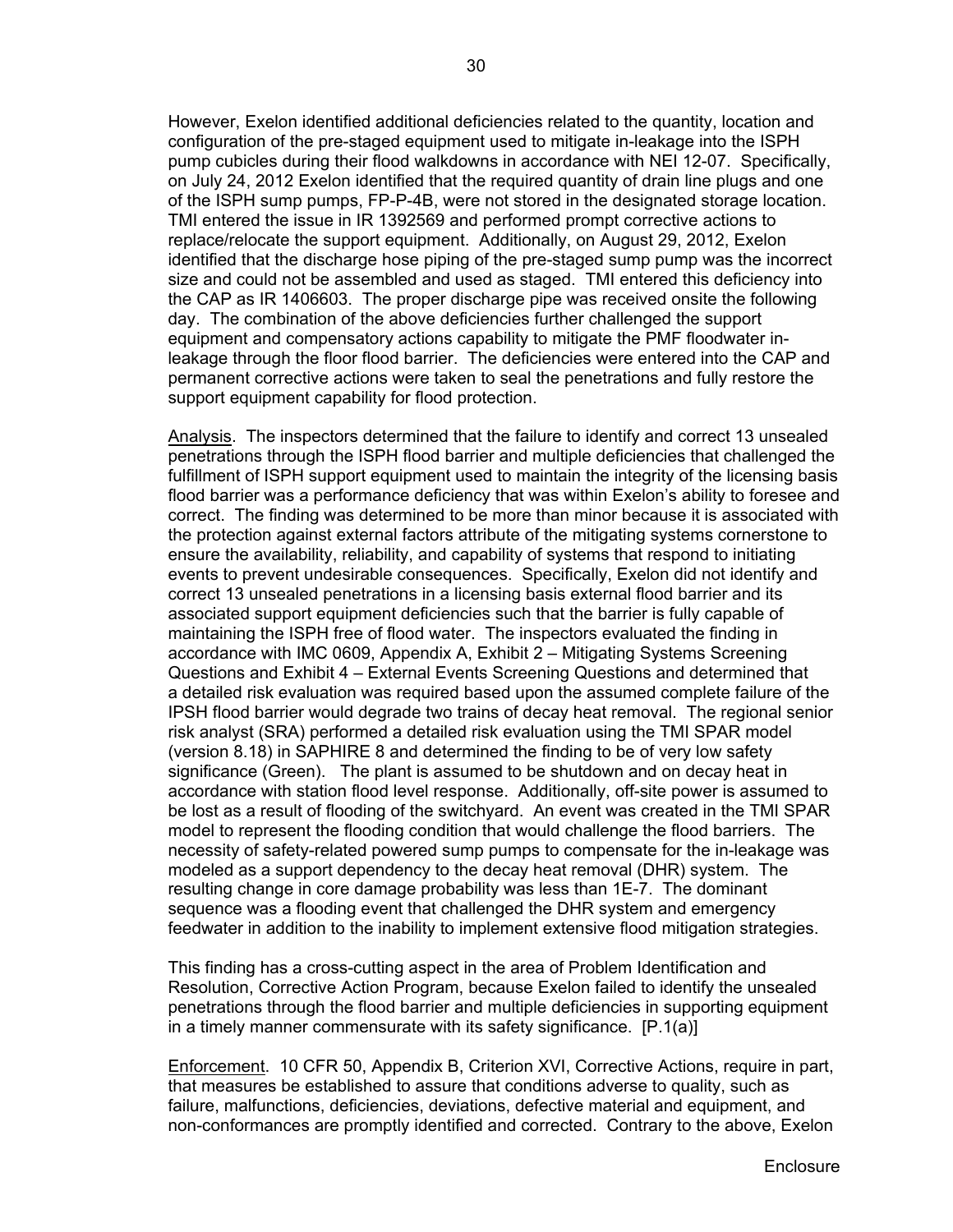failed to identify and correct 13 unsealed penetrations through the ISPH flood barrier and multiple deficiencies that challenged the fulfillment of ISPH support equipment used to maintain the integrity of the licensing basis flood barrier. Because this violation was of very low safety significance and was entered into Exelon's corrective action program, this violation is being treated as an NCV, consistent with section 2.3.2 of the NRC Enforcement Policy. **(NCV 05000289/2012005-02, Failure to Identify and Correct Licensing Basis Flood Barrier and Support Equipment Deficiencies in Intake Screen and Pump House)**

.2 Failure to Identify and Correct Missing Electrical Conduit Flood Seals in the Air Intake Tunnel

Introduction. The inspectors identified an apparent violation (AV) of 10 CFR 50, Appendix B, Criterion XVI, Corrective Actions, during the TI-187 flooding walkdowns for Exelon's failure to identify and correct an external flood barrier deficiency. Specifically, Exelon failed to identify and correct, during external flood barrier walkdowns, that electrical cable conduits were not flood sealed in the Air Intake Tunnel (AIT), as designed, to maintain the integrity of the external flood barrier. The deficiency was entered into Exelon's CAP and prompt corrective actions were taken to seal the electrical conduits and restore the external flood barrier integrity.

Description. In July and August 2012, Exelon performed flooding walkdowns of TMI in response to NRC Recommendation 2.3 Flooding Enclosure 4 of the March 12, 2012 10 CFR 50.54(f) letter (ADAMS ML12053A340) in order to verify that plant features credited in the CLB for protection and mitigation from external flood events are available, functional, and properly maintained. Exelon conducted the walkdowns in accordance with (IAW) NEI 12-07, Rev. 0-A, "Guidelines for Performing Verification Walkdowns of Plant Flood Protection Features."

In accordance with TI-187, "Inspection of Near-Term Task Force Recommendation 2.3 Flooding Walkdowns," NRC inspectors performed an inspection to verify that the licensee's external flood protection walkdown activities were conducted IAW NEI 12-07. In August 2012, the inspectors accompanied the licensee during walkdowns of the AIT flood protection features. The AIT is a safety-related structure that is primarily below grade that provides an outside air source for the ventilation system of safety-related structures. Also, both safety and non-safety related cable conduits are routed underground from yard cable vaults through the AIT, beginning with a Crouse-Hinds coupling and ultimately terminate in the Auxiliary/Fuel Handling Building (Aux/FHB) where the cables exit the conduits through foam fire seals. The Crouse-Hinds coupling is attached to the solid cable conduit just after it enters the AIT and would be injected with flood sealant during construction to provide a design/licensing basis flood barrier function.

On August 02, 2012, during the TI-187 inspector-accompanied walkdown of the AIT, the inspectors identified numerous Crouse-Hinds couplings with visible external degradation due to being exposed to a wet environment. In addition, the inspectors identified that the couplings were missing plugs in the bottom drain ports and visually observed exposed cables from the open port. Subsequently, the inspectors informed Exelon that there was reasonable doubt of the existence of the flood seals based on the inspector's assessment of the Crouse-Hinds coupling as-found condition and observing the cables. The licensee took prompt actions to address the concern and confirmed, by visual and boroscopic inspections through the drain ports, that the flood sealant material was not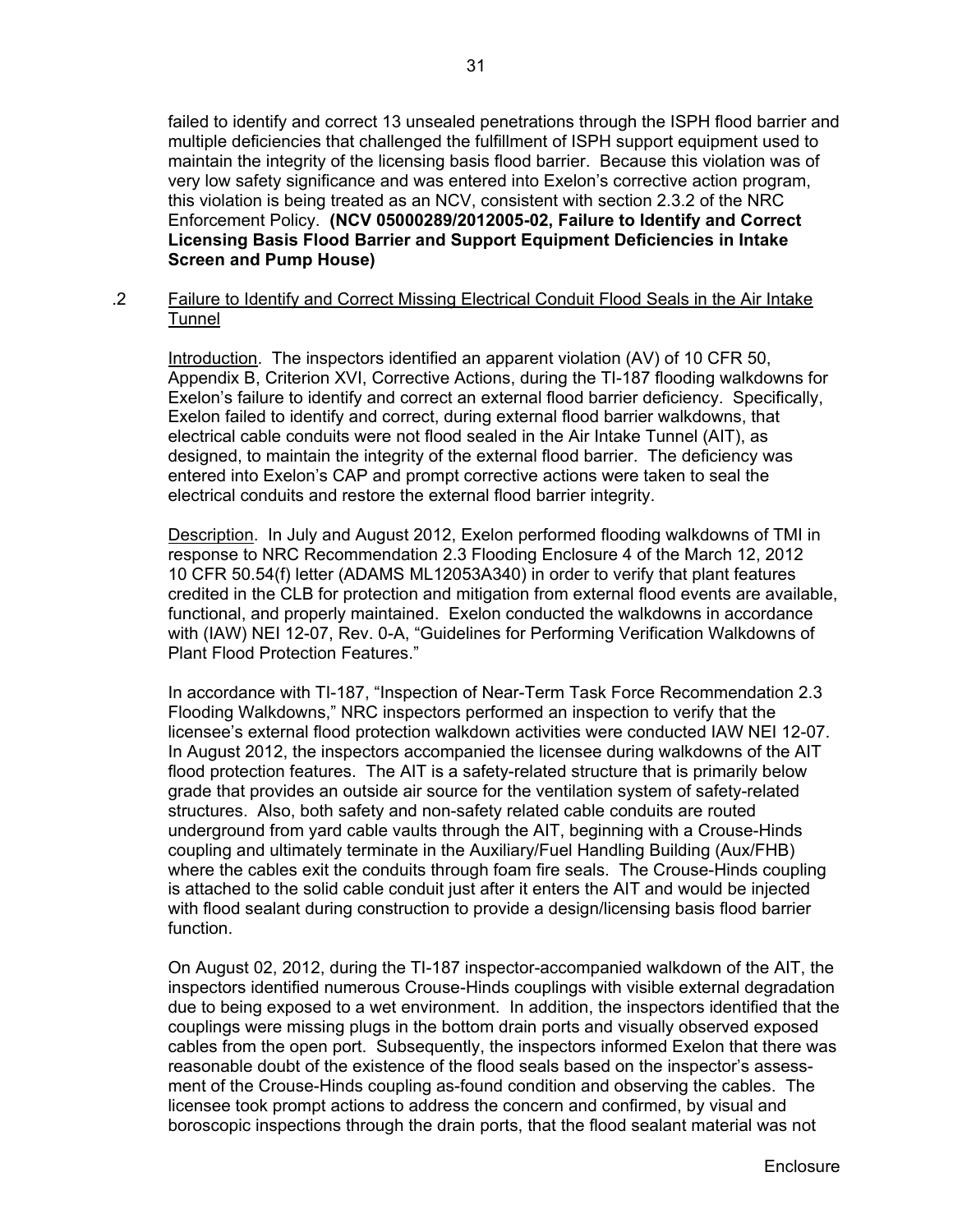present in the Crouse-Hinds couplings or in the conduit. This finding is considered NRCidentified based upon the NRC value added during the AIT walkdown in that the inspector's concerns regarding the reasonable doubt of the seal integrity lead to the licensee's discovery of the missing flood barrier sealant. The condition was entered into the CAP (IR 1399510) and an extent of condition review identified a total of 43 Crouse-Hinds Couplings had deficient external flood barriers. This degraded condition was reported to the NRC in EN 48179 on August 10, 2012. Specifically, during a PMF without flood seal in the Crouse-Hinds couplings, flood water would become entrained in the cable conduits and flow through the AIT and ultimately into the Aux/FHB. The termination location of the cable conduits in the Aux/FHB would allow the flood water to impact safety-related equipment, most importantly decay heat removal. Exelon implemented prompt interim compensatory actions to restore operability of the flood barrier which included staging sand and large earth-moving equipment which would be used to fill the yard cable vaults containing the entrance to the aforementioned cable conduits and limit flood water leakage in order to maintain the decay heat removal function during a PMF.

Upon further review, the inspectors recognized that Exelon had prior opportunities to identify the degraded flood seal condition during previous focused flood barrier walkdowns. Specifically, in 2010, Exelon performed a comprehensive review and inspection of all, TMI Unit 1, external flood barriers, which included the AIT. Exelon conducted the review in response to an NRC inspection (see URI 05-289/2010009-04, ADAMS ML102530521 and NCV 05-289/2010005-02, ADAMS ML110340532) and to create a complete documented list of the credited external flood barriers and understand the condition of those barriers. During that review, Exelon identified that two pathways were not adequately sealed and would allow water to infiltrate the AIT, as reported in EN 46194, dated August 21, 2010. Exelon took immediate corrective actions as well as conducted a thorough extent of condition evaluation of flood boundaries in TMI Unit 1, including the AIT, to ensure the flood barrier was capable of performing its design basis function (IR 1104245). During the initial review, as well as the subsequent extent of condition, the licensee did not question the condition of the Crouse-Hinds couplings degraded condition. Exelon did not document significant issues regarding these couplings in the CAP or work order entries. The inspectors identified, during interviews, that engineering staff had relied on design and construction documentation to ensure the external flood barrier existed in the Crouse-Hinds coupling and that the external/internal condition of the coupling was not fully assessed. In addition, during the TI-187 walkdowns, the inspectors identified that the licensee did not fully assess the as-found condition and that the inspectors concerns regarding the material condition of the Crouse Hinds coupling and reasonable doubt of the seal integrity lead to the discovery that the flood boundary was not installed. The inspectors concluded that Exelon had reasonable opportunities to identify the deficiency in 2010 during the comprehensive and extent of condition reviews as well as during the NEI 12-07 flood walkdowns in the summer of 2012.

The finding does not present an immediate safety concern because Exelon implemented permanent corrective actions to seal the conduits identified in the AIT. Specifically, the unsealed electrical conduits were sealed by the injection of a watertight qualified sealant material into the associated cable conduits from the yard cable vaults. The sealant material, as well as the underground concrete encased conduits, became the credited external flood barrier and met the current licensing basis requirements. These actions were completed in November 2012.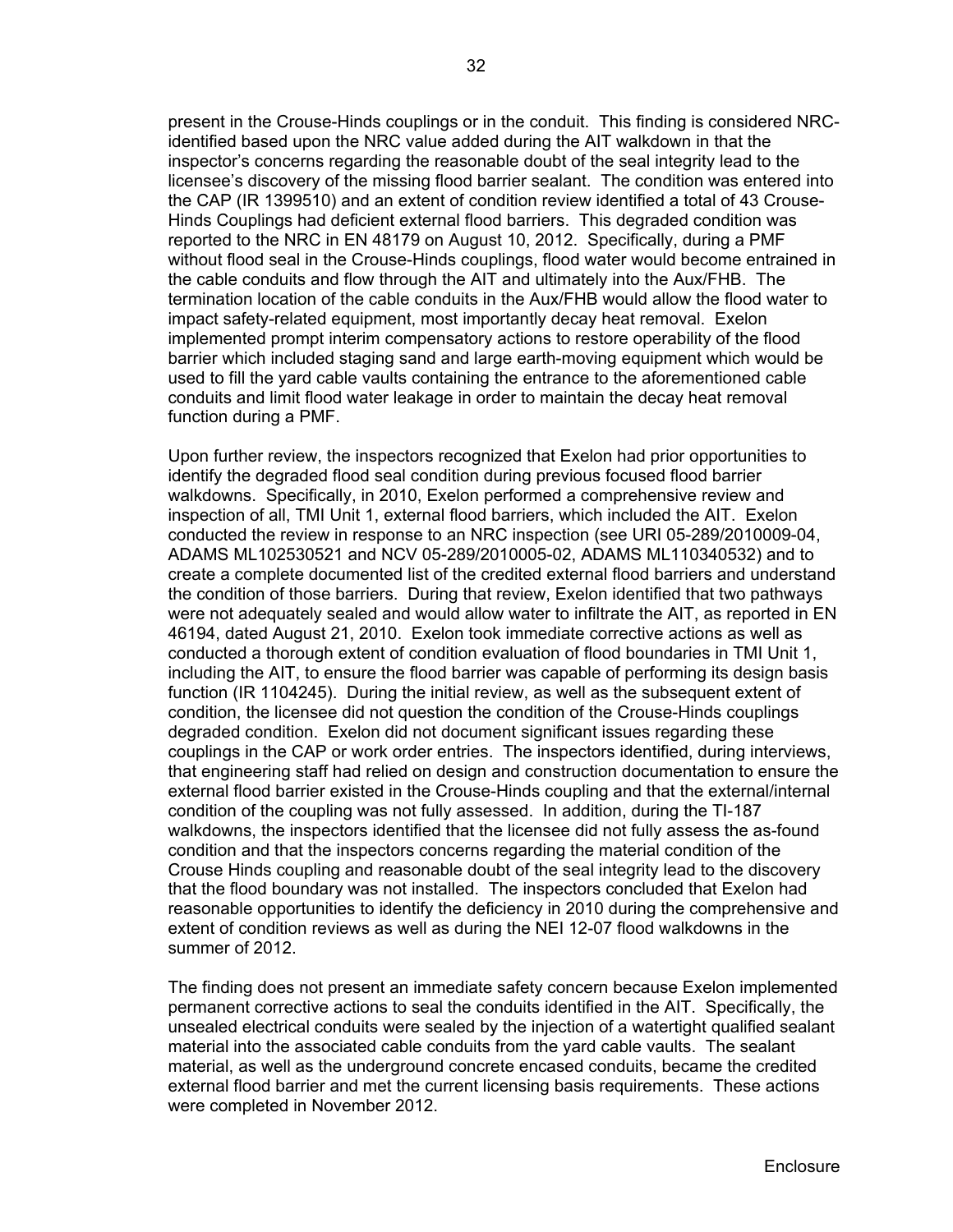Analysis. The inspectors determined that the failure to identify and correct, during external flood barrier walkdowns, that electrical cable conduits were not sealed in the AIT, as designed, to maintain the integrity of the external flood barrier was a performance deficiency that was within Exelon's ability to foresee and correct. The finding was determined to be more than minor because it is associated with the protection against external factors attribute of the mitigating systems cornerstone to ensure the availability, reliability, and capability of systems that respond to initiating events to prevent undesirable consequences. Specifically, Exelon failed, during multiple focused walkdowns, to identify the degraded external flood barrier in the Crouse-Hinds couplings in the AIT that challenged the external flood barrier operability. The safety significance of the degraded external flood barrier is to be determined and cannot accurately be calculated until additional testing and analysis of the as-found configuration is complete. Specifically, Exelon is performing additional testing on the capability of as-found foam fire sealant material, present in the conduits at the AIT/Aux Building interface, to mitigate flood water entry into the safety-related structures. These results will be an input into the NRC's safety significance determination and the licensee's flood mitigation aggregate impact review.

This finding has a cross-cutting aspect in the area of Problem Identification and Resolution, Corrective Action Program, because Exelon failed to review the external flood barrier with a low threshold for identifying issues which resulted in the failure to identify the unsealed electrical conduits in the AIT in a timely manner commensurate with its safety significance. [P.1(a)]

Enforcement. 10 CFR 50, Appendix B, Criterion XVI, Corrective Actions, require in part, that measures be established to assure that conditions adverse to quality, such as failure, malfunctions, deficiencies, deviations, defective material and equipment, and non-conformances are promptly identified and corrected. Contrary to the above, Exelon failed to identify, during external flood barrier walkdowns, that electrical cable conduits were not sealed in the Air Intake Tunnel (AIT), as designed, to maintain the integrity of the external flood barrier. Exelon entered the issues into their corrective action program (IR 1399510). These issues are being characterized as an apparent violation in accordance with the NRC's Enforcement Policy, and its final significance will be dispositioned in separate future correspondence. **(AV 05000289/2012005-03, Failure to Identify and Correct Missing Electrical Conduit Flood Seals in the Air Intake Tunnel)**

- .3 Temporary Instruction 2515/188, Inspection of Near-Term Task Force Recommendation 2.3 Seismic Walkdowns (2515/188 – 1 sample)
	- a. Inspection Scope

The inspectors accompanied the licensee on their seismic walkdowns of:

- Control Tower, 380' elev. on August 14, 2012
- Fuel handling building, 305' elev. and spent fuel pool area on August 15, 2012
- Auxiliary building, 281' elev. on August 15, 2012
- Control Tower, 322' and 338', and intake screen / pump house on August 16, 2012
- Electrical cabinets in control tower at various elevations on November 11, 2012

SWEL items observed included 'B' emergency ventilation fan (AH-E-18B), spent fuel valves 4, 5, 6, 35, 37 and the 'B' spent fuel pool cooling pump. Other items include the 1B inverters, 4160V switchgear, engineering safeguards acculation cabinets, heat sink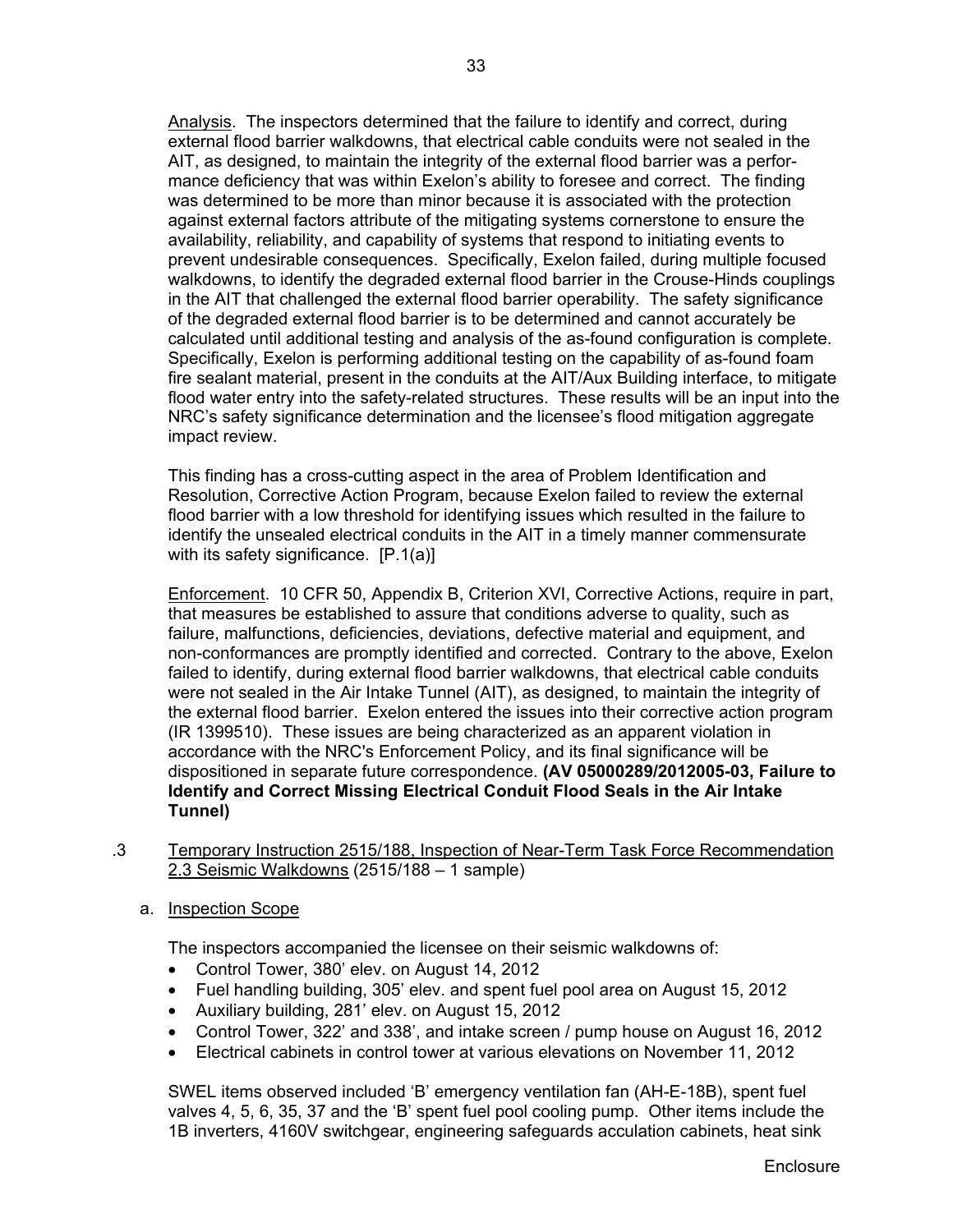protection system cabinets, reactor trip breaker control centers, 'B' reactor river pump and strainer, 'B' nuclear river pump, and 'B' decay heat river pump.

The inspectors verified that the licensee confirmed that the following seismic features associated with SWEL items inspected were free of potential adverse seismic conditions:

- Anchorage was free of bent, broken, missing or loose hardware
- Anchorage was free of corrosion that is more than mild surface oxidation
- Anchorage was free of visible cracks in the concrete near the anchors
- Anchorage configuration was consistent with plant documentation.
- SSCs will not be damaged from impact by nearby equipment or structures.
- Overhead equipment, distribution systems, ceiling tiles and lighting, and masonry block walls are secure and not likely to collapse onto the equipment.
- Attached lines have adequate flexibility to avoid damage.
- The area appears to be free of potentially adverse seismic interactions that could cause flooding or spray in the area.
- The area appears to be free of potentially adverse seismic interactions that could cause a fire in the area.
- The area appears to be free of potentially adverse seismic interactions associated with housekeeping practices, storage of portable equipment, and temporary installations (e.g., scaffolding, lead shielding).

The inspectors independently performed their walkdown and verified that the following SSCs were free of potential adverse seismic conditions:

- 'B' Emergency Diesel Generator fuel oil day tank and air reservoirs on August 16, 2012
- Motor-driven Emergency feedwater pumps on August 20, 2012
- RC-23 hydraulic snubber (and associated attachments) to the pressurizer spray line in the 'A' D-ring in reactor building on August 22, 2012
- Pressurizer attachments in the 'A' D-ring in reactor building on August 25, 2012

Observations made during the walkdown that could not be determined to be acceptable were entered into the licensee's corrective action program for evaluation.

Additionally, inspectors verified that items that could allow the spent fuel pool to drain down rapidly were added to the SWEL and these items were walked down by Exelon.

b. Findings

No findings were identified

#### .4 Correction to Previous Report

In report 05000289/2012004 the cross-cutting aspect description of NCV 2012004-01 in Section 1R05 incorrectly stated Human Performance, Resources. The correct description is Human Performance, Work Control, that corresponds to the documented MC 0310 cross-cutting aspect of H.3(b). There is no change in the documented crosscutting aspect of the finding.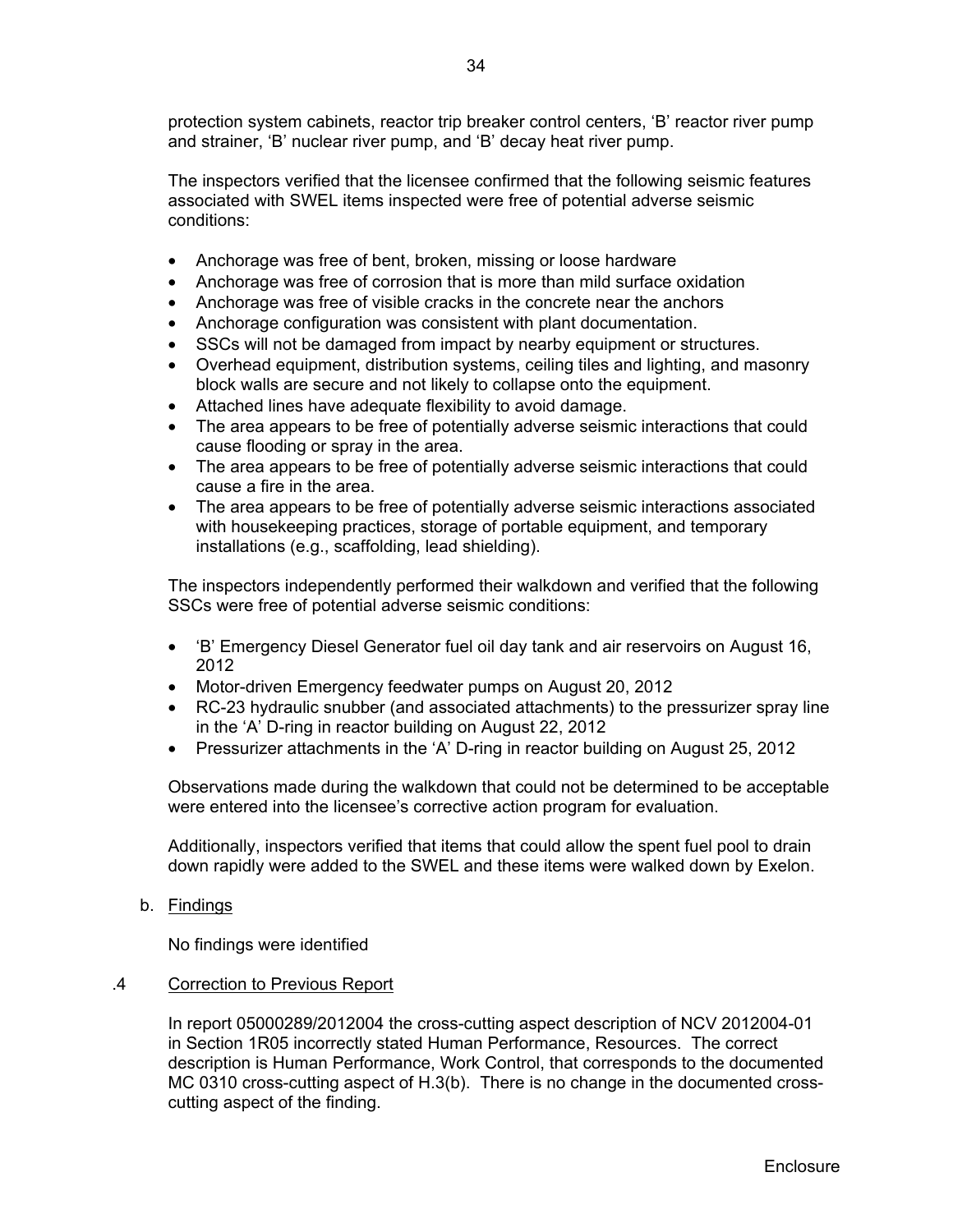#### 4OA6 Meetings, Including Exit

#### USNRC Chairman MacFarlane visit to Three Mile Island

On November 2, 2012, Chairman Macfarlane, accompanied by UN & IAEA Ambassador Macmanus and their staff and Mr. W. Dean, NRC Region I Regional Administrator, toured Three Mile Island Unit 1 and Three Mile Island Unit 2 control room and discussed station performance with Mr. R. Libra, Site Vice President, and other senior members of Exelon.

#### Annual PI&R Sample: Fire Suppression Spray Nozzle Blockage Operating Experience **Evaluation**

On December 13, 2012, the results of this inspection were discussed with Mr. Joe Dullinger, Director, Site Engineering, and other members of the licensee's staff.

### Closure of URI 05000289/2011005-03, Adequacy of Seismic Gap Flood Seal

On December 14, 2012, inspectors presented a summary of the inspection results to Mr. David Atherholt, TMI-1 Regulatory Assurance Manager, Mr. John Piazza, TMI-1 Design Engineering Manager and other members of the engineering staff.

#### Quarterly Inspection Report Exit

On January 25, 2013, the inspectors presented the inspection results to Mr. Mark Newcomer, TMI Plant Manager, and other members of the TMI staff. The inspectors verified that no proprietary information was retained by the inspectors or documented in this report.

## **ATTACHMENT: SUPPLEMENTARY INFORMATION**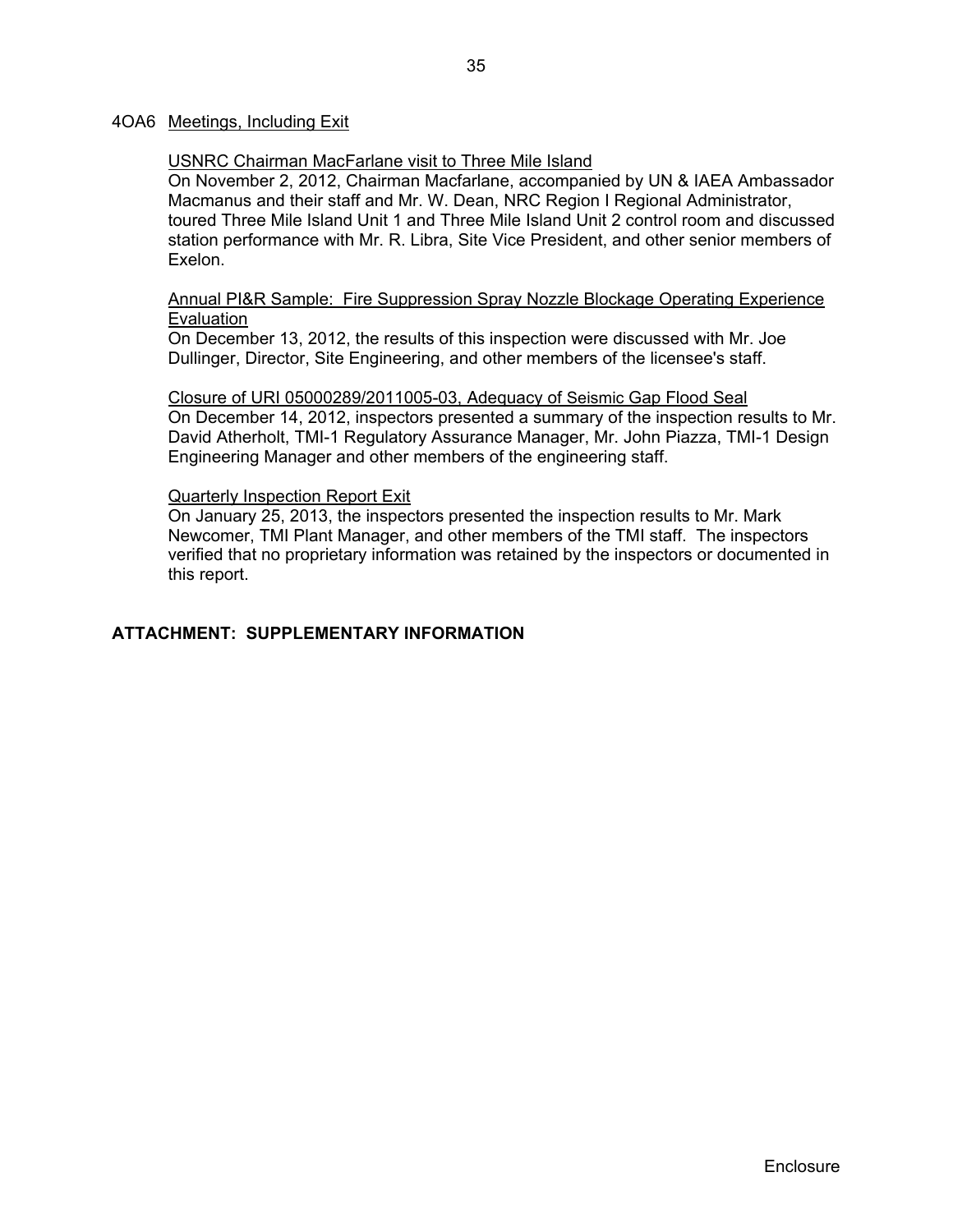## **SUPPLEMENTARY INFORMATION**

## **KEY POINTS OF CONTACT**

## Licensee Personnel

| D. Atherholt    | Manager, Regulatory Assurance                                                                                     |
|-----------------|-------------------------------------------------------------------------------------------------------------------|
| T. Alvey        | Manager, Chemistry, Environmental, & Radwaste                                                                     |
| J. Bare         | <b>Systems Engineer, Ventilation</b>                                                                              |
| J. Baron        | <b>Chemistry Technician</b>                                                                                       |
| J. Bomgardner   | <b>Chemistry Technician</b>                                                                                       |
| F. Brown        | <b>Work Control Supervisor</b>                                                                                    |
| J. Dullinger    | Director, Site Engineering                                                                                        |
| J. Cavanaugh    | Engineering                                                                                                       |
| K. Coughlin     | Senior Reactor Operator                                                                                           |
| S. Cvijic       | Chemistry                                                                                                         |
| D. Divittore    | Manager, Site Radiation Protection                                                                                |
| M. Fitzwater    | Senior Regulatory Assurance Engineer                                                                              |
| T. Flemming     | <b>System Engineer</b>                                                                                            |
| T. Hanlon       | <b>Senior Instrument Chemist</b>                                                                                  |
| M. Harrison     | <b>System Engineering Supervisor</b>                                                                              |
| M. Jewell       | <b>Fire Protection System Engineer</b>                                                                            |
| A. Krause       | Manager, Balance of Plant Engineering                                                                             |
| R. Libra        | <b>Site Vice President</b>                                                                                        |
| G. McCarty      | Supervisor, Radiation Protection                                                                                  |
| W. McSorley     | <b>Flood Protection Engineer</b>                                                                                  |
| J. Morrissey    | I&C Supervisor                                                                                                    |
| M. Myers        | <b>Systems Engineer, Radiation Monitoring</b>                                                                     |
| R. Myers        | <b>Fire Marshall</b>                                                                                              |
| M Newcomer      | <b>Plant Manager</b>                                                                                              |
| D. Oshall       | Senior Reactor Operator                                                                                           |
| J. Piazza       | Senior Manager, Design Engineering                                                                                |
| J. Popielarski  | <b>Work Management Director</b>                                                                                   |
| T. Roberts      | Manager, Radiological Engineering                                                                                 |
| C. Six          | <b>Operations Superintendent</b>                                                                                  |
| C. Smith        | Manager, Operations Services                                                                                      |
| M. Sweigart     | <b>Chemistry Laboratory Supervisor</b>                                                                            |
| S. Taylor       | Fire Protection Program Engineer                                                                                  |
| P. Wagner       | Supervisor, Electrical Maintenance                                                                                |
| L. Weber        | <b>Environmental Chemist</b>                                                                                      |
| M. Willenbecher | Work Week Manager                                                                                                 |
| Other           |                                                                                                                   |
| D. Dyckman      | Nuclear Safety Specialist, Pennsylvania Department of Environmental<br>Protection, Bureau of Radiation Protection |

M. Miller Environmental Technician – Normandeau Associates

### A-1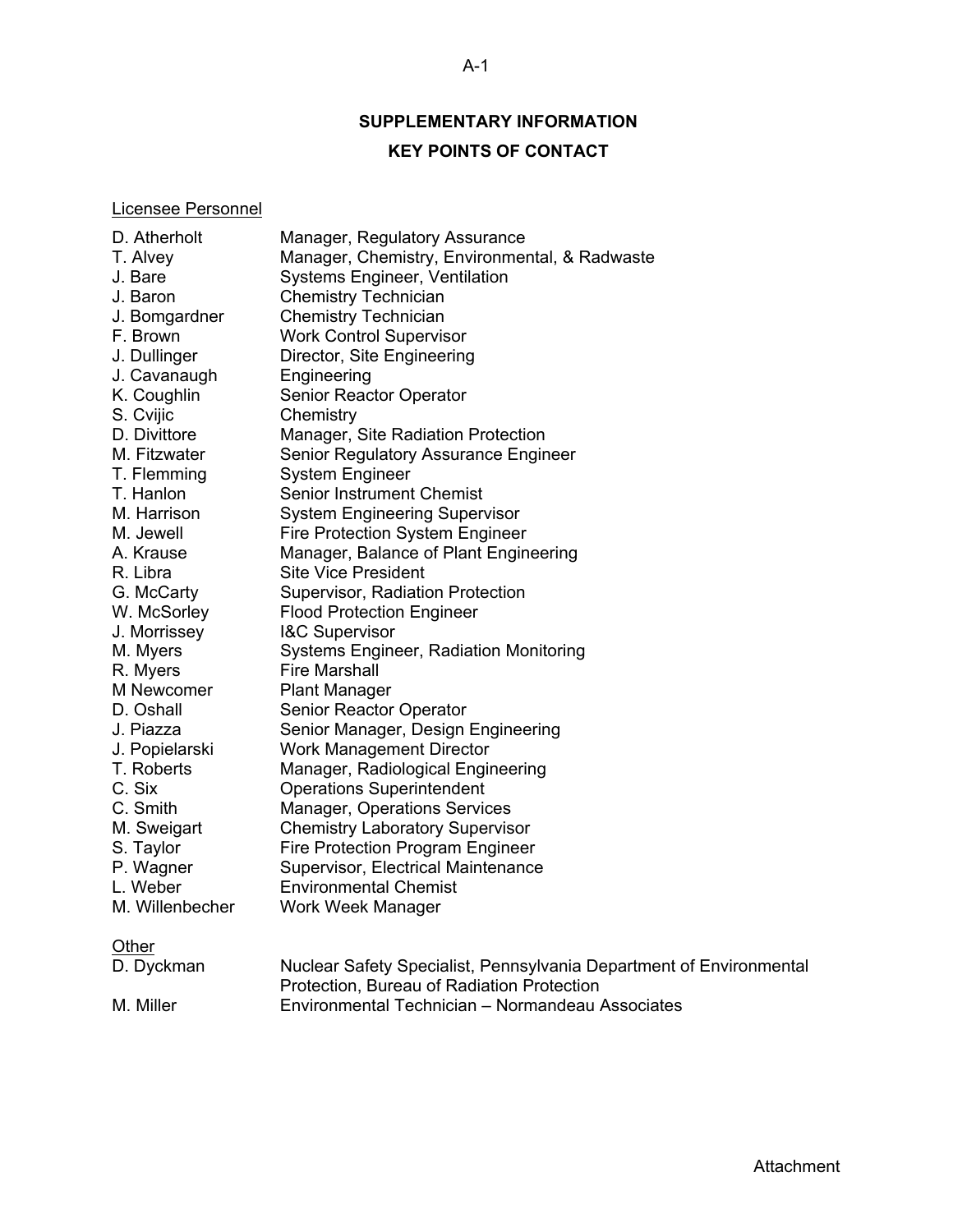## **LIST OF ITEMS OPENED, CLOSED, DISCUSSED, AND UPDATED**

| Opened/Closed        |            |                                                                                                                                                             |
|----------------------|------------|-------------------------------------------------------------------------------------------------------------------------------------------------------------|
| 05000289/2012005-01  | <b>NCV</b> | Adequacy of Seismic Gap Flood Seal (Section 4OA2.6)                                                                                                         |
| 05000289/2012005-02  | <b>NCV</b> | Failure to Identify and Correct Licensing Basis Flood<br>Barrier and Support Equipment Deficiencies in Intake<br>Screen and Pump House (Section 4OA5.2.b.1) |
| <b>Opened</b>        |            |                                                                                                                                                             |
| 05000289/2012005-03  | AV         | Failure to Identify and Correct Missing Electrical Conduit<br>Flood Seals in the Air Intake Tunnel (Section 4OA5.2.b.2)                                     |
| <b>Closed</b>        |            |                                                                                                                                                             |
| 05000289/2011005-03  | <b>URI</b> | Adequacy of Seismic Gap Flood Seal (Section 4OA2.6)                                                                                                         |
| 05000289/2011-001-00 | <b>LER</b> | Unanalyzed Condition Affecting Probable Maximum Flood<br>Level (Section 4OA3.1)                                                                             |
| 05000289/2012-003-00 | <b>LER</b> | Pressurizer Heater Bundle Leak (Section 4OA3.2)                                                                                                             |
| 05000289/2012-004-00 | <b>LER</b> | Reactor Trip During Downpower Due to Condensate<br>Booster Pump Trip (Section 4OA3.3)                                                                       |
| 05000289/2012-005-00 | <b>LER</b> | Reactor Trip due to RC-P-1C Trip (Section 4OA3.4)                                                                                                           |
| 2515/185, Rev. 1     | ΤI         | Follow-up on the Industry's Groundwater Protection<br>Initiative (Section 4OA5.1)                                                                           |
| 2515/187             | TI         | Inspection of Near-Term Task Force Recommendation 2.3<br>Flooding Walkdowns (Section 4OA5.2)                                                                |
| 2515/188             | TI         | Inspection of Near-Term Task Force Recommendation 2.3<br>Seismic Walkdowns (Section 4OA5.3)                                                                 |

## **LIST OF DOCUMENTS REVIEWED**

## **Section 1R01: Adverse Weather Protection**

**Procedures** OP-AA-108-111-1001, Severe Weather and Natural Disaster Guidelines, Rev. 8 OP-TM-739-500, Response to Loss of 13.2kv Off-Site Power, Rev. 0 OP-TM-AOP-004, Tornado/High Winds, Rev. 3 SY-AA-101-146, Severe Weather Preparation and Response, Rev. 0 WC-AA-107, Seasonal Readiness, Rev. 10

A-2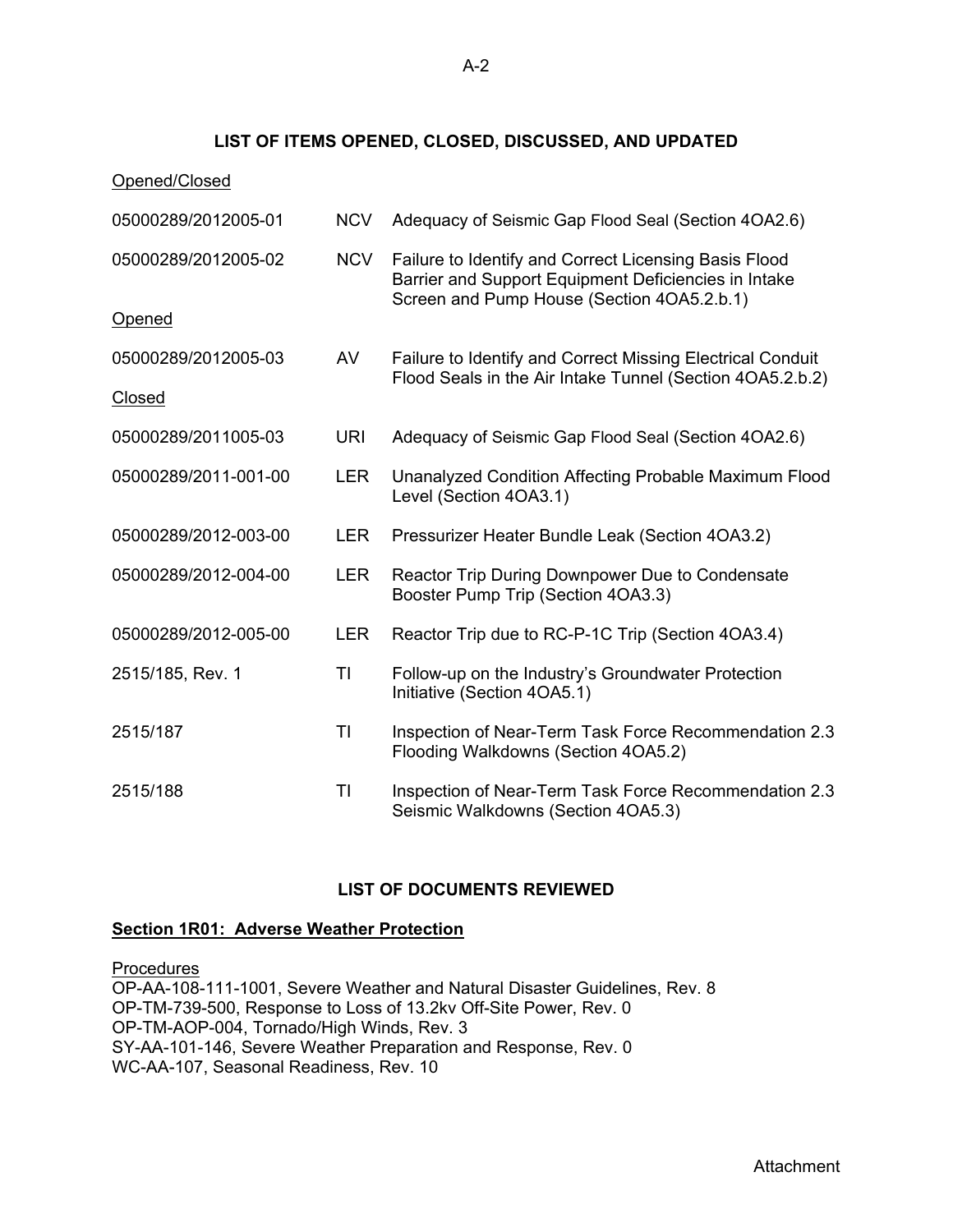**Other** 

Hurricane Sandy Plant Status Matrix, 10/29/12 Hurricane Sandy Plant Status Matrix, 10/30/12 IRs 1432689 1432853 1432910 1432943 1432947 1433075 1433219 1433198 1433221 1433227 1433246 1433422 1402688

### **Section 1R04: Equipment Alignment**

### **Procedures**

1104-6, Spent Fuel Cooling System, Rev. 45 1104-29C, Spent Fuel Cleanup Processes, Rev. 35 1104-30, Nuclear River Water, Rev. 72 OP-TM-212-000, Decay Heat Removal System, Rev. 16 OP-TM-411-211, IST of MS-V-2A and MS-V-2B, Rev. 002 OP-TM-541-000, Primary Component Cooling, Rev. 16 OP-TM-541-461, IC & NS Temperature Control, Rev. 6 OP-TM-543-000, Decay Heat Closed System, Rev. 8 OP-TM-543-461, Makeup to DC-T-1A, Rev. 2 ST1303-4.13, RB Emergency Cooling and Isolation System Analog Test, Rev. 045

### Drawings

302-202, Nuclear Services River Water System, Rev. 78 302-630, Spent Fuel Cooling System Flow Diagram, Rev. 32 302-640, Decay heat Removal Flow Diagram, Rev. 83 302-641, Decay Heat Pumps 1A/B Aux Systems Flow Diagram, Rev. 6 302-645, Decay Heat Closed Cycle Cooling Water Flow Diagram, Rev. 39

#### **Other**

IRs 1430534 1447940 1447801 1447752 1447490 1448256 1448185 1448096 TMI-1/FSAR 9.4 Spent Fuel Cooling System, Update-18, dated 4/2006

## **Section 1R05: Fire Protection**

**Procedures** 

MA-MA-796-024-1001, Scaffolding Criteria for the Mid-Atlantic Stations, Rev. 8 OP-TM-201-009, Control of Transient Combustible Material, Rev. 11 OP-TM-861-910, Emergency Ventilation of EG-Y-1A Room, Rev. 1

**Other** Fire Hazard Analysis Report, Rev. 23 Three Mile Island Nuclear Station, Pre-Fire Plan, Rev. 3 IR 1445020 WO R2163835 R2116796 R2163596

#### **Section 1R07: Heat Sink Performance**

Procedures 1107-9, SBO Diesel Generator, Rev. 69 M-164, Station Blackout (SBO) Diesel Generator Major Inspection (Mechanical), Rev. 18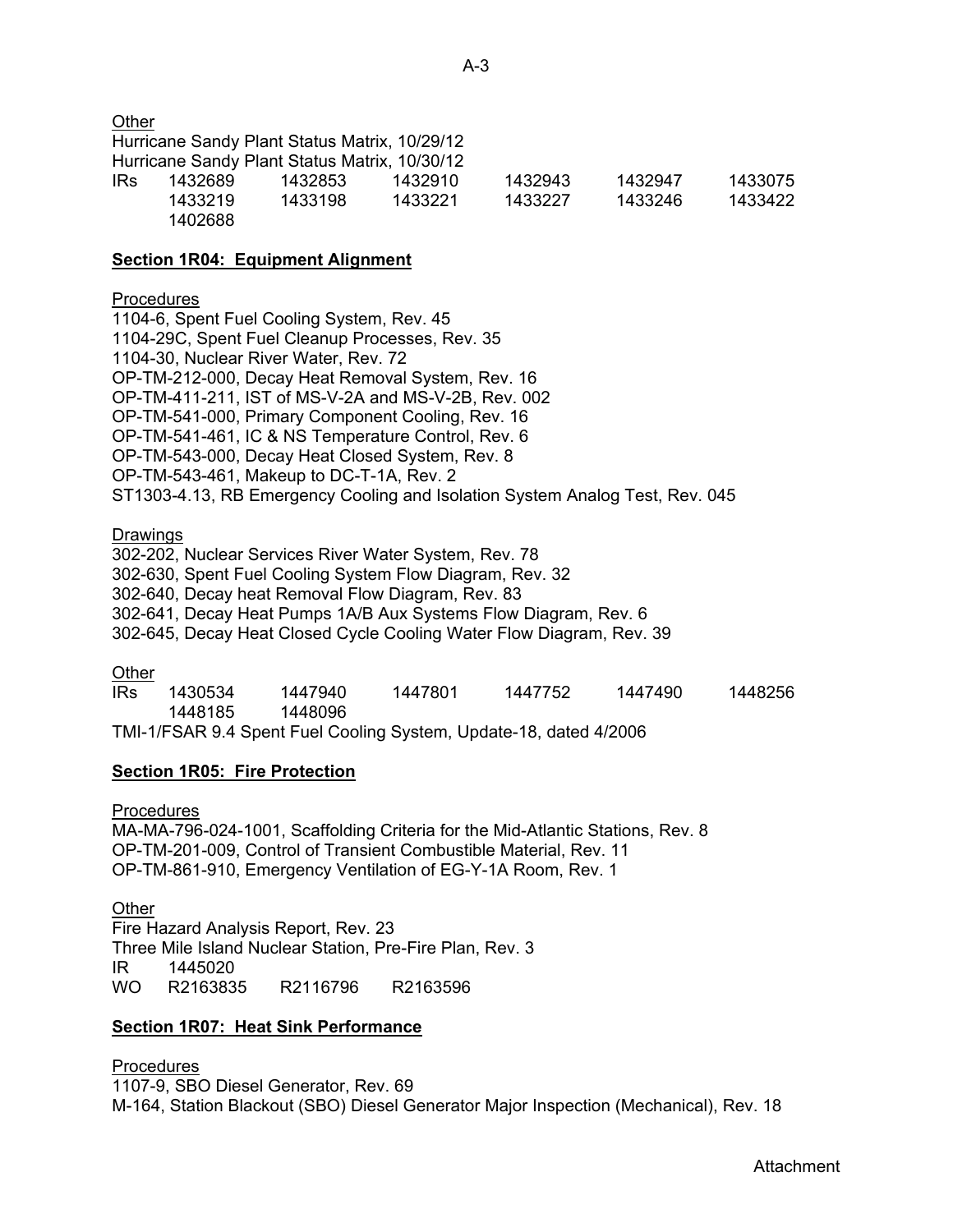**Other** 

WOs R2163624 R2205534 R2073309 R2117165

#### **Section 1R12: Maintenance Effectiveness**

IRs 1442224 1403278 1456412

### **Section 1R13: Maintenance Risk**

**Procedures** WC-AA-104, Integrated Risk Management, Rev. 19

**Other** IRs 1438881, 1439670, 1440244 Tech Spec 3.5.7 and 3.3.1.1 Three Mile Island MA Plants Plan of the Day, 10/18/2012 TMI-1 Shirt Operation Logs, 11/12/12 and 11/13/12 Work Order #R2176705, 03, Integrated Risk Screening for MU-P-1B Outage WorkWeek 1243 Rev. 2 Work Week 1246 Rev. 1, "Bravo" Workweek

### **Section 1R15: Operability Evaluations**

Procedures OP-AA-108-115, Operability Determinations (CM-1), Rev. 11

**Other** 

NRC Part 21 documented in EN 48359 on September 28, 2012 IEEE Recommended Practice for Maintenance, Testing, and Replacement of Vented Lead-Acid Batteries for Stationary Applications, 450-2010 IRs: 1428726, 1429564, 1432623 System Design Basis Document for Flood Protection Systems, Rev. 2

#### **Section IR19: Post Maintenance Testing**

**Procedures** 

1107-9, SBO Diesel Generator, Rev. 69

1302-5.18A, HPI/LPI Flow Channel Calibration, Rev. 38

1302-5.31D, 4160 V 1E Bus Loss of Voltage/Degraded Grid Timing Relay Calibration & Logic Check, Rev. 20A

E-135, SBO Diesel Batteries Inspection, Rev. 9

OP-TM-211-000, Makeup and Purification System, Rev. 24

## **Other**

| WO         | R2130741 | R2189788 |         |         |         |         |
|------------|----------|----------|---------|---------|---------|---------|
| <b>IRs</b> | 1426488  | 1426591  | 1426683 | 1426958 | 1427040 | 1427062 |
|            | 1427387  | 1427714  | 1427761 | 1428198 | 1428302 | 1428433 |
|            | 1428591  | 1428929  | 1428979 | 1428989 | 1429096 | 1429108 |
|            | 1429151  | 1429178  | 1429182 | 1429276 | 1429302 | 1429432 |
|            | 1429482  | 1429527  | 1429564 | 1429565 | 1429567 | 1429704 |
|            | 1429967  | 1430324  | 1430327 | 1432623 | 1438142 |         |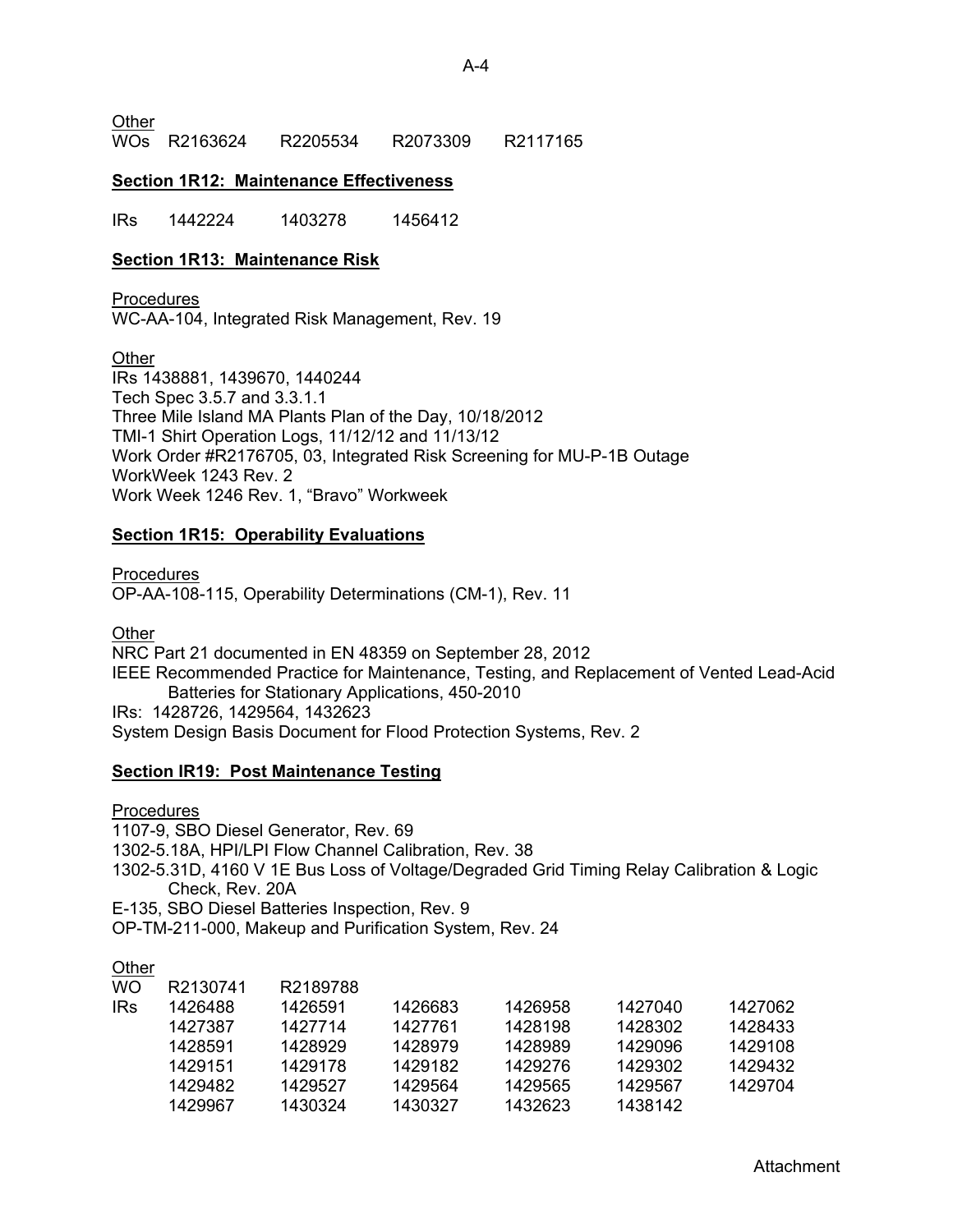### **Section IR22: Surveillance Testing**

**Procedures** 1302-5.18, HPI/LPI Flow Channel Calibration, Rev. 38a OP-TM-211, Makeup and Purification System, Rev. 24 OP-TM-214-201, IST of BS-P-1A and Valves, Rev. 11 OP-TM-EOP-010, Emergency Procedure Rules Guides and Graphs, Rev. 16 OP-TM-EOP-0101, Emergency Procedure Rules Guides and Graphs Basis Document, Rev. 7 Surveillance Frequency Control Program, TMI-1, Rev. 1

**Drawings** 302-661, Make-up & Purification Flow Diagram, Rev. 60

**Other** IR 1436325 WO R2206745 R2163732 AR A2186859 Work Week Plan 1245 "A" Train Work Week, Rev. 0 C-1101-864-E420-001, SBO Battery and Charger Sizing and Hydrogen Generation Calculation, Rev. 0A

#### **Section 1EP4: Emergency Action Level and Emergency Plan Changes**

EP-AA-1000, "Standardized Radiological Emergency Plan," Revision 21 EP-AA-112, "Emergency Response Organization (ERO) Emergency Response Facility (ERF) Activation and Operation," Revision 16

#### **Section 2RS01: Radiological Hazard Assessment and Exposure Controls**

| <b>Personnel Exposure Investigations</b>            |
|-----------------------------------------------------|
| Dosimetry Issue, Usage, and Control                 |
| <b>Operational ALARA Planning and Controls</b>      |
| Administration of the Radiation Work Permit Program |
| <b>Radiation Work Permit Processing</b>             |
| Controls for High and Locked High Radiation Areas   |
| Locked High Radiation Area Key Controls             |
|                                                     |

Issue Reports 1438379, 1438379, 1435432, 1429605, 1432989, 1443912

Personnel Exposure Investigations 12-023, 12-0414, 12-059

Miscellaneous Reports Electronic Dose and Dose Rate Alarm Report for 2012 Performance Indicator Monthly Reports and associated Issue Reports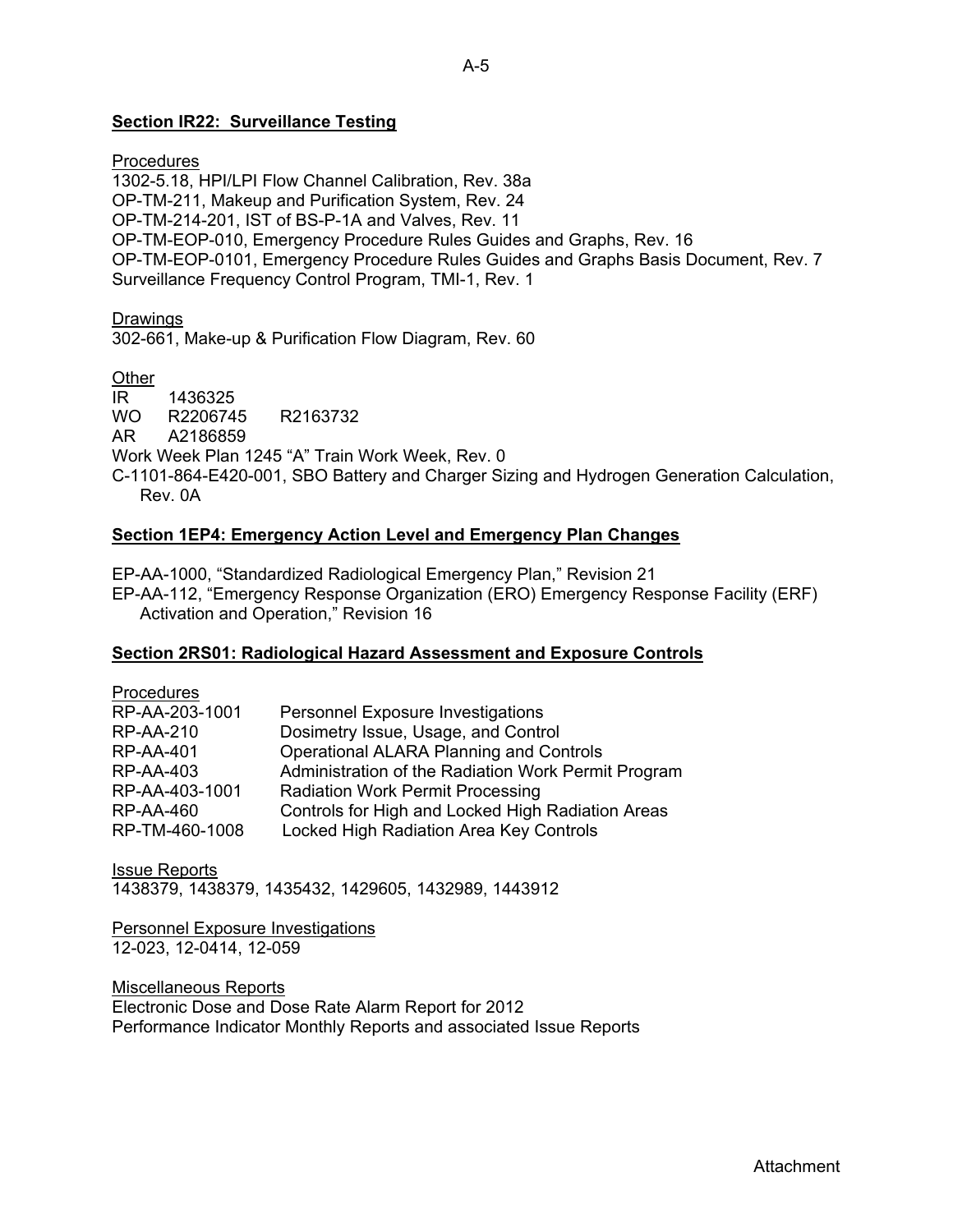#### **Section 2RS6 Radioactive Gaseous and Liquid Effluent Treatment & TI-2515/185**

| Procedures       |                                                              |
|------------------|--------------------------------------------------------------|
| <b>EN-AA-407</b> | Response to Inadvertent Releases of Licensed Materials to    |
|                  | Groundwater, Surface Water or Soil                           |
| EN-AA-408        | Radiological Groundwater Protection Program                  |
| EN-AA-408-4000   | Radiological Groundwater Protection Program Implementation   |
| EN-TM-408-4160   | RGPP Reference Material for Three Mile Island                |
| CY-AA-130-201    | <b>Radiochemistry Quality Control</b>                        |
| CY-AA-130-320    | Packard 2900TR/3100TR Liquid Scintillation Counter           |
| CY-TM-170-203    | Unit Vent (RM-A-8 and RM-A-9) Sampling                       |
| CY-TM-170-300    | <b>Offsite Dose Calculation Manual</b>                       |
| CY-TM-170-301    | Liquid and Gaseous Monthly Cumulative Dose Contributions and |
|                  | Projections                                                  |
| CY-TM-170-3003   | Waste Evaporator Condensate Storage Tank Compositing         |
| CP-N-1982        | Operation of the Tri-Carb 2100 TR Spectrophotometer          |
| CP-N-1853        | Sampling of Waste Gas Decay Tanks                            |
| 6610-ADM-4250.11 | Releasing Radioactive Gaseous Effluents - Waste Gas Tanks    |
|                  | A/B/C                                                        |
| OP-1101-2.1      | <b>Radiation Monitoring System Setpoints</b>                 |
| OP-1104-27       | Waste Disposal - Gaseous                                     |
| OP-TM-232-551    | Liquid Release of "A" WECST with WDL-P-14A                   |
| OP-TM-232-554    | Liquid Release of "B" WECST with WDL-P-14B                   |
| OP-TM-823-406    | RB Purge - Containment Closed                                |
| <b>RP-AA-228</b> | 10 CFR 50.75(g) and 10 CFR 72.30(d) Documentation            |
|                  | Requirements                                                 |
| 6610-ADM-4250.01 | Releasing Radioactive Liquid Waste                           |
| EML              | Collection of Groundwater Samples for Radiological Analysis  |

Issue Reports

1229945, 924237, 1081998, 1041403, 1394915, 1436848, 1413406, 1329284, 1282812, 1231780

Nuclear Oversight Performance Assessment (PA) Reports Audit NOSA-TMI-12-04 (AR 1310431), Chemistry, Radwaste, Effluent, and Environmental Monitoring Audit June 2012

Effluent Discharge Permits:

• Gaseous G-2012-08610, Reactor Trip Secondary Steam Release – Non-Routine G-2012-00027, Waste Gas Decay Tank – A G-2012-10026, Waste Gas Decay Tank – C G-2012-08020, Reactor Building Purge G-2012-12028, Waste Gas Decay Tank – B

• Liquid

L-2012-11046, WDL-T-11B L-2012-11045, WDL-T-11A L-2012-11044, WDL-T-11B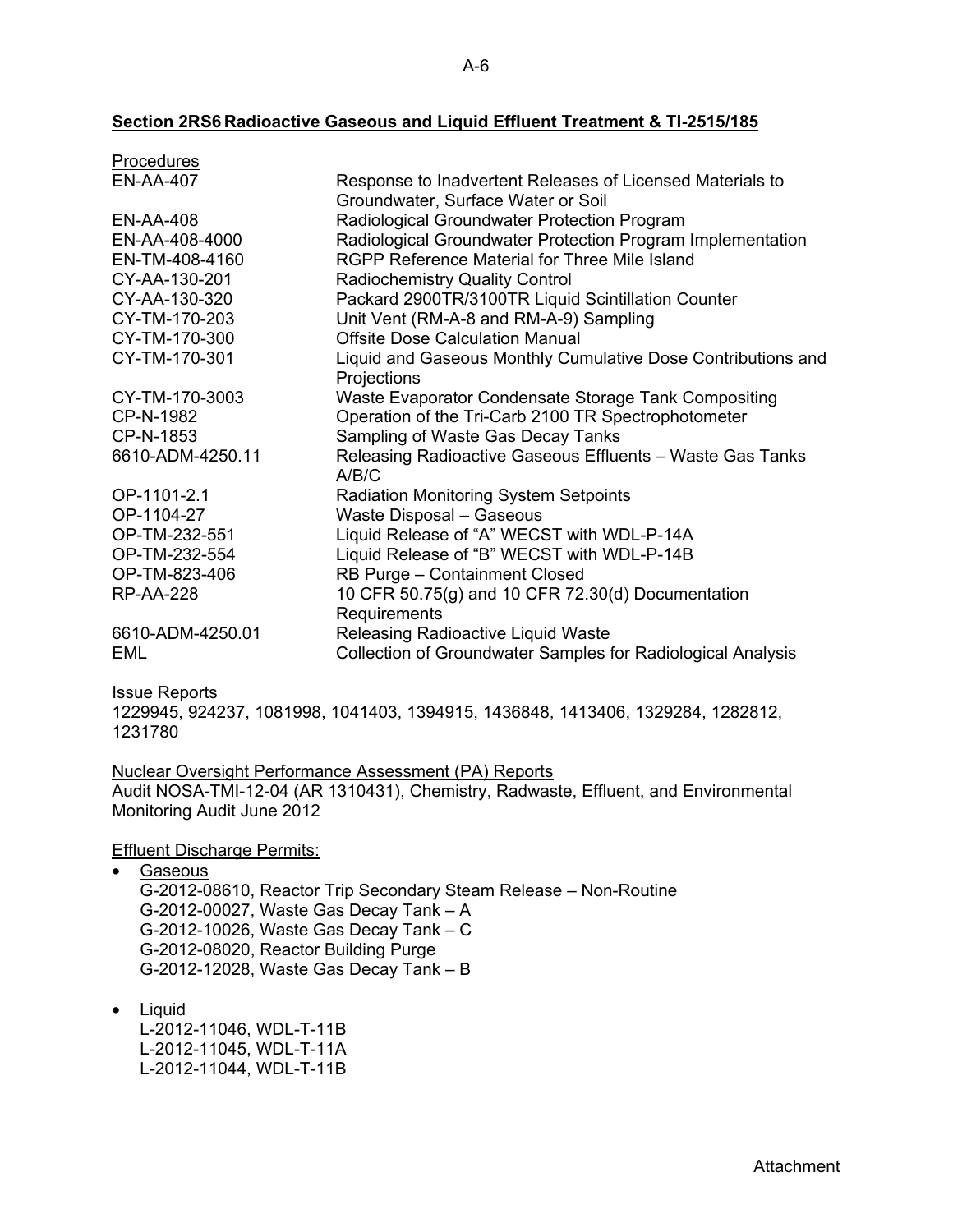## Effluent Radiation Monitor Calibration Procedure Records

SP-1302-3.1, R.M.S. Calibration

RM-A-8G, Auxiliary Building/Fuel Handling Building – Particulate/Iodine Channels RM-A-9G, Reactor Building Purge Exhaust – Particulate/Iodine Channels

SP-1302-3.1A, Victoreen Effluent Gas Channel Calibration

RM-A-8G, Auxiliary Building/Fuel Handling Building – Noble Gas Channel RM-A-9G, Reactor Building Purge Exhaust – Noble Gas Channel

Gaseous HEPA/Charcoal Filters Test Records

U-36 Ventilation Filter DOP and Halide Testing

SP-1303-11.56 Fuel Handling Building ESF Air Treatment System Air Filter Testing

Liquid Monitor Functional Interlock Test Records

| SP 1303-4.10  | RM-L-12 Interlock Test                                             |
|---------------|--------------------------------------------------------------------|
| SP 1303-4.15B | Radiation Monitoring System Operability Test Liquid Channel RM-L-6 |
| IC -174       | Radiation Monitoring System Channel Test Liquid Channels RM-L-1Hi, |
|               | $1$ Lo, $2,3,4,5,7,9$                                              |

### Miscellaneous Reports

Groundwater Sampling Results for October 2012 Laboratory Cross Check Results for 1<sup>st</sup>, 2<sup>nd</sup>, and 3<sup>rd</sup> quarters 2012 and 4<sup>th</sup> quarter 2011 2011 Annual Radioactive Effluent Release Report 2012 Land Use Census Report System Health Report for Radiation Monitors- 4<sup>th</sup> quarter 2012 System Health Report for Aux/Fuel Handling Buildings -  $4<sup>th</sup>$  quarter 2012 50.75 (g) Decommissioning Files April-May 2012 RGPP Summary Monitoring Report (2<sup>ND</sup> Quarter 2012) Performance Indicator Monthly Reports and associated Issue Reports

## **Section 4OA1: Performance Indicators**

See Section 2RS01 and 2RS06 References

## **Section 4OA2: Identification and Resolution of Problems**

**Procedures** 

1104-45C, Fire Service Sprinkler System, Rev. 24

1104-45D, Fire Service Deluge System

1104-45E, Fire Service Pre-Action System

1104-45Q, TMI Outbuilding Fire Protection Systems, Rev. 19

1104-45R, Fire Service System Operations Surveillance, Rev. 56

1303-12.13, Fire System Flush 2" Drain – Deluge/Sprinkler Systems, Rev. 31

1303-12.16, Fire System Testing Air Tunnel Deluge Functional Test, Rev. 29

1303-12.17, Fire System Misc Deluge Function Test, Rev. 33

1303-12.18.1/2/3/4/5, Fire System Nozzle Flow Test (Exh 2, 3.4.1.7)

3303-A2, Fire Main Header Flush and Loop Test (Exh 2, 2.4.1.4, 2.4.1.7)

AP-1038, Administrative Controls – Fire Protection Program, Rev. 79

MA-TM-133-002, 50 Year Sample Testing of Fire Water System Sprinkler Heads, Rev. 0

MA-AA-716-008, Foreign Material Exclusion Program, Rev. 7

OP-AA-102-103-1001, Operator Burden and Plant Significant Decisions Impact Assessment Program, Rev. 4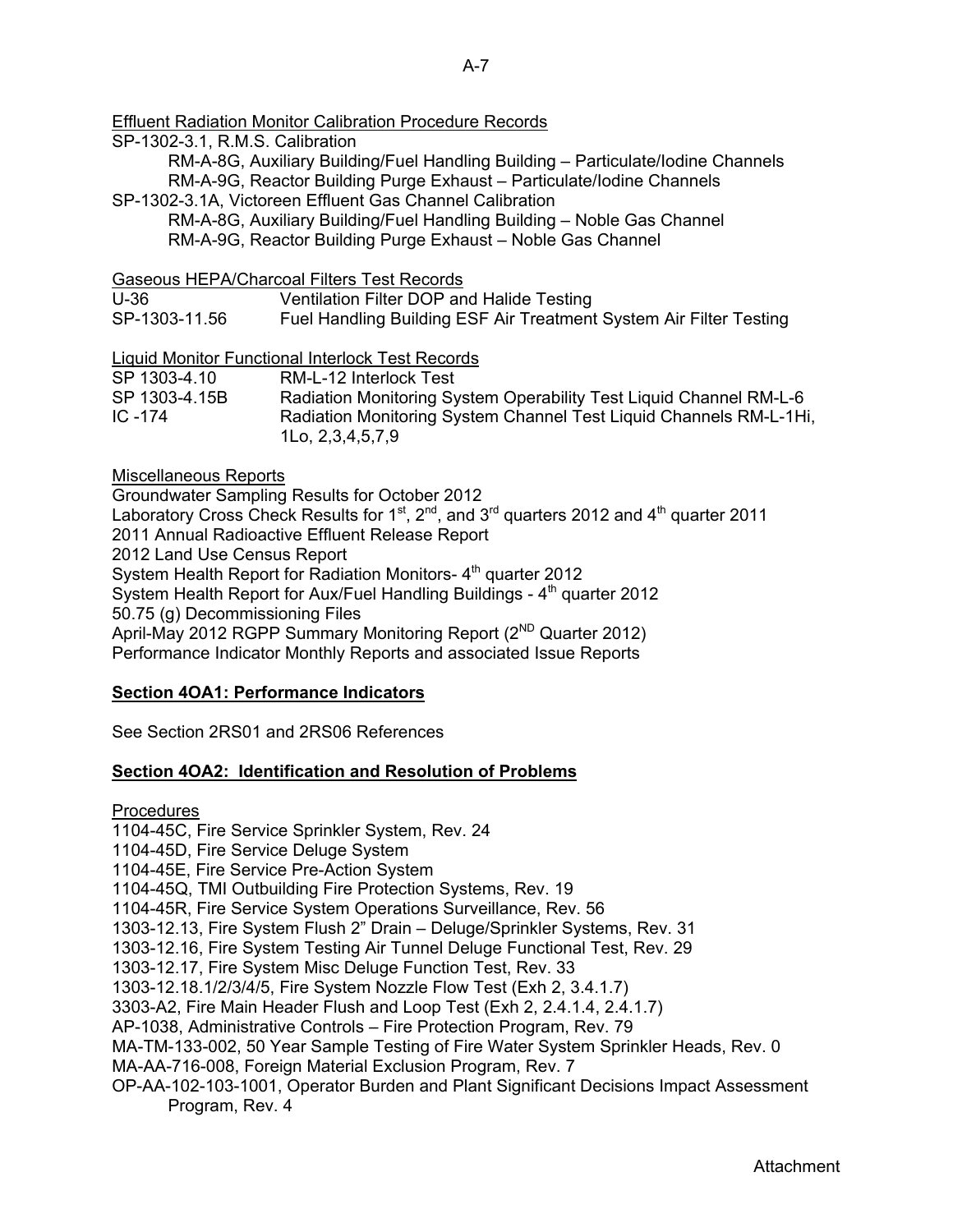OP-TM-226-901, Loss of All RCP Seal Cooling, Rev. 5 PLB-6-3, Diesel River Fire Pump Sprinkler, Rev. 121

#### Drawings

302-231, Fire Service Water Flow Diagram, Sheet 1, Rev. 109 302-231, Fire Service Water Flow Diagram, Sheet 2, Rev. 16 E-107-012, Architectural Special Area Plans, Sections, & Details, Rev. 5 Engineering Documents **Other** DC Cook 2 Licensee Event Report 1981-008, Fire Protection Spray Nozzle Blockage DC Cook 2 Licensee Event Report 1981-009, Fire Protection Spray Nozzle Blockage ECR TM 11-00426, Raise Level of External Flood Protection, Rev. 0 ECR 12-00160, RB Seismic Gap Flood Seal, Rev. 0 EGM-09-002, Enforcement Discretion for Fire Induced Circuit Faults, May 14, 2009 Exelon Nuclear Event Report LS-10-054, Clogging of the Uni 0 Over Lab Pre-action Spray System Fitzpatrick Licensee Event Report 1981-052, Fire Protection Spray Nozzle Blockage NEI 00-01, Guidance for Post-Fire Safe Shutdown Circuit Analysis, Rev 2, 3 NFPA 13A, Recommended Practice for the Inspection, Testing, and Maintenance of Sprinkler **Systems** NPB-92, BISCO Seal Test Equivalency for Use in Conduit Sealing, Rev. 1 NRC Event Notification 47237, Monticello Blockage of Intake Structure Sprinkler System Regulatory Guide 1.189, Fire Protection for Nuclear Power Plants, Rev. 2 Root Cause Evaluation 01302334, Intake Structure Fire Sprinkler Piping Blockage Technical Evaluation 1170013-06, Consequence of Inadequate Flood Deal in Reactor Building Seismic Gap, Rev. 0 TMI Unit 1 Fire Hazards Analysis Report, Rev. 25 TQ-TM-106-MSO-C002, MSO Changes 2012, October 30, 2012 Maintenance Work Orders R2063822 R2166971 R2171168

#### Issue Reports

| 1360221 | 1370566 | 1371055 |
|---------|---------|---------|
| 1360224 | 1370608 | 1371056 |
| 1360225 | 1370618 | 1381850 |
| 1360230 | 1370667 | 1405549 |
| 1370504 | 1370837 | 1405553 |
| 1370545 | 1370839 | 1426736 |
| 1370558 | 1371044 | 1426736 |
| 1370561 | 1371048 | 1426736 |
|         |         |         |

#### **Section 4OA3: Follow-up of Events and Notices of Enforcement Discretion**

| <b>IRs</b> |         |         |         |
|------------|---------|---------|---------|
| 1406234    | 1403278 | 0184753 | 0878425 |
| 1403366    | 1321322 | 0187903 |         |

NRC Inspection Reports 05-289/2011005, ADAMS ML12039A087 05-289/2012002, ADAMS ML12122A131 05-289/2012003, ADAMS ML12214A466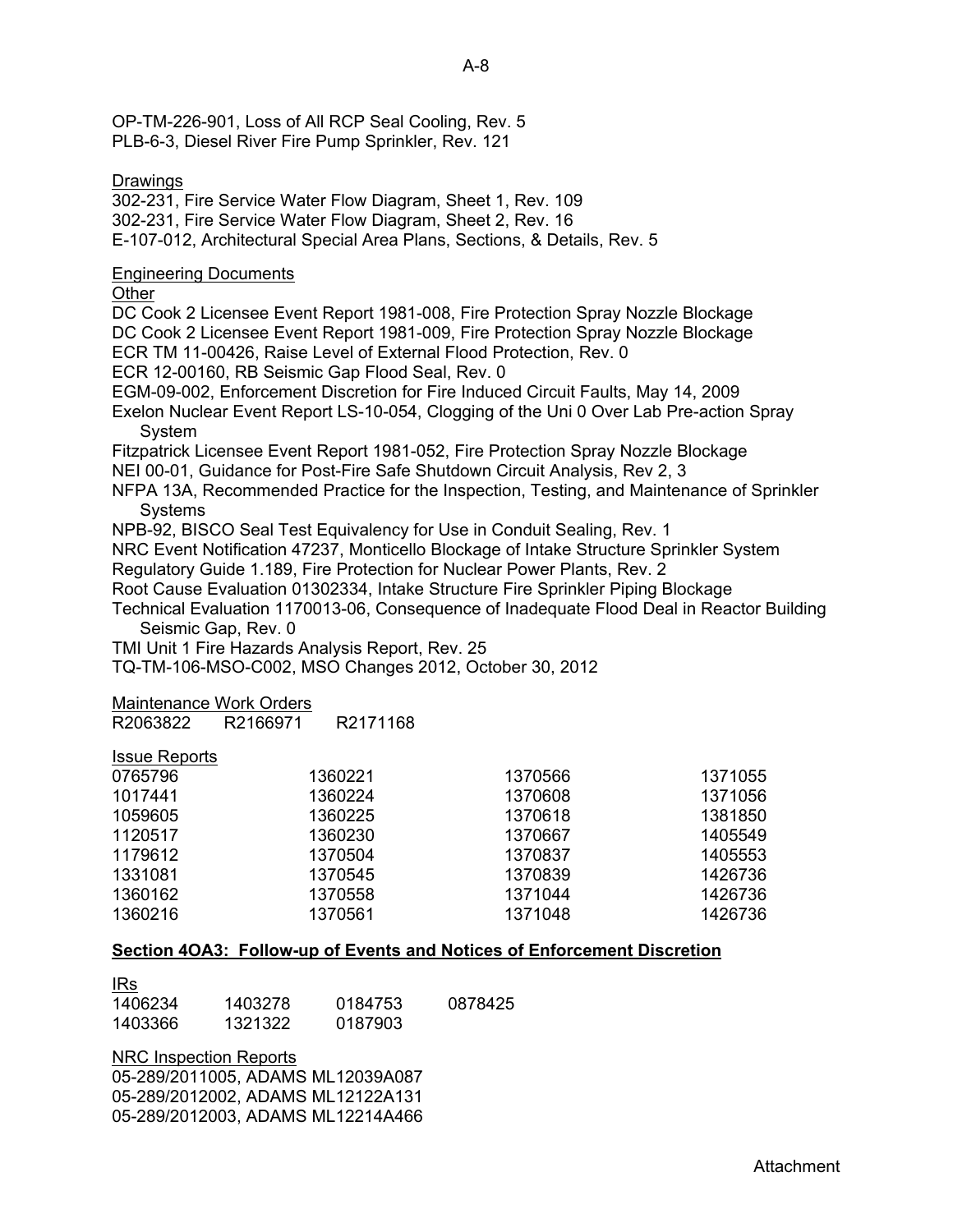**Other** 

Apparent Cause Evaluation for IR 1406234

LER 50-289/2003-003-00, Reactor Coolant Pressure Boundary Leakage Due to Degradation of an Alloy 600 Pressurizer Heater bundle Diaphragm Plate

Event Notification, 47294, September 26, 2011

Event Notification, 48220, August 22, 2012

Event Notification, 48221, August 22, 2012

MPR-3814, TMI RC-P-1C Pump Trip – Root Cause Investigation, dated October 11, 2012 PowerLabs Failure Analysis Report for Relay CO-P-2/52X5B, dated September 24, 2012 Root Cause Evaluation Report for IR 1403366 Root Cause Evaluation Report for IR 1416103

## **Section 4OA5 : Identification and Resolution of Problems**

## **Procedures**

MA-TM-122-901, Install U1 Flood Barriers, Rev. 2

NEI 12-07, Guidelines for Performing Verification Walkdowns of Plant Flood Protection Features, Rev. 0-A

SDBD-T1-122, System Design Basis Document for Flood Protection Systems, Rev. 2

## Drawings

4692-51-120-1-0, TMI-1 Emergency Ventilation Fan Mounting, Rev. 1

1E-122-01-1002, TMI Flood Barrier System, Control Building Details, Rev. 1

1E-122-01-1007, TMI Flood Barrier System Air Intake Tunnel, Rev. 1

1E-122-01-1005, TMI Flood Barrier System Auxiliary Building Details, Rev. 0

E-216-022, Electrical Manholes & Underground Ducts Aux Building to Screen House Area, Rev. 17

1E-155-02-001, General Arrangement Control Room Tower, Rev. 12

D-215-162, Electrical Conduit and Cable Layouts Air Intake Tunnel, Rev. 22

E-107-012, Architectural Special Area Plans, Sections, & Details, Rev. 5

## Engineering Documents

ECR TM 11-00426, Raise Level of External Flood Protection, Rev. 0

ECR 12-00160, RB Seismic Gap Flood Seal, Rev. 0

NPB-92, BISCO Seal Test Equivalency for Use in Conduit Sealing, Rev. 1

Seismic Walkdown Checklist for SWEL items

Seismic Walkdown Report – Stevenson & Associates 12Q0108.70-R-001, Rev. 1

Technical Evaluation 1170013-06, Consequence of Inadequate Flood Deal in Reactor Building Seismic Gap, Rev. 0

## **Other**

Electric Power Research Institute (EPRI) document 1025286 titled, "Seismic Walkdown Guidance," May 2012, (ADAMS Accession No. ML12164A181)

Electric Power Research Institute (EPRI) document 1025286 titled, "Seismic Walkdown Guidance," Final, June 2012

Flooding Walkdown Report, November 2, 2012

ECR 10-00545, Rev. 0, 1

| <b>ENs</b> | 46194   | 48179   |         |         |         |         |
|------------|---------|---------|---------|---------|---------|---------|
| <b>IRs</b> | 1104245 | 1442527 | 1415285 | 1399510 | 1401686 | 1413215 |
|            | 1406827 | 1407003 | 1407060 | 1404291 | 1403814 | 1403177 |
|            | 1403172 | 1403154 | 1399136 | 1399702 | 1401842 | 1401487 |
|            | 1401589 | 1400966 | 1400309 | 1396910 | 1393442 | 1392609 |
|            | 1399630 | 1399143 | 1399702 | 1399510 | 1268247 | 1276881 |
|            | 1341027 | 1341537 | 1382505 | 1428726 |         |         |